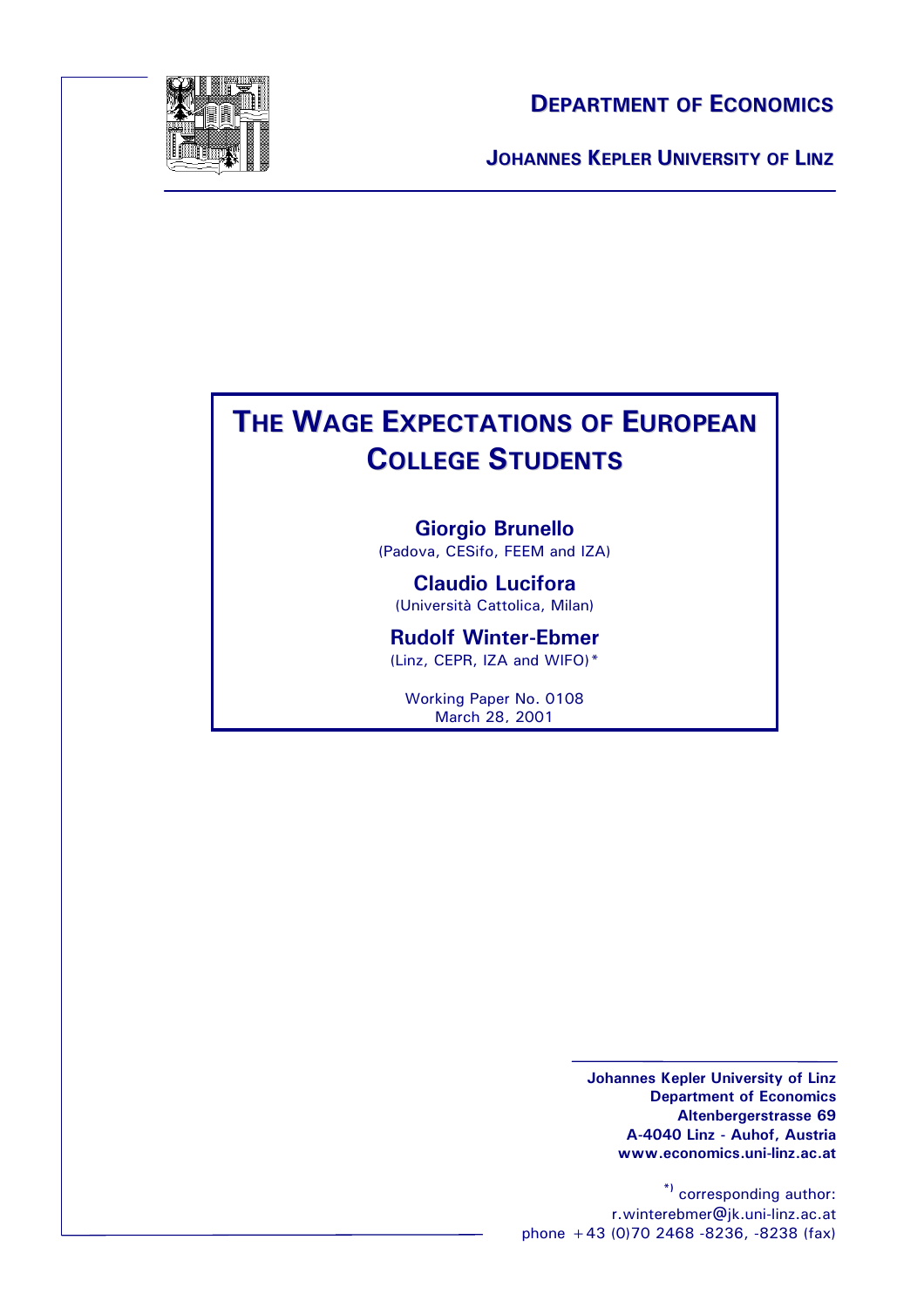#### Abstract

Expected earnings and expected returns to education are seen by labor economists as a major determinant of educational attainment. In spite of this, the empirical knowledge about expectations and their formation is scarce. In this paper we report the results of the first systematic study of the wage expectations of European college students. Our data are based on the replies to the same questionnaire by more than 6000 college students all over Europe. We study the determinants of wage expectations and expected employment probabilities, the variability of these expectations within a field of study and their variation across universities and fields. We also examine the trade-off between expected starting wages and wage growth. In the final section of the paper, we contrast expected returns to education with actual returns estimated from country-specific micro-data. In line with U.S. studies we find that students overestimate returns to education.

#### JEL: J30

Keywords: Returns to education, expectations formation, information processing.

We are grateful to Giovanni Bono, Josef Fersterer, Martin Maurhart and Natalia Pakhomova for excellent research assistance; to Mahmood Arai, Rita Asplund, Johann Bacher, Christoph Badelt, René Böheim, Josef Brüderl, Wolfgang Buchholz, Michael Burda, Kevin Denny, Bernd Fitzenberger, Knut Gerlach, Hermann Karcher, Pedro Pereira, Ali Skalli, Panos Tsakloglou, Volker Ulrich, Peter Welzel, Niels Westergard-Nielsen, Stefan Wolter, Robert Wright and Josef Zweimüller for help in administrating the survey in the different countries; to Julian Betts, Enrico Rettore and the audience at the New Orleans Meeting of the American Economic Association, January 2001, for comments. This research was supported by the European Commission under the TSER program PL980182 for the PuRE project. The usual disclaimer applies.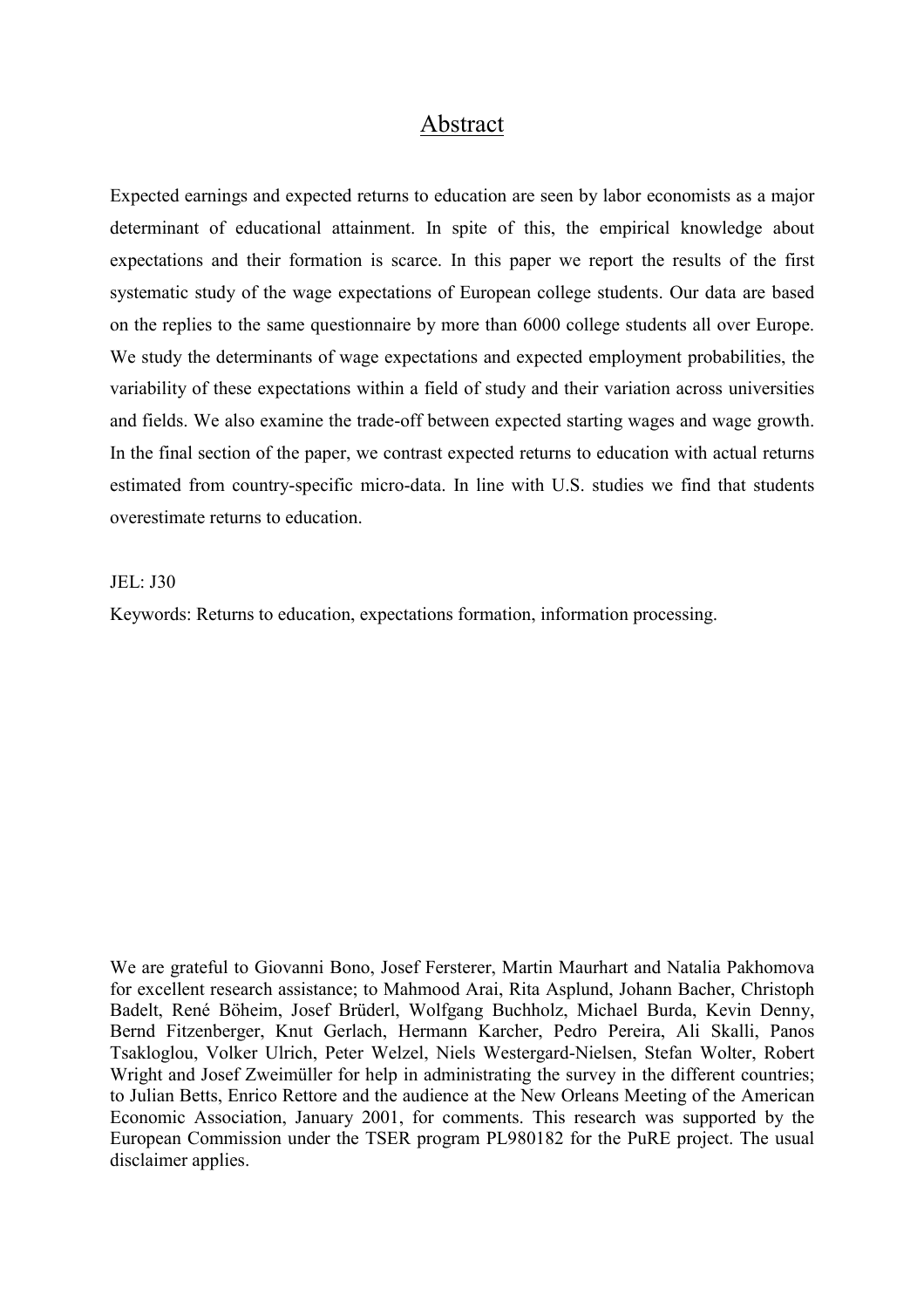## 1. Introduction

Expected earnings and expected returns to education are seen by labor economists as a major determinant of educational attainment and occupational choice and as a key factor in the decisions concerning labor mobility, training and re-training and the like. In most cases economists assume that individuals have perfect knowledge of future wages and wages in different contingencies – or that they have at least accurate point estimates of these key variables. This may not be true. Apart from being a serious blow to theories of human capital investment, highly practical consequences for college enrolment might also occur. In particular, several questions need to be answered: are expectations of students correct on average, and how big is the variability of forecasts? How are expectations formed<sup>1</sup>, and how effective and helpful are different ways of collecting the relevant information?

Unfortunately not many studies exist that consider these questions. On the one hand, economists have traditionally been very slow in accepting subjective information and very reluctant to ask people about their expectations. On the other hand, most available studies refer to the expectations of students in the U.S., where personal income and wage information is much more openly discussed than in most European countries.

The major contribution of this paper is its European focus. We use a unified scheme across 10 European countries to look at the wage expectations of European students, at their assessment of the returns to college education and at their determinants. Other studies have looked at wage expectations in the U.S., and the papers by Betts [1996] and Dominitz and Manski [1996] are closest in spirit to our research. Betts [1996] asks a sample of San Diego undergraduates about their views on earnings at the national level for several types of workers – some with and some without a college degree, and goes on to compare these expectations with actual earnings. Dominitz and Manski [1996] are interested in an assessment of individual wage prospects, not in expectations or knowledge of national averages. They ask not only for a point estimate, but also for a probability distribution of the expected salary.

Our approach takes elements from both papers. We are interested in the expectations of *personal* wage prospects under different contingencies, because students might be better able to forecast wages for themselves than for a "typical graduate". We refrain, however, from the elicitation of a whole probability distribution of future wage prospects, because it would be too

<sup>&</sup>lt;sup>1</sup> See Manski [1993] for a discussion of expectations formation.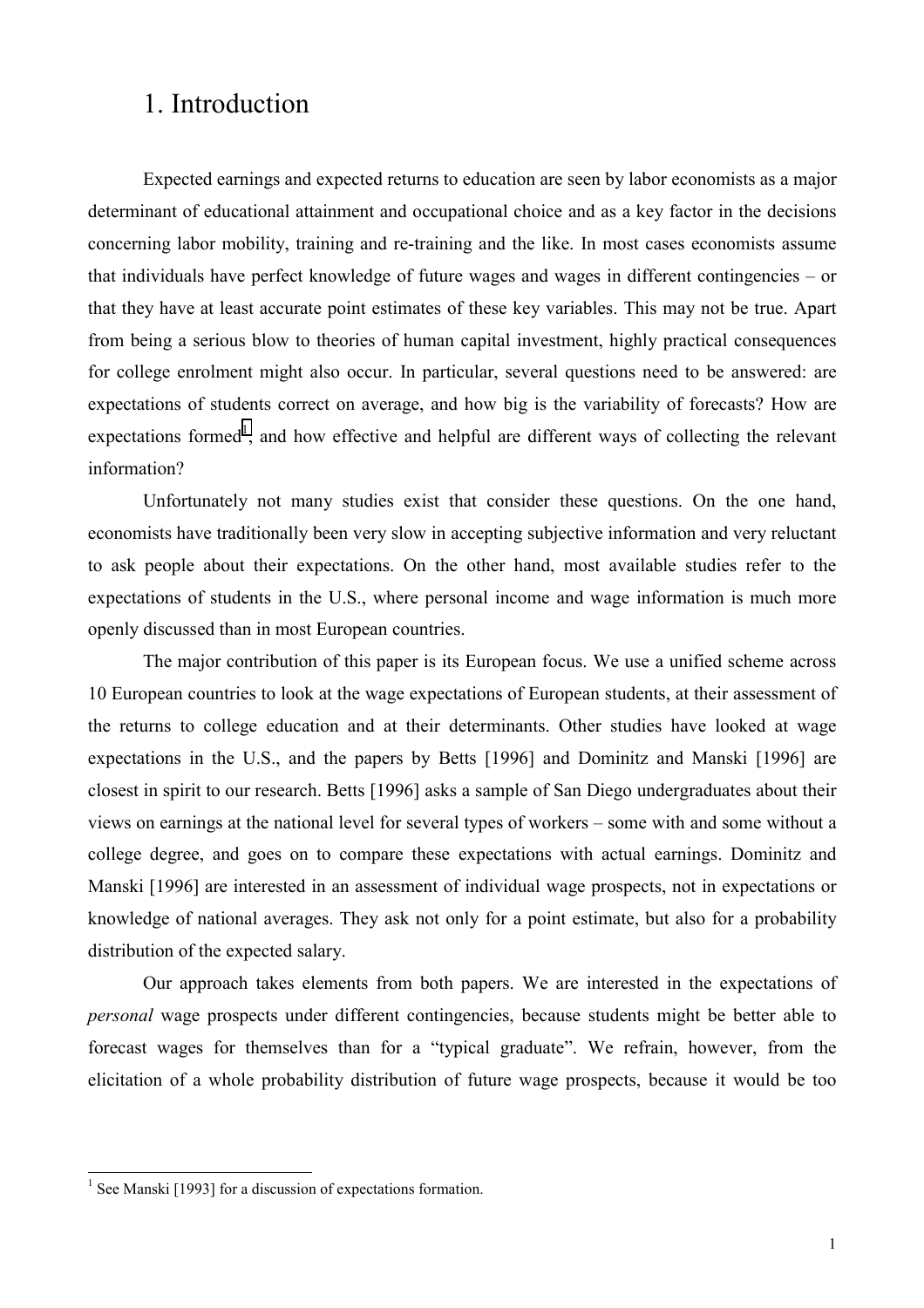difficult in a cross-country scale, especially for counter-factual questions such as the wages of highschool graduates.<sup>2</sup>

It is difficult to find studies that compare the expectations of high-school and college wages with actual wages. Carvajal et al. [2000] use a questionnaire similar to ours to ask college seniors and recent graduates about starting wages. Unfortunately, they have only a relatively small sample from Miami. Webbink and Hartog [1999] use a longitudinal sample of Dutch students who had been previously interviewed about their future wage expectations to ask them about their starting wages. Remarkably, both the existing U.S. studies, which compare directly expectations with actual wages (Betts [1996] and Carvajal et al. [2000]) and the Dutch study (Webbink and Hartog [1999]) find expectations that are on average relatively close to realized wages.

Our approach is to ask college students in different countries about wages in different contingencies. In Section 2 we describe the questionnaire and the associated data set. Section 3 is devoted to the analysis of students' beliefs about college and high school wages. In Section 4, we try to relate the country and college specific differences in these beliefs to differences in school design and labor market institutions. Next (Section 5), we look at the trade off between expected wages and expected wage growth. Section 6 is devoted to studying the dispersion of individual beliefs across colleges and fields of study. Finally, we compare these beliefs with estimates of actual wages in Section 7. Conclusions follow.

#### **2. The Questionnaire and the Data**

 $\overline{a}$ 

The survey was conducted in 50 university faculties belonging to 32 universities distributed across 10 European countries. We asked students about their subjective expected (monthly) earnings in the following contingencies: a) starting earnings after college graduation; b) starting earnings with only a high-school degree; c) college earnings 10 years after graduation; d) high school earnings 10 years after obtaining a high-school degree. These expectations can be compared to actual earnings by level of education, which we obtain by estimating Mincerian earnings equations on country–specific micro data<sup>3</sup>. The exact formulation of the questions asked is shown in Table A4 in the Appendix.

<sup>&</sup>lt;sup>2</sup> Wolter [2000] performs a replication of Dominitz and Manski's study for Switzerland – again with a very low number of individuals in the sample. Previous relevant research has either looked at employers' wage forecasts for the immediate future (Leonard [1982]) or has considered only the wage expectations of college jobs (Blau and Ferber [1991]).

 $\bar{3}$ We use the ECHP (European Community Household Panel) dataset, an integrated European database that includes information on 14 countries. In the case of Switzerland the actual wage gap is drawn from national sources (i.e. ' the 'Labor Force Survey' (LFS)). We would like to thank our colleagues in the PuRE project (Public Funding and Private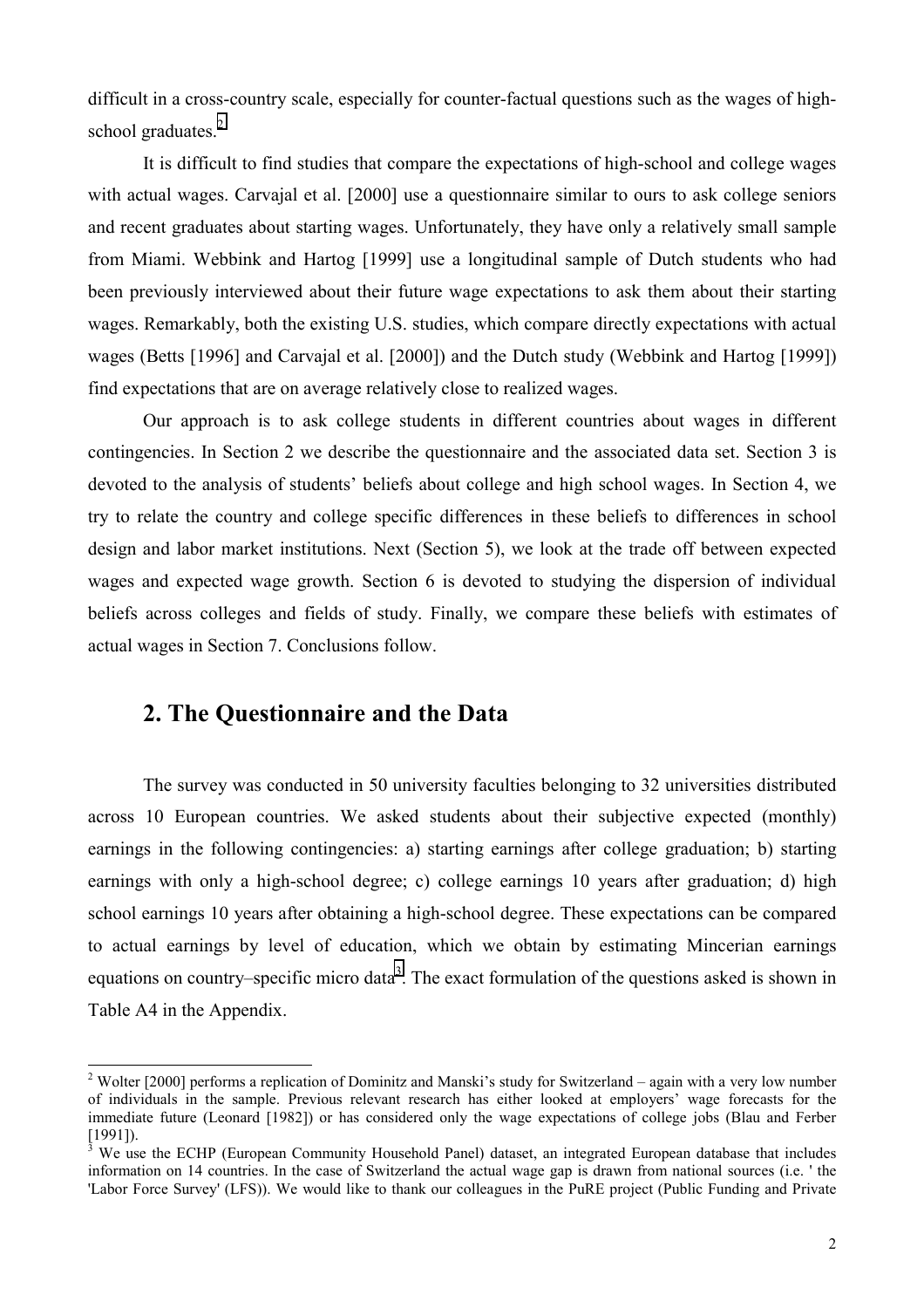The questionnaire – which consists of only 2 pages - was distributed to college undergraduates during the academic year 1999/2000. Students were asked to fill in the questionnaire immediately before or during the first minutes of a lecture. This method delivered a very high response rate, which would have been impossible to obtain by using postal or telephone questionnaires. Overall, 6,829 questionnaires were filled in, more than 90% of the students involved.

In table A1 we report the distribution of valid questionnaires by country and university. Some countries - and some universities and faculties within countries - are more represented than others. Therefore the sample, while informative, cannot be considered as representative of the underlying population of university students in the countries considered. Since the survey was not administered and directly controlled by professional interviewers, we paid particular attention to the quality and the logical consistency of the information collected. A careful data cleaning procedure was carried out on the rough data, and the main steps followed are described below. In general, the students showed a thorough comprehension of the questionnaire and were able to report their expectations in a meaningful way.

Over 45 per cent of the filled questionnaires had no missing observations or logical inconsistencies in the answers. The remaining questionnaires contained at least one missing value or logical inconsistencies<sup>4</sup>. When missing values or inconsistencies concerned any of the crucial variables (wage expectations, gender, faculty, etc.) the individual was dropped from the final sample. In the end a total number of 5,589 valid questionnaires were retained. The frequency distribution, by country, of the dropped questionnaires is reported in column (7) of table A1.<sup>5</sup> We have also eliminated from the sample students older than 35 and those enrolled before 1994. Finally, we have removed obvious outliers by retaining only expected wage gains from college education higher than –100% and lower than 1000% and expected college wage gains after 10 years of experience higher than –100%. These adjustments have further reduced the sample to less than 5000 individuals.

Additional checks, performed to assess the overall quality of the responses, concerned the degree of bunching of values at round numbers. In this case, as discussed by Dominitz and Manski [1996], responses though logically consistent may be perfunctory. The analysis of the distribution

l

Returns to Education) for help with the data. Harmon et al.(2001) provide a good description of the data and methods used to produce comparable estimates of the returns to education across Europe.

<sup>4</sup> Among the possible logical inconsistencies that we checked in the raw data we considered: age reported *vs.* implicit age at start of college; year of study *vs.* regular duration and expected year of graduation. Inconsistencies in the field of study (i.e. multiple and contrasting choices) and in the rate of discounting have also been considered as indicators of poor quality and the associated responses have been dropped from the final sample.

<sup>5</sup> In two cases, Finland and Greece, due to the overall poor quality of the data and to the relatively few valid questionnaires left after the cleaning procedure, we decided to drop the country altogether.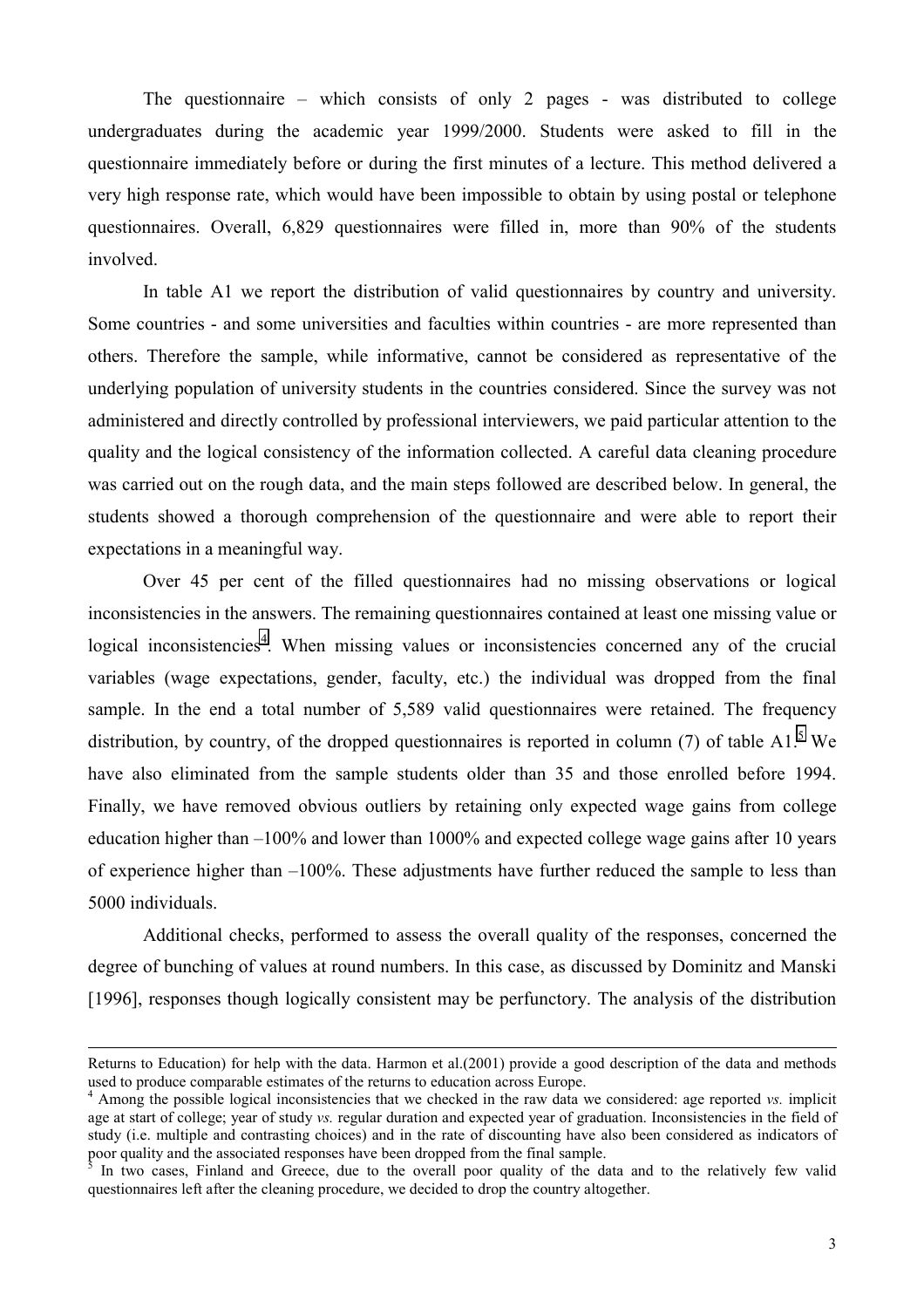of values in 'open' questions - such as relative performance and wage expectations - does show the prevalence of some rounding at integer values, but does not exhibit any strong bunching or lack of care in reporting the figures.

In table A2, we report for the respondents the averages of (selected) characteristics. Average age in the sample is around 21 years, slightly higher for males than for females. A large proportion of students has held a job regularly during college (66 percent). Approximately 35 percent of college students belong to households where the father holds a university degree. This percentage falls to 23 percent when the college degree of the mother is concerned. On average, 10 per cent of the students are in the same field of study as their father and around 5 percent in that of their mother. Interestingly, both males and females are more prone to follow their fathers' than their mothers' academic choices. At the time of the survey, 50 percent of the interviewed students were in their first year of study, 24 percent in their second year, and the rest were in their third or higher year.

The majority of respondents are registered in 'economics, business and related fields' (males: 69 percent; females: 63 percent). Other fields covered are: 'social science and liberal arts' (males: 7 percent; females: 15 percent), 'natural science and engineering' (males: 13 percent; females: 5 percent), 'law' (males: 7 percent; females: 10 percent) and 'other fields' (males: 2 percent; females: 5 percent). When asked about their relative performance vis-à-vis that of their colleagues, respondents classify themselves above the theoretical average (males: 2.62; females: 2.66; 1=very good; 6=very poor). Finally, almost 70 percent of the respondents expect to need more years that the formal number required to complete their first degree (males: 68 percent; females: 74 percent).

### **3. Students' Beliefs about their Future Wages**

Since our data are from different countries in Europe, we transform expected wages in a common unit of measure, the Euro<sup>6</sup>. Next, we define the college wage gain both at labor market entry (*DLW*) and 10 years after entry (*DLW10*) as the percentage difference between the expected wage as a college graduate and the expected wage in the event of having started work right after high school.

We use the available information to regress students' beliefs about college earnings, high school earnings and the college wage gain on a set of variables, that include a) university dummies, that capture both college specific and country effects; b) field of study dummies; c) individual characteristics (age, gender, smoking habits<sup>7</sup>, labor market activities) and d) family background

<sup>&</sup>lt;sup>6</sup> In the case of UK, we have used the average exchange rate of the pound against the Euro in year 1999.

<sup>&</sup>lt;sup>7</sup> Smoking habits are expected to capture students' discount rates (see Fersterer and Winter-Ebmer [2000]).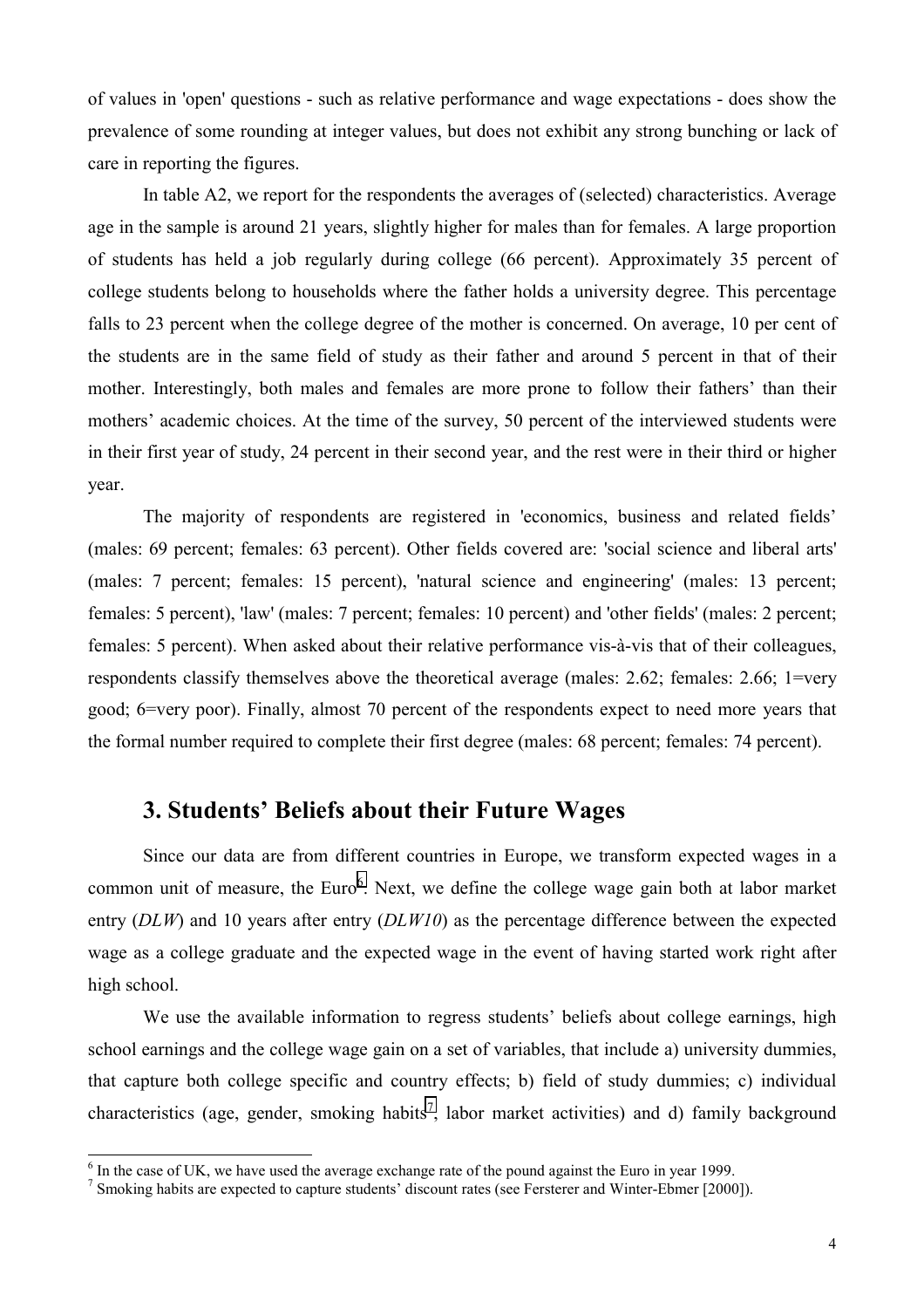variables (parents education and field of study). To these variables we add the year of enrolment, the gap between expected duration of the course and its regular duration, relative academic ability, and a set of dummies that capture both the alternative sources of information about future earnings and the main reasons for college choice.

Tables 1 and 2 present our results. To limit the number of rows in the tables, we do not include the estimated coefficients associated to university dummies. Most of these dummies are significantly different from zero and are plotted in Figures 1 and 2 below. We start by noticing that few of the coefficients shown in the tables are significantly different from zero. Female students expect both significantly lower college earnings and lower college wage gains. The gender difference in beliefs increases significantly with labor market experience, suggesting that, compared to males, females expect to end up in jobs with lower relative earnings growth (Table 2). Conditional on year of enrolment, older individuals have higher expected high school wages and, consequently, lower expected college wage gains.

Senior students expect lower gains than junior students. Compared to students enrolled in 1999, for example, students who enrolled before 1998 expect, ceteris paribus, about 4 percentage points less in terms of college wages at labor market entry. Assuming that endogenous selection weeds out individuals with higher costs and/or lower expected benefits from college, the negative effect of seniority in college on the expected college wage possibly identifies a learning effect: as students go through their curricula, they become more realistic in their expectations about future incomes. An alternative explanation is that senior students take the questionnaire more seriously. These results are similar to the learning effects Betts [1996] finds for the U.S.

Students who expect to take longer than required to complete their degree have also lower expected college wages but about the same expected high school wage, both at labor market entry and after 10 years of experience. Clearly, late completion is a negative labor market signal. Conditional on the year of enrolment, one could think that students who plan to finish later could foresee higher *nominal* earnings because they incorporate the rate of inflation in their expectations<sup>8</sup>. The negative impact of late completion on expected college wages, together with no significant effect of late completion on expected high-school wages is inconsistent the view that respondents inflate their future expectations for college wages: If late completion is a quality signal, students should expect both lower college and high-school wages, incorporating inflation would only counteract the negative effect on college wages. This is not what we found.

Family background matters for expectations, and having a mother with a college degree leads to a 3.3% or to a 4% increase in the expected college wage, depending on whether the

<sup>&</sup>lt;sup>8</sup> We thank Julian Betts for bringing this point to our attention.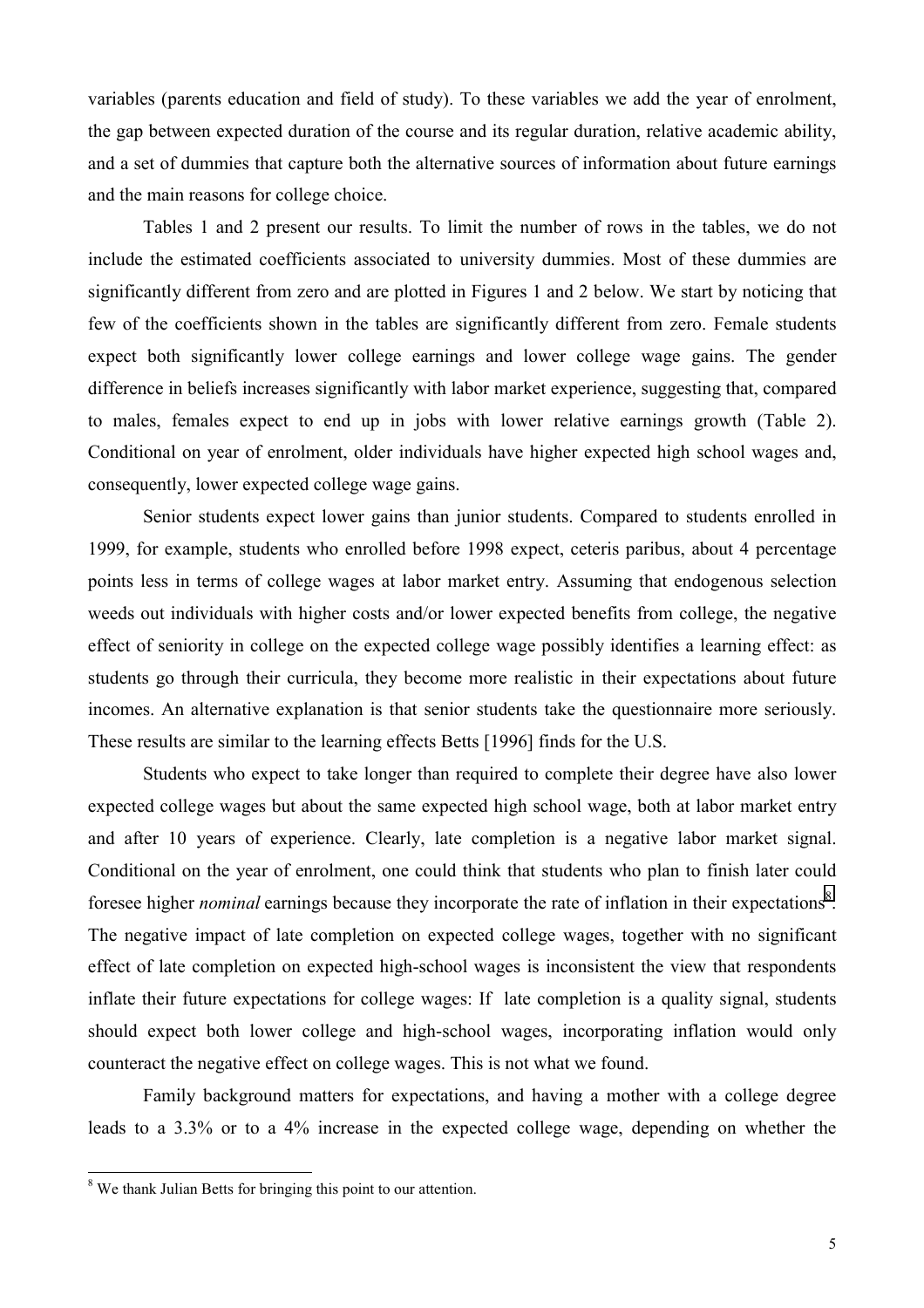expectations refer to the start of a career or to 10 years after labor market entry. Interestingly, the father's education is never significant in these regressions.

Among alternative ways of learning about future wages (whether from university publications, from career centers, from the daily press or from personal conversations with friends and acquaintances) only learning from the daily press and from personal conversations positively and significantly affect expectations. Broadly speaking, there seems to be no clear pattern relating expected wages and wage gains to the main reasons for selecting the current college.

Expected wages and wage gains turn out to be significantly different across fields of study. Compared to a major in economics and business (the constant term), a major in humanities is expected to pay-off considerably less, both in absolute and in relative terms. The relative decline is lower than the absolute decline because students in the humanities also expect lower earnings in the case of having started to work right after high school. In contrast, a technical major is expected to carry a positive payoff. This gain, however, is not significantly different from zero. Importantly, perceived relative ability matters, and students who rank themselves above the average in their class have consistently higher expected college earnings.

An important aspect of the expected return from college is the probability of finding an appropriate job after graduation. The mismatch between the type of qualifications acquired at school and the job can take two forms: over-education and unemployment. Unemployment rates have been persistently high in most European countries since the early 1980s and in some countries the probability of unemployment has increased not only among the unskilled but also among the educated (see Nickell and Bell [1995]). When unemployment is a possibility, the expected return to college needs to be adjusted to take this event explicitly into account (Nickell [1979]).

We have asked students to evaluate their own chances of getting an appropriate job after graduating. We have also asked whether these chances have improved by college education with respect to having only a high school degree. Since the answers to these questions can be ranked from 'very poor' to 'very good' and from 'much worse' to 'much better', we estimate an ordered probit model that relates job prospects to individual and college characteristics. The results are presented in Table 3 and can be summarized as follows: a) graduates in the humanities and in law have significantly worse absolute and relative job prospects as compared to graduates in economics and business; b) prospects increase significantly when parents have a college degree and have studied in the same field, which clearly indicates the presence of network effects; c) females have worse job prospects than males; d) job prospects are also worse for students who plan to finish later than required; e) information from special reports, the daily press and from personal communication significantly improve the probability of finding an appropriate job. The relevance of personal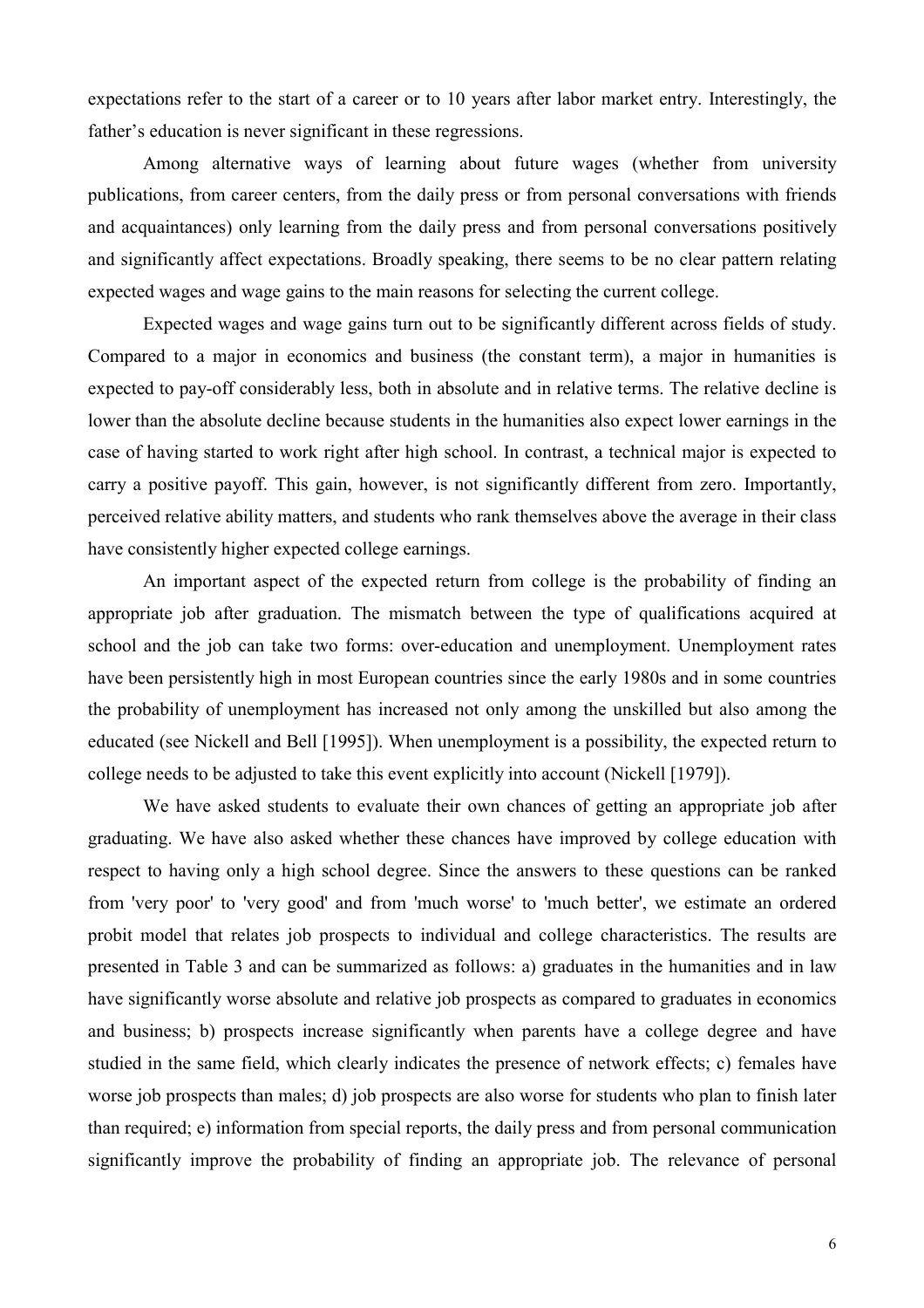communication is evidence that family and/or personal networks matter; f) working while at school improves the chances of finding an appropriate job after graduation.

It is interesting to compare wage expectations with expectations about job prospects. Family networks (parents have a college degree and have studied the same field) appear to be very important in finding a new job, but not important for wage expectations. Likewise, students who have worked during college and have chosen their field mainly because of personal interest expect to have better job opportunities, but not better wages. In the case of other characteristics –gender, relative performance, year of enrolment and the gap between expected and required years of study – expectations about wage and job prospects go nicely hand in hand: for instance, females expect both lower wages and more difficulties to find a job. Higher (lower) expected wages and better (worse) job prospects are consistent with a higher (lower) relative demand for students with these characteristics rather than with a lower (higher) relative supply.

With the only exception of university dummies, the estimates in Tables 1 and 2 are based on the assumption that (estimated) coefficients do not vary across countries. We check this assumption by fitting the same empirical model - exclusively for wage gains - separately for Germany, Italy, Portugal and Switzerland, the countries for which we have a reasonable number of observations. The results are reported in Tables 4 and 5. An interesting finding is that the distribution of wage gains by field varies significantly by country. While in Portugal it is students of natural sciences and engineering who expect to fare worse that students of economics and business, in Germany and Switzerland it is students in humanities and law who expect relatively lower college wage gains.

## **4. Differences across countries and institutions**

Conditional on individual, field of study and family background variables, university dummies capture the country by institutions effects on expected wages and on expected wage gains. We run our regressions by gender and plot the estimated coefficients of these dummies in Figures 1 and 2. Figure 1 considers the wage gain of males and females both at labor market entry and 10 years after entry. We notice that a) males have on average higher expectations; b) German and Portuguese students expect higher than average wage gains, while Italian students expect less than average gains. Figure 2 presents the same information in a different way, by plotting for each gender the wage gain 10 years after entry against the wage gain at entry. Simple inspection of the data suggests that, for any current wage gain, males expect substantially higher wage gains 10 years after entry.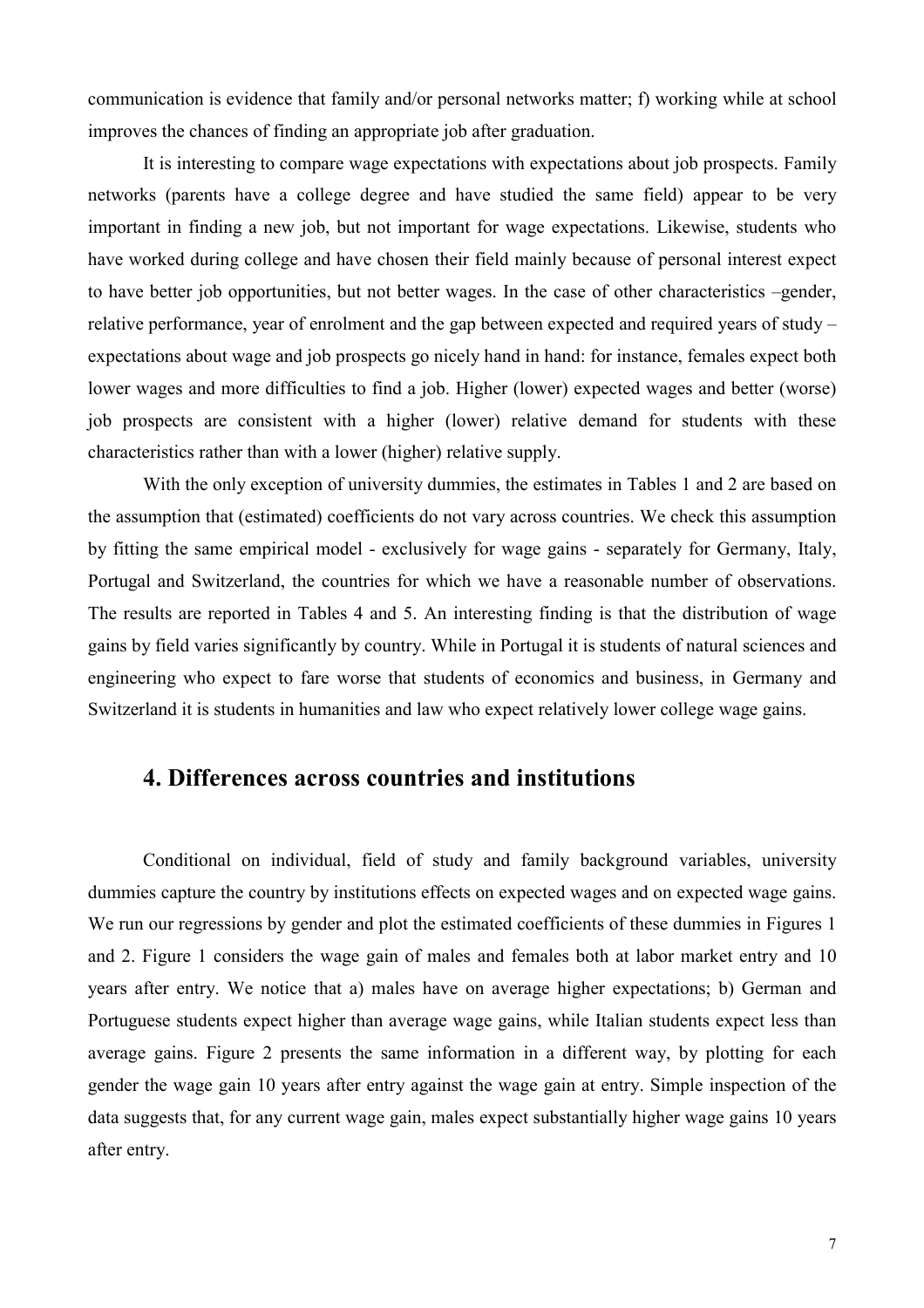Based on these regressions, we recover the estimated dummies for the expected college wage gain at entry and after 10 years of experience. These dummies vary by university, country and gender. Using the two-step estimation method discussed by Card and Krueger (1990), we pool the estimated dummies<sup>9</sup> and regress them on a set of variables capturing country specific long-run economic performance and both schooling and labor market institutional features. In practice, the following variables have been used: a gender dummy; the 1976-1992 average annual rate of growth of labor productivity in the private sector; the degree of tracking and stratification in secondary education; the Kaitz index, that measures the minimum wage as a percentage of the average wage; union density and the share of public employment in total employment. The values taken by these explanatory variables in each country are shown in Table A3 in the Appendix.

The growth in labor productivity is a typical demand side variable. We expect a positive correlation between the college specific expected wage gain and labor productivity growth for at least three reasons. First, skill biased technical change that increases productivity growth can affect the expected gain by shifting out the relative demand for skilled labor (see Berman et al. [1994]). Second, labor productivity growth could be driven, at least in part, by the growth in the capital labor ratio; if capital and skill are complements in production, this would generate an upward shift in the relative demand for skills (see Krusell et al [2000]). Last but not least, both a higher college wage gain and faster skill biased technical progress could be induced by the relative abundance of well educated labor (Acemoglu [2000]).

The degree of stratification of secondary schools differs across European countries. Shavit and Muller [1998], for instance, distinguish between stratified and comprehensive systems of secondary education. In stratified systems (Germany, Austria, The Netherlands, Switzerland) students are separated early on into tracks which differ markedly in the curricula and in the probability that students go on to tertiary education. In comprehensive systems (as it is the case for the rest of the countries in our sample), tracking starts later and there are smaller differences both among tracks and in the odds of continuation to tertiary education. The degree of differentiation of secondary schools is likely to affect the labor market returns of high school and college graduates, and to influence expected wage gains from college. In particular, we expect that stratification, by sorting individuals of different ability to different school types, helps increasing the college wage  $gain<sup>10</sup>$ . We measure stratification with a dummy, that is equal to 1 in countries with a stratified system and to zero elsewhere.

Labor market institutions also affect the expected college wage gain. In countries where the wage structure is more compressed, either because of a relatively high minimum wage or because of

<sup>&</sup>lt;sup>9</sup> These college dummies are defined with respect to a baseline university, that we choose to be Berlin.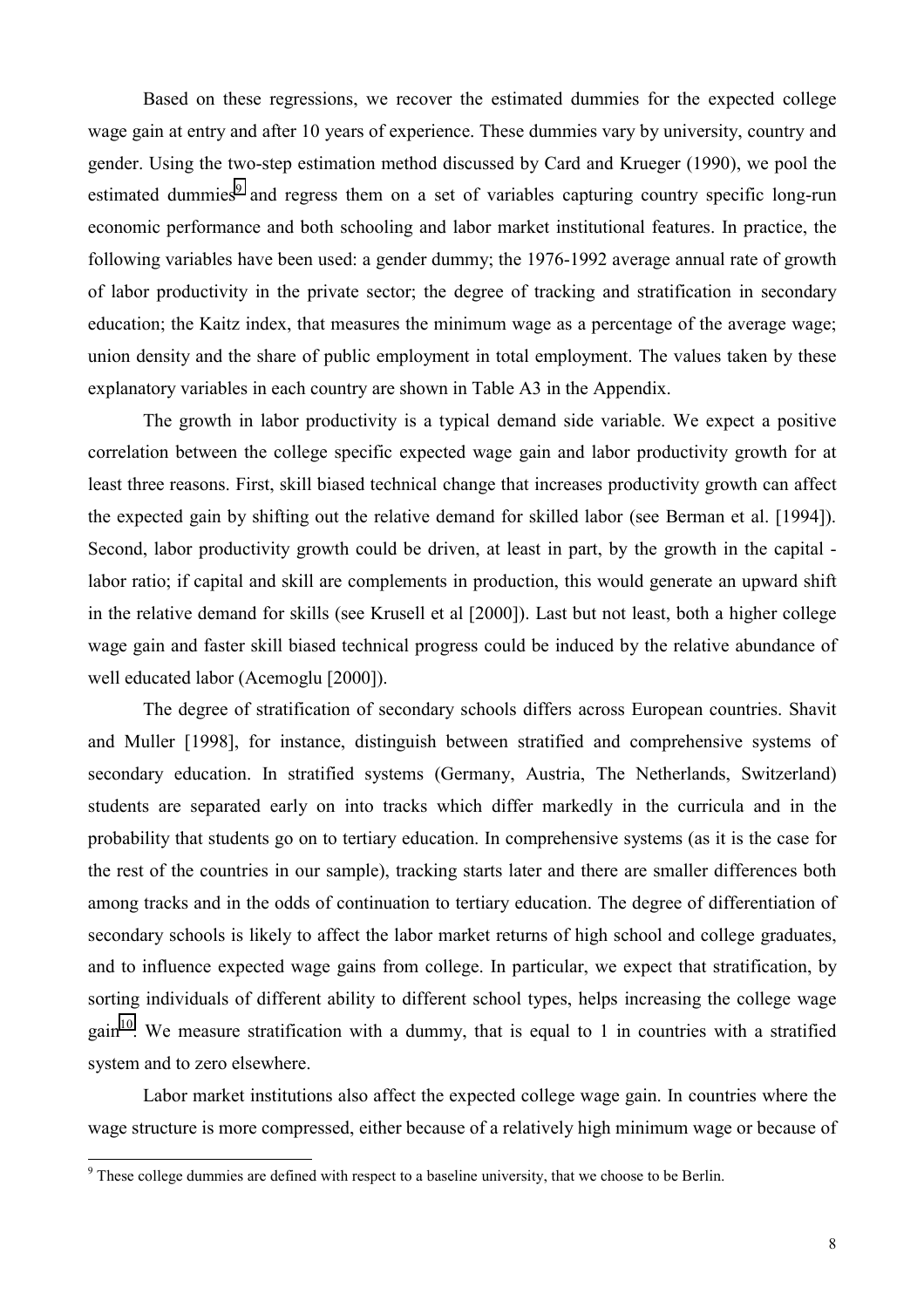high union density, the expected college wage gain is likely to be lower than in countries with a more dispersed wage distribution. Since many public sector jobs are filled by college graduates, the relative abundance of these jobs can also affect expectations.

We add to the list of explanatory variables a set of variables that vary both among countries and among the universities in the same country. These variables are meant to capture within country differences in perceived college quality and selectivity. We have asked the interviewers at each university where we collected the individual questionnaire the following: a) to state whether the university has an official admission procedure for students in the specific field (1 if the procedure exists; 0 otherwise); b) to compare this procedure to the national average (0-2 if the procedure is less, as restrictive or more restrictive); c) to compare the prestige in education of the university to the national average (0-2 for lower, comparable or higher as the national average); d) to compare the prestige in research of the university to the national average (0-2 for lower, comparable or higher as the national average); e) to indicate whether the university is private or public. We expect that students in colleges with a stricter admission standard and a better education and research reputation have better labor market opportunities and a higher expected wage gain from college education.

We use generalized least squares methods, adopting as weights the inverse of the sampling variance of the estimated university dummies. Since most variables vary by country but not by college, we correct the standard errors by allowing the possibility of no independence of errors within clusters (see Moulton [1990]). Results are reported in Table 6. We find evidence that expected wage gains from college are higher in countries with faster productivity growth. Expected gains, both at labor market entry and 10 years later, are significantly higher in countries where secondary schools are more differentiated (Germany, Austria, Switzerland) and the share of public employment is higher, and significantly lower in countries with high union density and a relatively high minimum wage. Most of these results are in line with our a priori expectations.

There is little evidence, however, that college specific variables significantly influence expected wage gains from college education. In particular, we find no evidence that perceived college quality, either in education or in research, matters for students' expectations. The main exception is the relative strictness of the admission procedure, that positively affects expected wage gains 10 years after labor market entry.

<sup>&</sup>lt;sup>10</sup> See Brunello and Giannini [2000] for a discussion of the economic consequences of school design.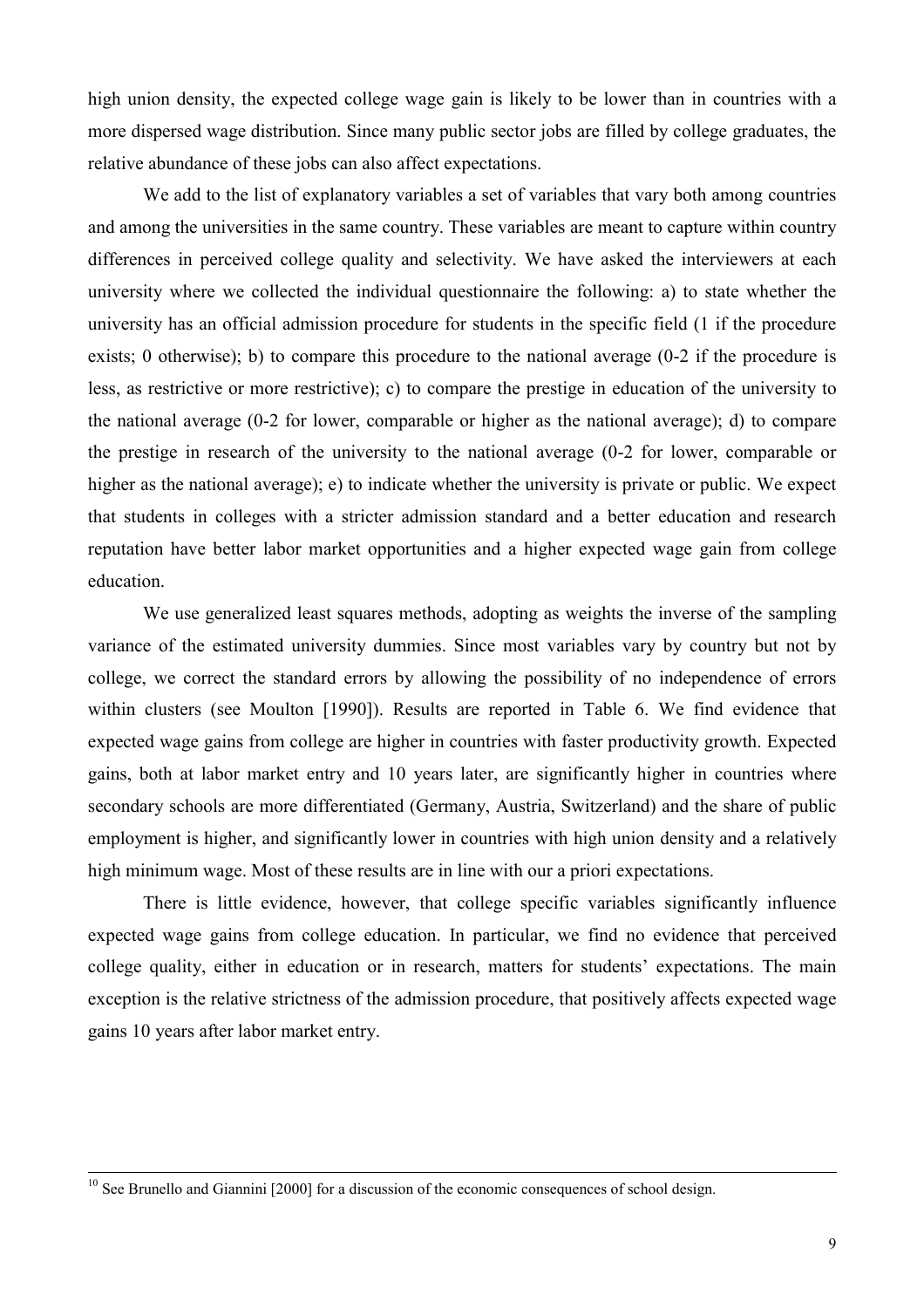# **5. Is there a trade off between the expected college wage at entry and the future college wage gain?**

When the labor market is loose and youth unemployment is significant, as it has happened in several European countries during the past fifteen years, college graduates can experience difficulties in finding a match with a high paying job just after completing college. In many cases, graduates can expect to start with an entry job, that offers a relatively low salary, and to experience fast earnings growth over time, as they shift to better matches. Alternatively, when education and training are complements and graduates expect to find jobs in sectors with high productivity growth and substantial on the job training, the expected entry wage can be relatively low because of the investment in training but earnings growth can be fast because of the accumulated human capital. In both cases, we expect to find a negative relationship, or a trade off, between the expected entry wage after college (*W\_Coll*) and expected college earnings growth 10 years after entry (∆*W\_Coll*).

We test whether such a relationship exists in the data by augmenting the list of explanatory variables in the regressions in Tables 1-2 with *W\_Coll* and by using ∆*W\_Coll* as the dependent variable. While cross country differences in price levels are controlled by university dummies, individual effects are controlled by the full set of characteristics used in the previous regressions. The empirical analysis is performed both for the full sample and separately for the four countries where we have enough data, Germany, Italy, Portugal and Switzerland. The estimated coefficient of *W\_Coll* is shown in Table 7.

Our results suggest that college students who expect a faster earnings growth 10 years after entry also expect a relatively low entry wage. This "trade-off" is significant in the full sample and particularly strong in Portugal and Italy. Interestingly, both Portugal and Italy are the countries in our sample that have experienced the faster productivity growth in the past fifteen years (see Table A3 in the Appendix). A possible interpretation is that fast productivity growth has been accompanied in these countries by a relatively fast accumulation of human capital in college related jobs.

## **6. The variability of expectations within institutions**

In Section 4 we have associated the differences in expected wage gains across countries and universities to country-specific and university-specific effects, including labor market institutions and college design. Our data show that significant differences in expected wages exist also within universities and fields of study. For each university and field of study we have computed the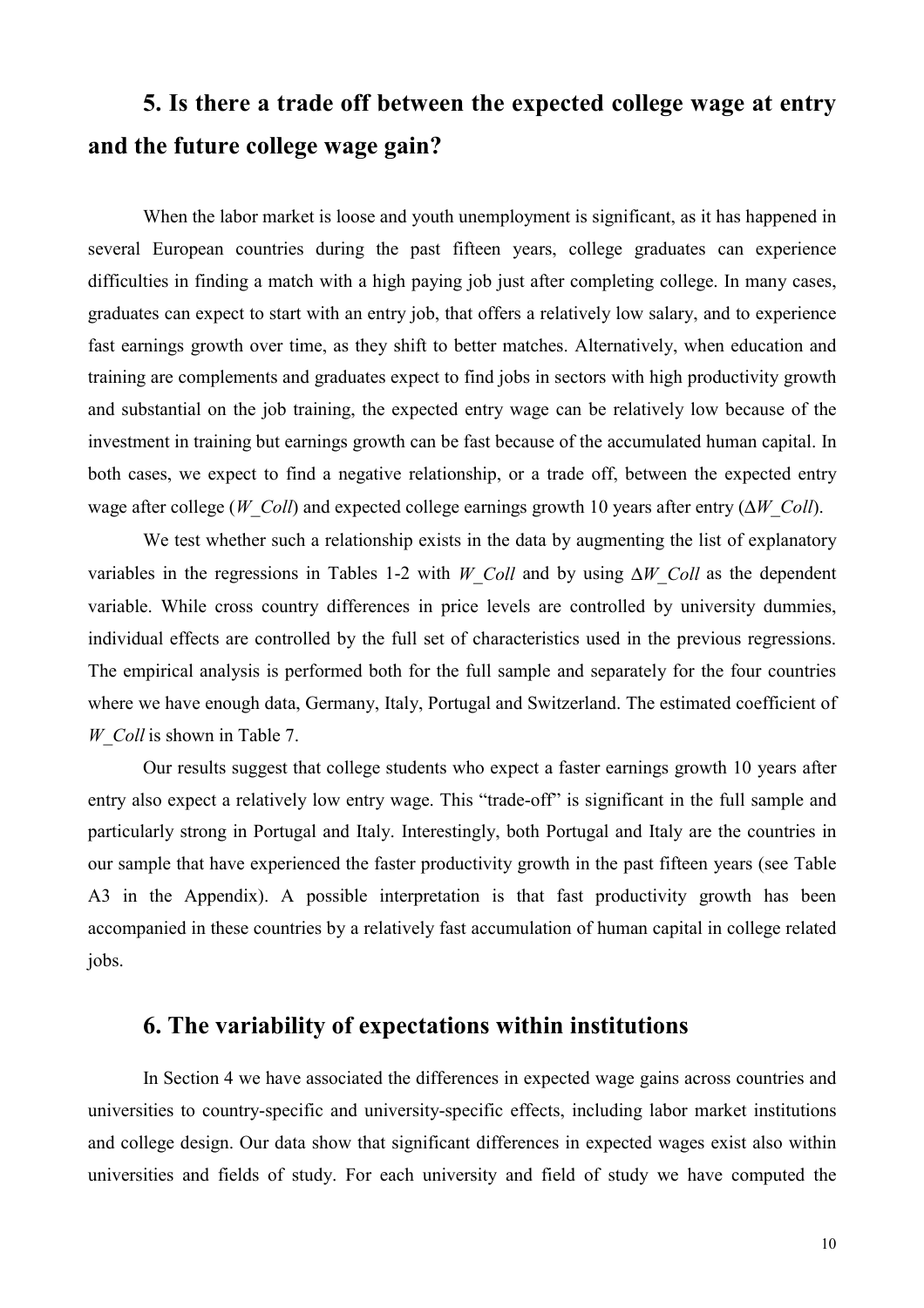coefficient of variation of individual expected wage gains. We find that the median expected college - high school wage gain is 81% at labor market entry and 114% 10 years after entry. The variability of expectations is high. In particular, the ratio of the  $90<sup>th</sup>$  to the  $10<sup>th</sup>$  percentile is 2.80 for expected wages at labor market entry and 2.97 for expected wages ten years after entry. This variance is significantly higher than that reported by Betts (1996) for the wage expectations of U.S. college students, that is typically just below 2. This is a remarkable finding, given the general view that wage dispersion is higher in the U.S. than in Europe. One possible explanation is that U.S. college students estimate future wages more precisely than their European counterparts<sup>11</sup>.

How do we explain the observed variation in expected wage gains? Are expectations more precise when students have better access to information about job prospects and wages from career centers and similar structures? Table 8 presents the results of regressions that have as the dependent variable the coefficient of variation of the college – high school expected wage gain, either at labor market entry or 10 years after entry; variation is taken always within a field and place. Among the regressors, we use the coefficient of variation of actual college earnings<sup>12</sup>. Interestingly, actual wage dispersion has no significant impact on the variance of wage expectations. On the other hand, the availability of information about college wages plays a role in explaining the observed variability of expectations. In particular, the dispersion is lower in universities and fields of study where students have better access to wage information from university career centers. Common information obviously increases the precision of estimated future wages. When information is gathered from personal communication, however, the variance of estimates increases, which reflects the idiosyncrasy of these personal contacts. The variability of expectations is lower when the share of female students is higher, higher in private universities and lower in colleges that have strict admission criteria. The latter finding is consistent with the view that admission standards sort individuals by ability (Betts [1998]) and reduce the heterogeneity in the talent of admitted students.

#### **7. Are students' expectations accurate?**

 $\overline{\phantom{a}}$ 

In this section we compare students' expectations about college wage gains with actual wage gains. The nature of this comparison is speculative and some care should be used in interpreting the results, since our expectation data do not represent accurately the population of college students. Data on actual college wage gains are drawn from the European Community Household Panel

 $11$  Notice, however, that we ask students about their expected wages, rather than about their expectations about national average wages, as done by Betts.

 $12$  Ideally, we would like to use the coefficient of variation of actual high-school earnings as well, but this variable turns out to be highly collinear with the coefficient of variation of actual college wages.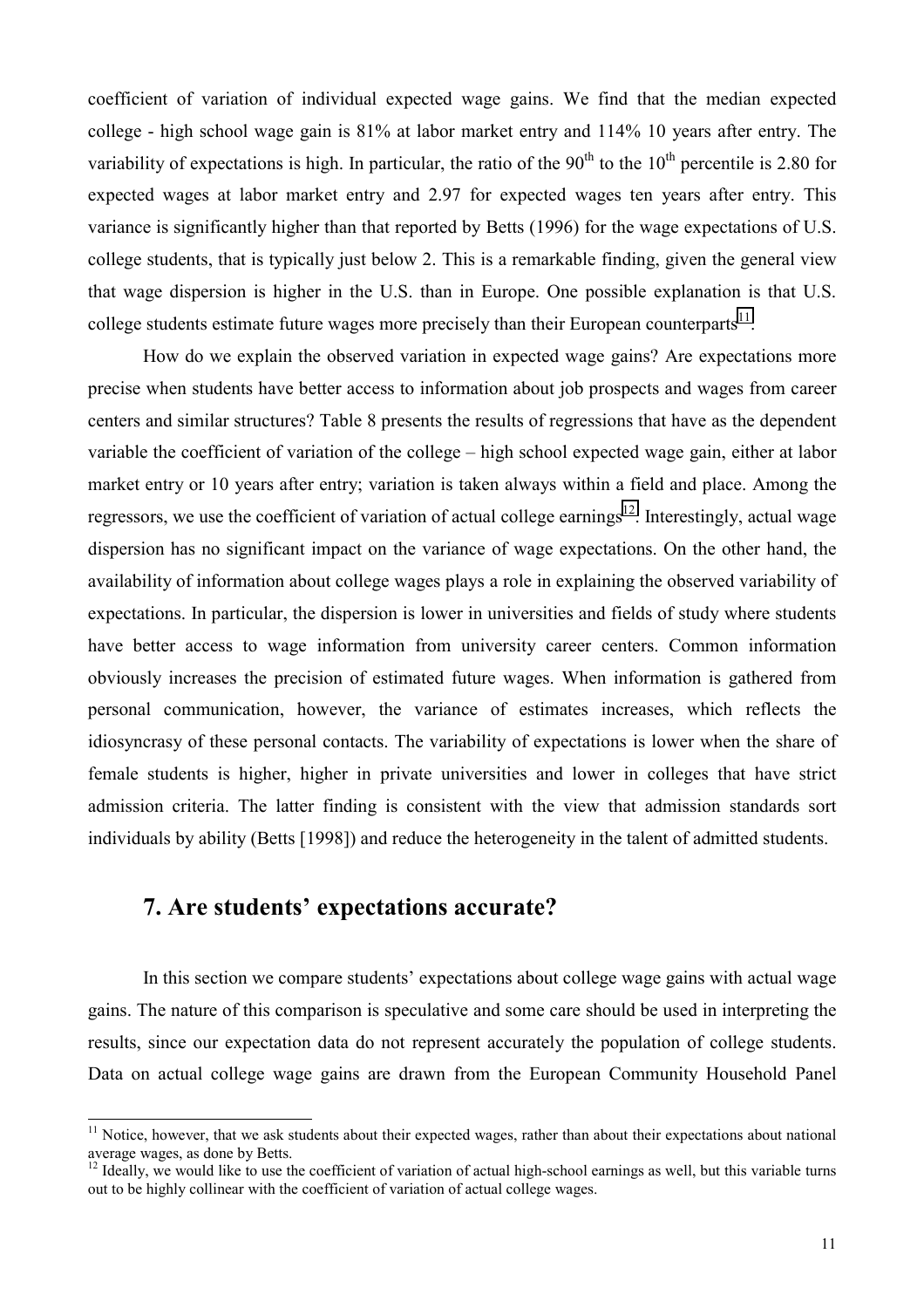(ECHP) - a household survey covering 14 European countries - and from national surveys (in the case of Switzerland). To improve comparability across countries, we only retain data on the expected wage gains of students enrolled in business and economics, that cover the large majority of our sample. The expected college gain has been measured both at the start of the career as well as after 10 years of work experience, though only wage gains at start of the career are reported<sup>13</sup>. In Figures 3 and 4 we compare expected wage gains at start, separately for males and females, with a similar estimate of the actual wage gain for each country included in the sample. In particular, we plot the mean, the 10th and the 90th percentile of expected wage gains and the mean of actual college wage gains, estimated from the ECHP or from national surveys. Actual wage gains estimates are obtained by using the fitted values from regressions (separately for males and females) of the log hourly wage on education dummies (high school and college), work experience, work experience squared and interactions among these variables.

We notice that expected wage gains differ considerably across countries both in the mean and in the dispersion. Although in most countries the 90th - 10th percentile of the distribution of expected wage gains falls within a reasonable range, in the United Kingdom, Germany and Portugal the expected wage gain exhibits both a significantly higher mean and a wider dispersion, irrespective of gender. Why is the dispersion of expected wage gains higher in these countries? One obvious explanation is the greater dispersion of actual earnings that characterizes both the United Kingdom and Portugal (see OECD [1994]). The case of Germany is more puzzling, however, because wage dispersion is rather moderate in this country.

The main message in the figures is that the average expected college wage gains of the economics and business students in our sample is consistently higher than the overall estimated average actual wage gain. In some countries, particularly for females, the actual gain lies even below the lower bound of the  $90<sup>th</sup>$  -  $10<sup>th</sup>$  percentile range (i.e. Austria, Germany and Sweden). Why are expected gains associated to higher education so much higher than actual gains? One obvious reason is that economics and business students have better labor market prospects than other college students<sup>14</sup>. Since we are comparing the expectations of the former with the actual wages of all college students, this composition effect is likely to bias upwards the difference between expected and actual gains. Another reason might have to do with the fact that we are comparing expected monthly wage gains with actual hourly wage gains. If college graduates work longer hours than their high school counterparts, this could reduce the actual hourly wage gain<sup>15</sup>.

 $\overline{a}$ 

<sup>&</sup>lt;sup>13</sup> The comparison between expected and actual wage gains 10 years after labor market entry does not yield new insights and is not presented to save space.

<sup>&</sup>lt;sup>14</sup> Results, however, do not change in a qualitative way if we include students form other disciplines as well.

<sup>&</sup>lt;sup>15</sup> Notice that our results for actual wage gains are remarkably similar when we use alternative datasources, such as the ECHP and national household surveys. The results are available from the authors upon request.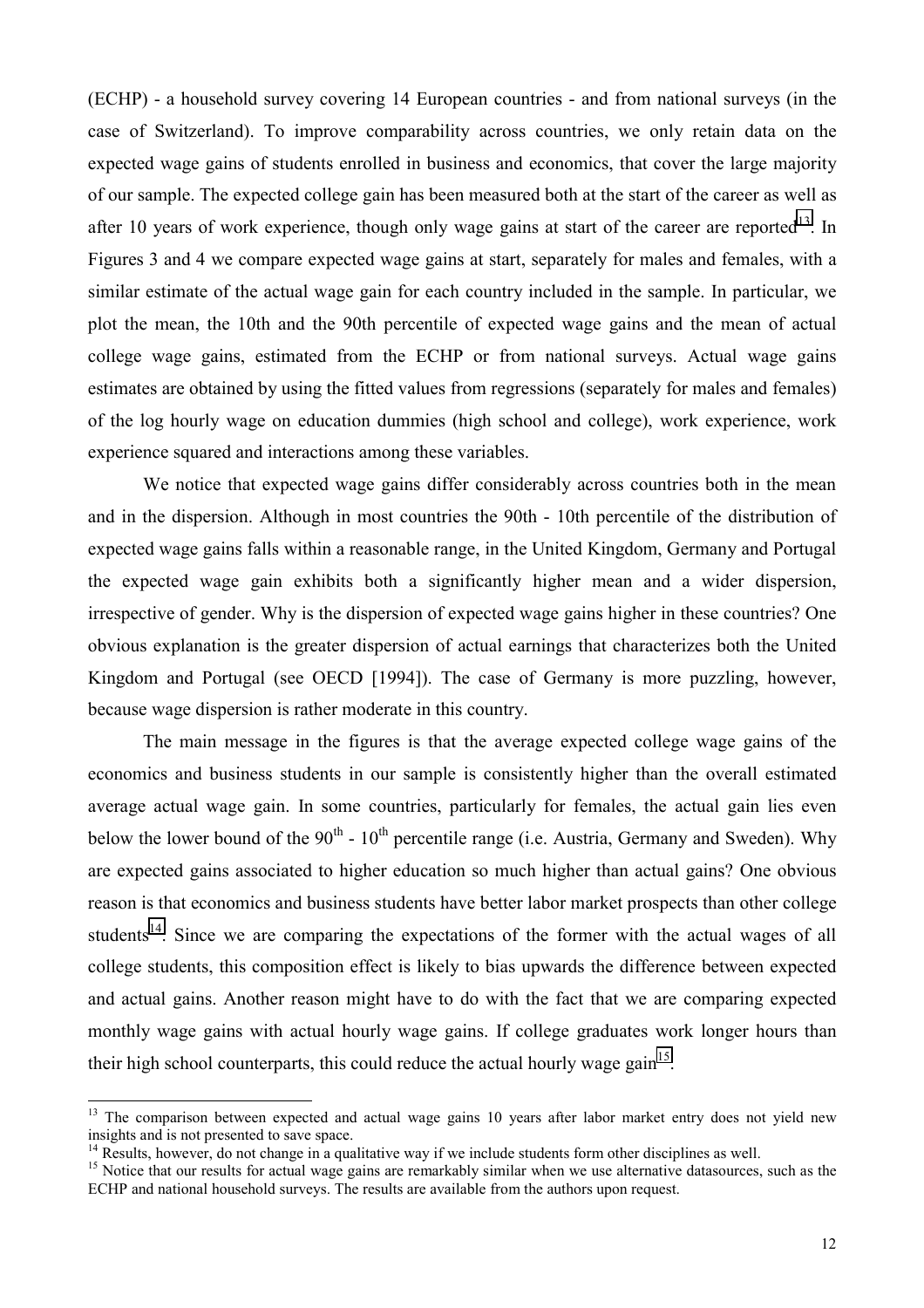An additional explanation is that students in general tend to be over-optimistic, a typical result in this literature. Betts [1996, p. 39], for instance, finds that students overestimate actual college wage gains by approximately 10 percent. Likewise, Webbink and Hartog [1999] find that actual wages are 10 percent short of expected wages. Compared to these studies, however, our findings seem to suggest that the over-estimation is much larger, on average, than 10 percent.

### **8. Conclusions**

In this descriptive paper we have used the replies to the same questionnaire by more than 6000 college students all over Europe to carry out the first systematic study of the wage expectations of European college students. We have studied the determinants of wage expectations and expected employment probabilities, the variability of these expectations within a field of study and their variation across universities and fields. We have also examined the trade-off between expected starting wages and wage growth and contrasted expected returns to college education with actual returns estimated form country-specific micro-data. Our main findings can be summarized as follows:

- 1) expected college wages and college wage gains in our European sample are significantly related to the field of study, gender, age, seniority in college, the gap between expected and required years of study, perceived student relative ability and family background;
- 2) expected absolute and relative job prospects depend on the field of study and also on family background, which suggests that personal networks are important in the European labor market for college graduates;
- 3) students with higher perceived relative ability who expect to complete college within the required number of years have both higher expected wages and better expected job prospects;
- 4) country and college specific average college wage gains are higher in countries with a higher long run rate of productivity growth, a higher share of public employment, with a stratified schooling system and relatively strict procedures of college admission, and lower in countries where both union density and the Kaitz index for the minimum wage are higher;
- 5) there is a evidence of a significant trade off between expected college wages at labor market entry and earnings growth 10 years after entry;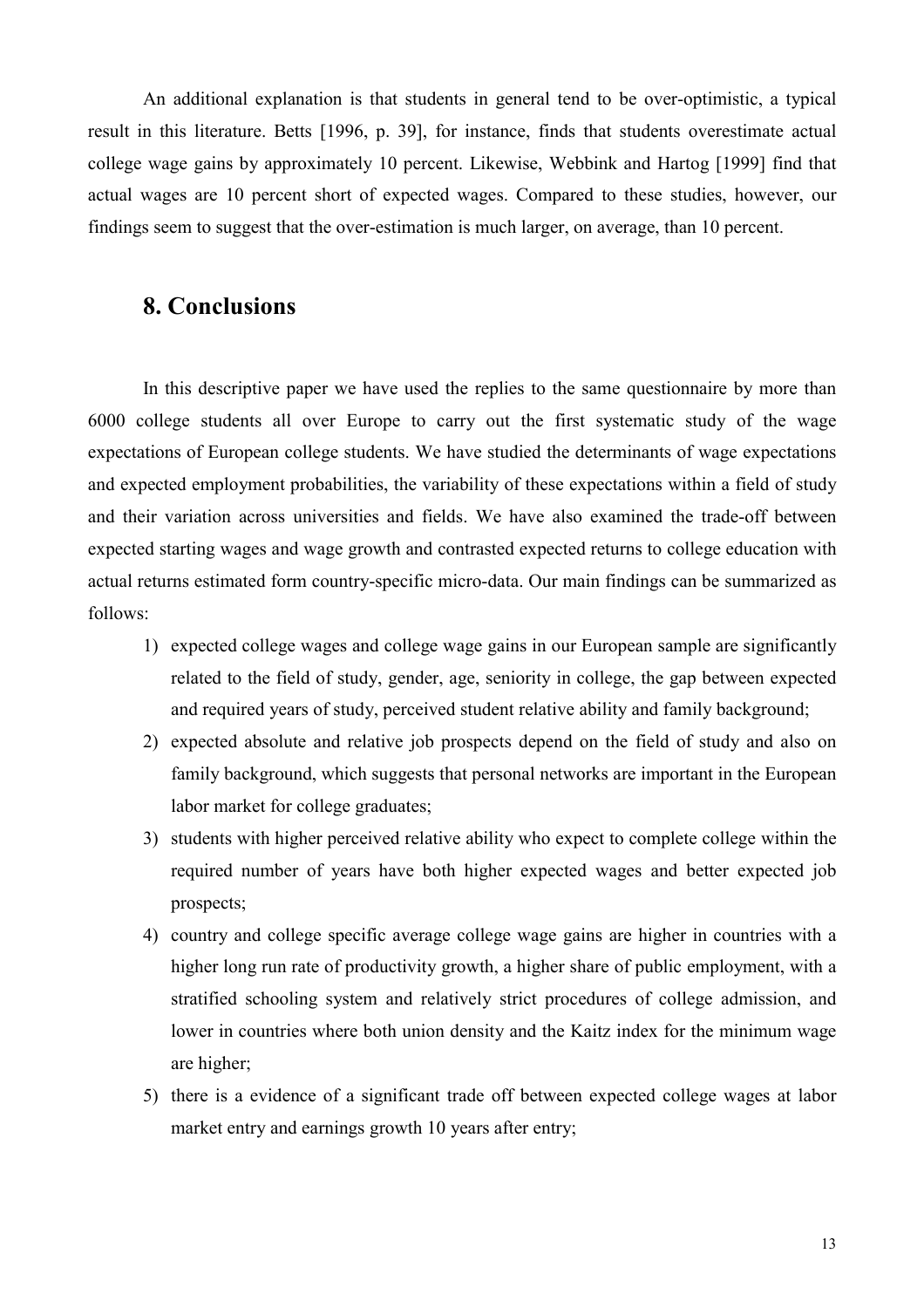- 6) the variability of expected college wage gains within college and field of study is higher than the variability found by Betts in his sample of American students, in spite of the fact that European labor markets exhibit on average lower earnings inequality than the US labor market;
- 7) expected college wage gains in our sample are substantially higher, on average, than actual college wage gains.

While our sample covers a substantial number of college students, much could be done to further improve our knowledge of how college students form their expectations. A more balanced coverage of universities and fields of study within Europe would be the most obvious extension of the current research. In spite of the limits of the current dataset, we feel that interesting regularities have been discovered that help highlight the individual decisions to enroll in college in Europe<sup>16</sup>.

 $\overline{a}$ 

<sup>&</sup>lt;sup>16</sup> See Lanot et al. [2000] for a discussion of college enrolment in Europe.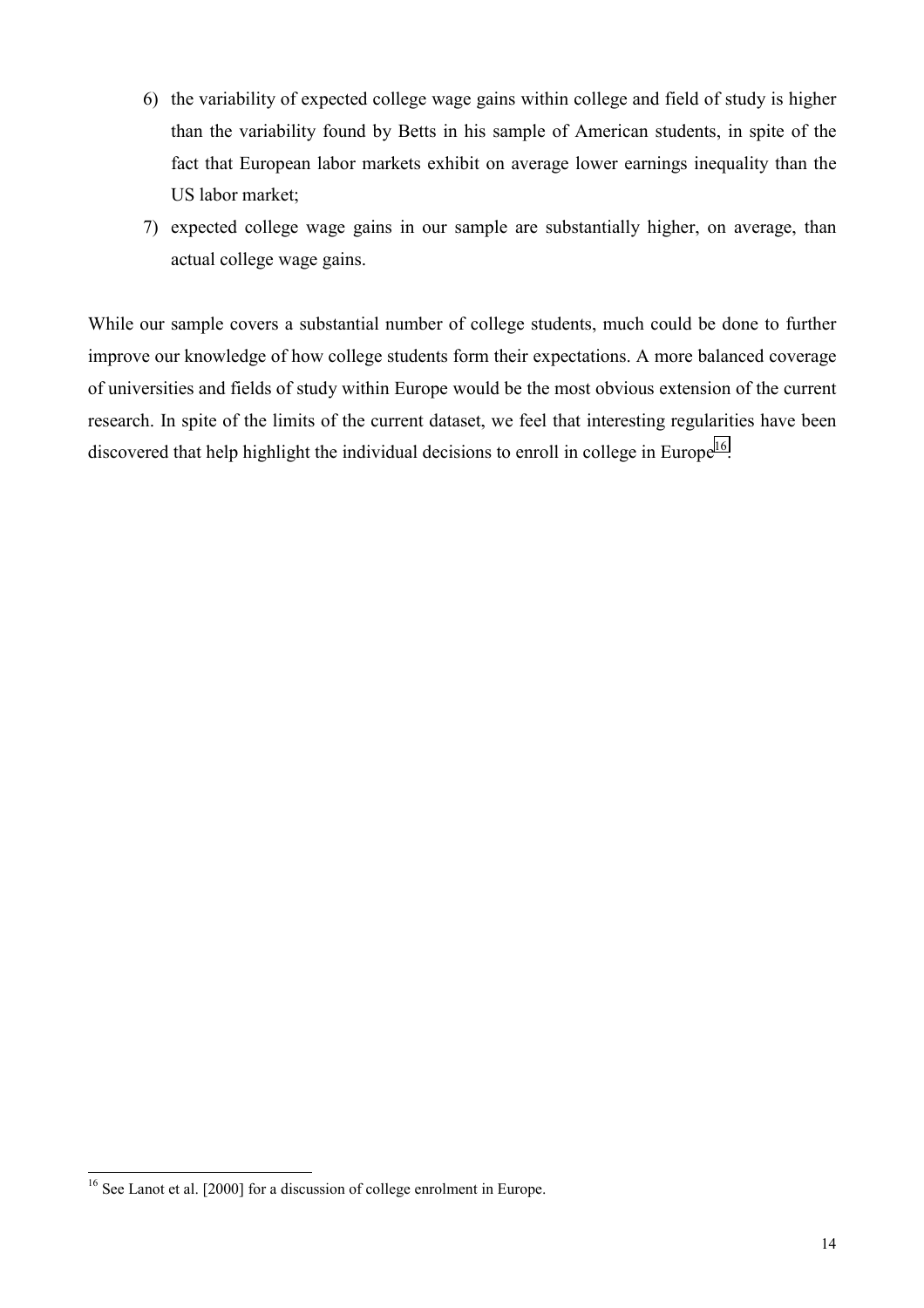## **References**

Acemoglu, D., (2000), Technical Change, Inequality and the Labor Market, *NBER Working paper # 7800*, Cambridge, MA.

Altonji, Joseph G. (1993): The Demand for and Return to Education When Education Outcomes Are Uncertain, *Journal of Labor Economics* 11/1, 48-83.

Berman, E., Bound, J. and Griliches, Z. (1994), ''Changes in the demand for skilled labor within US manufacturing industries: evidence from the annual survey of manufactures'', *Quarterly Journal of Economics*, 109, 367-397.

Betts, Julian R. (1996): What Do Students Know About Wages? Evidence from a Survey of Undergraduates, *Journal of Human Resources* 31/1, 27-56.

Betts, J., (1998), The Impact of Educational Standards on the Level and Distribution of Earnings, *The American Economic Review*, 88, 1, 266-275.

Blau, Francine D. and Marianne Ferber (1991): Career Plans and Expectations of Young Women and Men, *Journal of Human Resources* 26, 581-607.

Brunello, G., Comi, S. and Lucifora, C., The college wage gap in 10 European countries: evidence from two cohorts, *Fondazione ENI Enrico Mattei Working paper 85-00*, 2000

Brunello, G. and Giannini, M. (2000), Stratified or comprehensive? The economic efficiency of school design, *ISER Discussion Paper, Essex University,* 2000-32

Card, D. and Krueger, A., (1990), Does School Quality Matter? *The Journal of Political Economy*, 100, 1, 1-40.

Carvajal, Manuel J. et al. (2000) : Inter-Gender Differentials Between College Students' Earnings Expectations and the Experience of Recent Graduates, *Economics of Education Review* 19, 229- 243.

Cook, Anthony and Janet Leckey (1999): Do Expectations Meet Reality? A Survey of Changes in First-Year Student Opinion, *Journal of Further and Higher Education* 23, 157-171.

Dominitz, Jeff and Charles F. Manski (1996): Eliciting Student Expectations of the Returns to Schooling, *Journal of Human Resources* 31/1, 1-26.

Dominitz, Jeff and Charles F. Manski (1997): Perceptions of Economic Insecurity, *Public Opinion Quarterly* 61, 261-287.

Fersterer, Josef and Rudolf Winter-Ebmer (2000): Smoking, Discount Rates, and Returns to Education, IZA Bonn, Discussion Paper n.126.

Harmon, Colm, Walker, Ian and Niels Westergard-Nielsen (2001) (eds), *Education and Earnings in Europe: A Cross Country Analysis of the Returns to Education*, Edward Elgar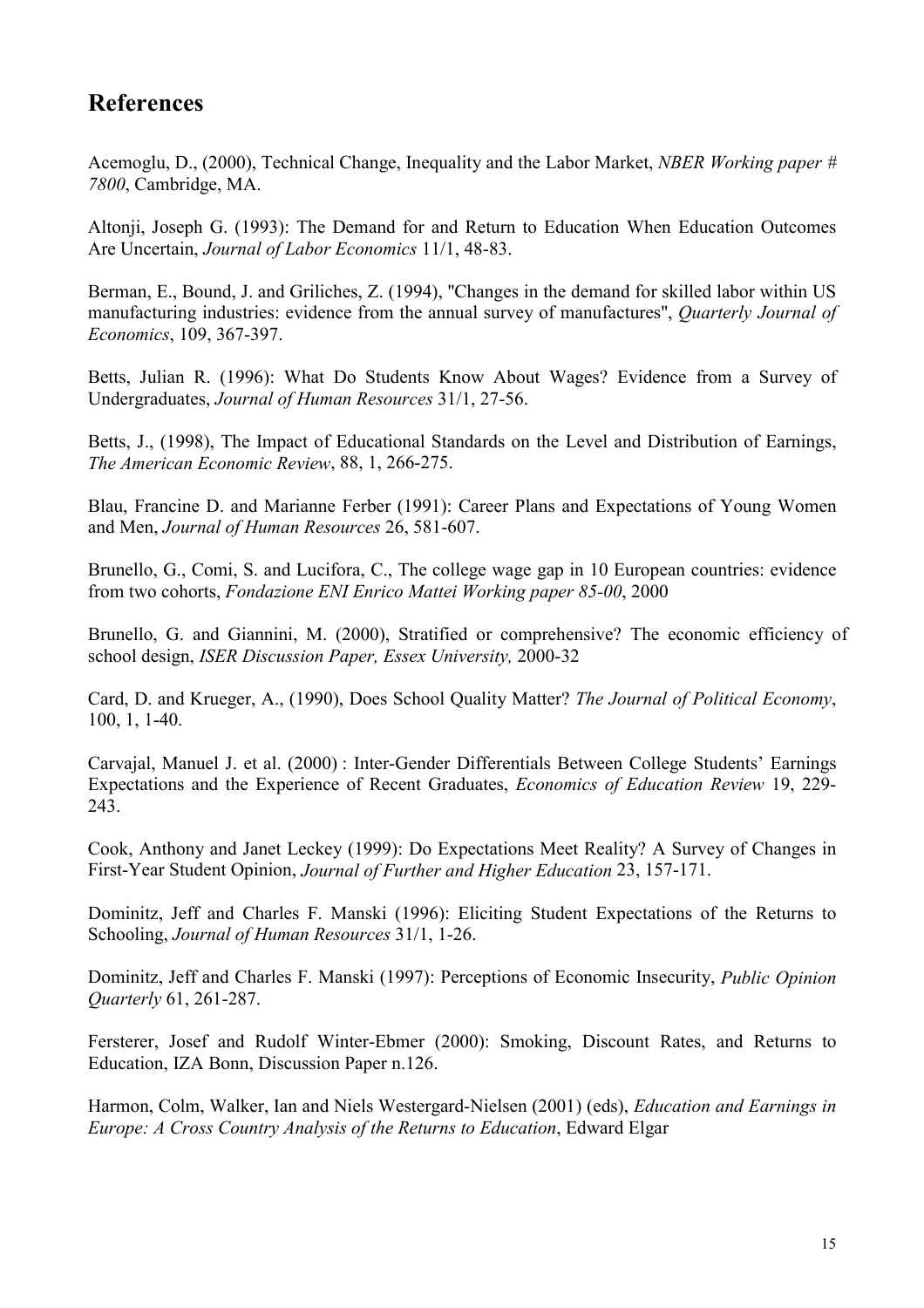Krusell, P., Ohanian, L., Rios-Rull, J. and Violante, G., (2000), Capital - Skill Complementarity and Inequality: A Macroeconomic Analysis, *Econometrica*, 1029-1053.

Lanot, Gauthier, Winter-Ebmer, Rudolf and Aniela Wirz (2000): *Public Funding and Enrolment into Higher Education in Europe*, mimeo, University of Linz, Austria.

Leonard, Jonathan S. (1982): Wage Expectations in the Labor Market: Survey Evidence on Rationality, *Review of Economics and Statistics* 64, 157-161.

Manski, Charles F. (1993): Adolescent Econometricians : How Do Youth Infer the Returns to Schooling?, in *Studies of Supply and Demand in Higher Education*, eds. C. Clotfelder and M. Rothschild, Chicago: University of Chicago Press, 43-60.

Moulton, B. (1990), ''An Illustration of a Pitfall in Estimating the Effects of Aggregate Variables on Micro Units'', *The Review of Economics and Statistics*, 334-338.

Nickell, S. (1979), Education and Lifetime patterns of Unemployment, *Journal of Political Economy*, S117-S131.

Nickell, S. and Bell, B., (1995), The collapse in demand for the unskilled and unemployment across the OECD, *Oxford Review of Economic Policy*, 11, 1, 40-62.

OECD (1994), *The Jobs Study*, Paris.

Shavit, Y. and Muller, W. (1998), *From School to Work*, Clarendon Press.

Webbink, Dinand and Joop Hartog (1999): *Can Students Predict their Starting Salary? Yes*!, mimeo, University of Amsterdam.

Wolter, Stefan C. (2000): Student Expectations of Returns on Education – Results from Switzerland and the United States, *Kyklos*, 51-69.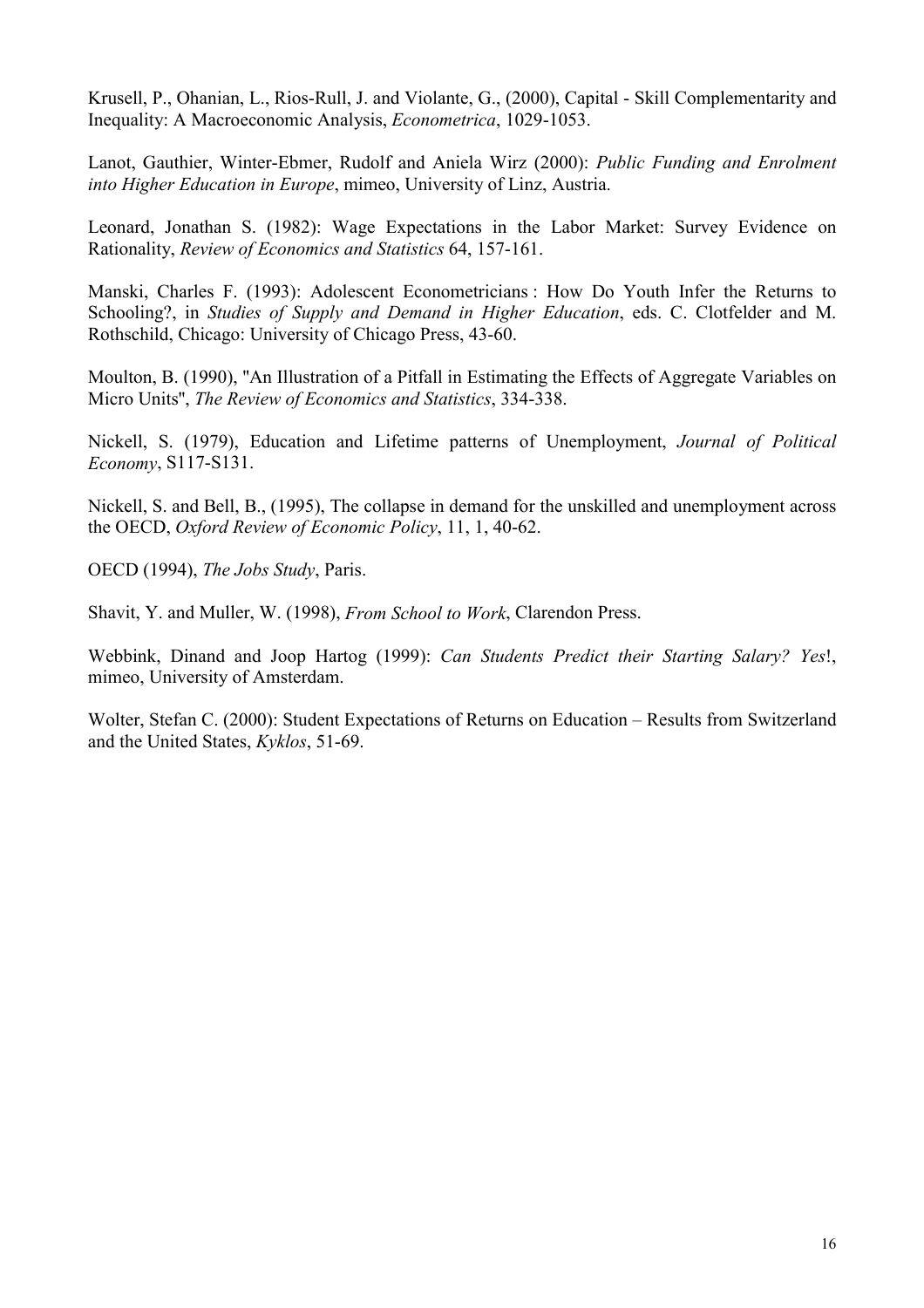|                                          | <b>College wage</b> | <b>High-school wage</b> | Wage gain    |
|------------------------------------------|---------------------|-------------------------|--------------|
| Base: Business & Economics               | $-0.093$            | $-0.058$                | $-0.071$     |
| Humanities and liberal arts              | $(0.020)$ **        | $(0.020)$ **            | (0.051)      |
| Natural sciences and engineering         | 0.050               | 0.002                   | 0.151        |
|                                          | (0.029)             | (0.034)                 | (0.091)      |
| Law                                      | $-0.028$            | 0.051                   | $-0.045$     |
|                                          | (0.027)             | $(0.025)*$              | (0.063)      |
| Other fields                             | $-0.022$            | $-0.001$                | $-0.061$     |
|                                          | (0.036)             | (0.034)                 | (0.078)      |
| Father attended college                  | 0.004               | $-0.018$                | 0.061        |
|                                          | (0.013)             | (0.014)                 | (0.037)      |
| Mother attended college                  | 0.033               | 0.026                   | 0.013        |
|                                          | $(0.015)*$          | (0.016)                 | (0.044)      |
| Father studied same discipline           | $-0.005$            | 0.008                   | $-0.031$     |
|                                          | (0.017)             | (0.018)                 | (0.050)      |
| Mother studied same discipline           | $-0.026$            | $-0.045$                | 0.090        |
|                                          | (0.023)             | (0.024)                 | (0.079)      |
| Age                                      | 0.004               | 0.018                   | $-0.035$     |
|                                          | (0.002)             | $(0.002)$ **            | $(0.006)$ ** |
| Female                                   | $-0.096$            | $-0.100$                | $-0.029$     |
|                                          | $(0.012)$ **        | $(0.012)$ **            | (0.030)      |
| Gap betw. exp. & nec. years of study     | $-0.028$            | $-0.006$                | $-0.043$     |
|                                          | $(0.006)$ **        | (0.006)                 | $(0.015)$ ** |
| Info from univ. publications $(0/1)$     | 0.007               | 0.030                   | $-0.058$     |
|                                          | (0.016)             | (0.018)                 | (0.039)      |
| Info from univ. career center $(0/1)$    | $-0.008$            | $-0.017$                | $-0.023$     |
|                                          | (0.023)             | (0.024)                 | (0.048)      |
| Info from special reports $(0/1)$        | $-0.003$            | $-0.016$                | 0.003        |
|                                          | (0.019)             | (0.020)                 | (0.047)      |
| Info from daily/weekly press $(0/1)$     | 0.023               | $-0.004$                | 0.058        |
|                                          | $(0.011)*$          | (0.012)                 | (0.031)      |
| Info from pers. communication $(0/1)$    | 0.004               | 0.000                   | $-0.011$     |
|                                          | (0.011)             | (0.012)                 | (0.031)      |
| Reason select school: proximity $(0/1)$  | $-0.001$            | $-0.057$                | 0.153        |
|                                          | (0.024)             | (0.030)                 | (0.092)      |
| Reason select school: reputation $(0/1)$ | $-0.021$            | $-0.027$                | 0.010        |
|                                          | (0.022)             | (0.024)                 | (0.061)      |
| Reason select school: costs $(0/1)$      | $-0.009$            | $-0.071$                | 0.184        |
|                                          | (0.030)             | (0.039)                 | (0.119)      |
| Reason select school: income $(0/1)$     | 0.008               | $-0.019$                | 0.022        |
|                                          | (0.016)             | (0.020)                 | (0.052)      |

## **Table 1: Expected college and high school wages and expected wage gain at labor market entry**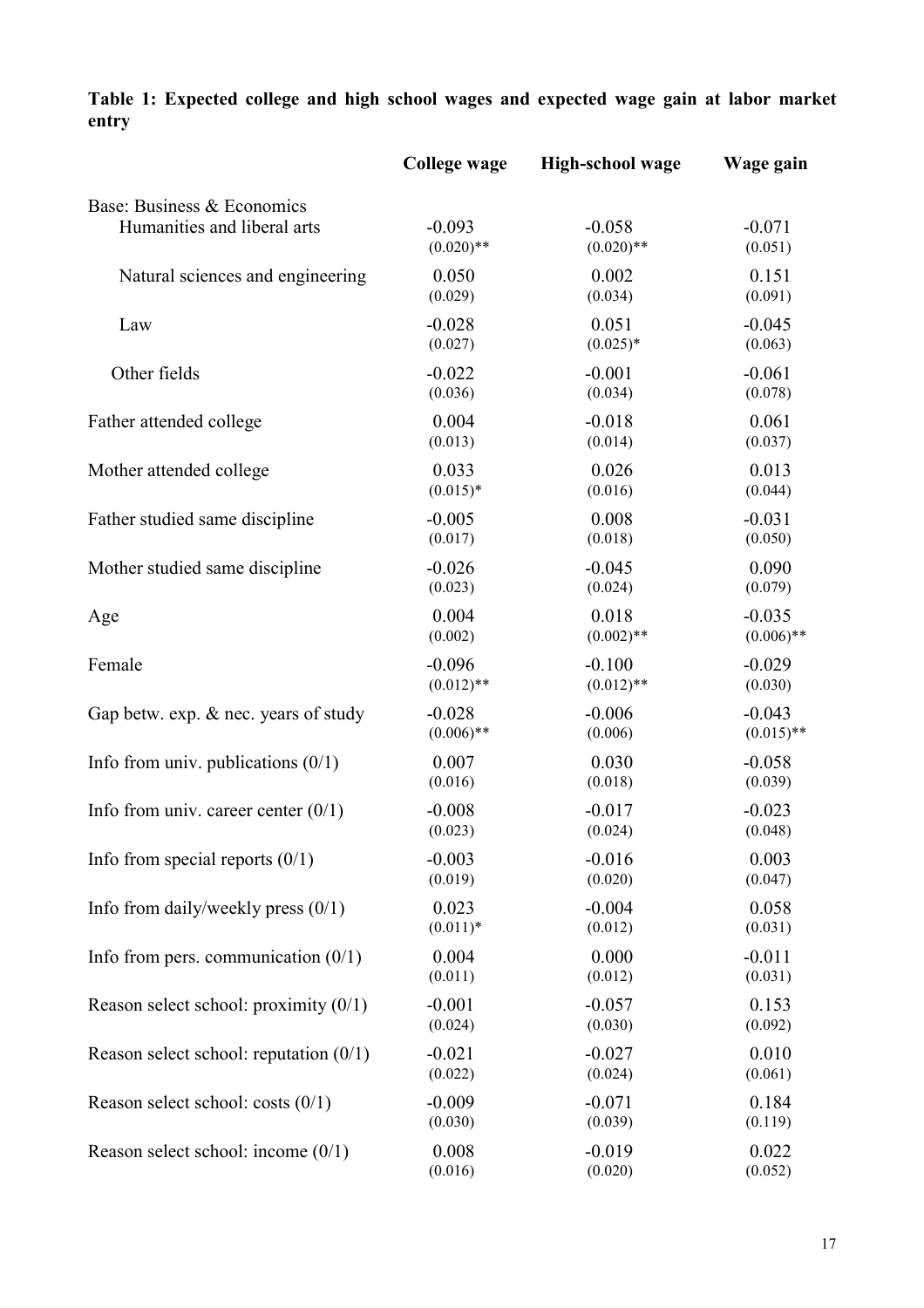| Reason select school: assigned $(0/1)$ | $-0.068$     | $-0.001$     | $-0.124$ |
|----------------------------------------|--------------|--------------|----------|
|                                        | (0.035)      | (0.042)      | (0.114)  |
| Interest in subject $(0/1)$            | $-0.025$     | $-0.021$     | $-0.025$ |
|                                        | (0.016)      | (0.020)      | (0.052)  |
| Enrolled in 1998                       | $-0.028$     | $-0.015$     | $-0.034$ |
|                                        | (0.015)      | (0.016)      | (0.041)  |
| Enrolled before 1998                   | $-0.038$     | $-0.022$     | $-0.061$ |
|                                        | $(0.019)*$   | (0.020)      | (0.047)  |
| Relative performance $(0-6)$           | 0.033        | 0.020        | 0.015    |
|                                        | $(0.007)$ ** | $(0.007)$ ** | (0.022)  |
| Hours worked while at school           | 0.000        | 0.001        | $-0.002$ |
|                                        | (0.001)      | (0.001)      | (0.002)  |
| Smoker $(0/1)$                         | $-0.011$     | $-0.002$     | $-0.016$ |
|                                        | (0.013)      | (0.014)      | (0.038)  |
| Number of observations                 | 4405         | 4405         | 4405     |
| Adjusted R-squared                     | 0.64         | 0.64         | 0.16     |

Robust standard errors in parentheses

\* significant at 5%; \*\* significant at 1%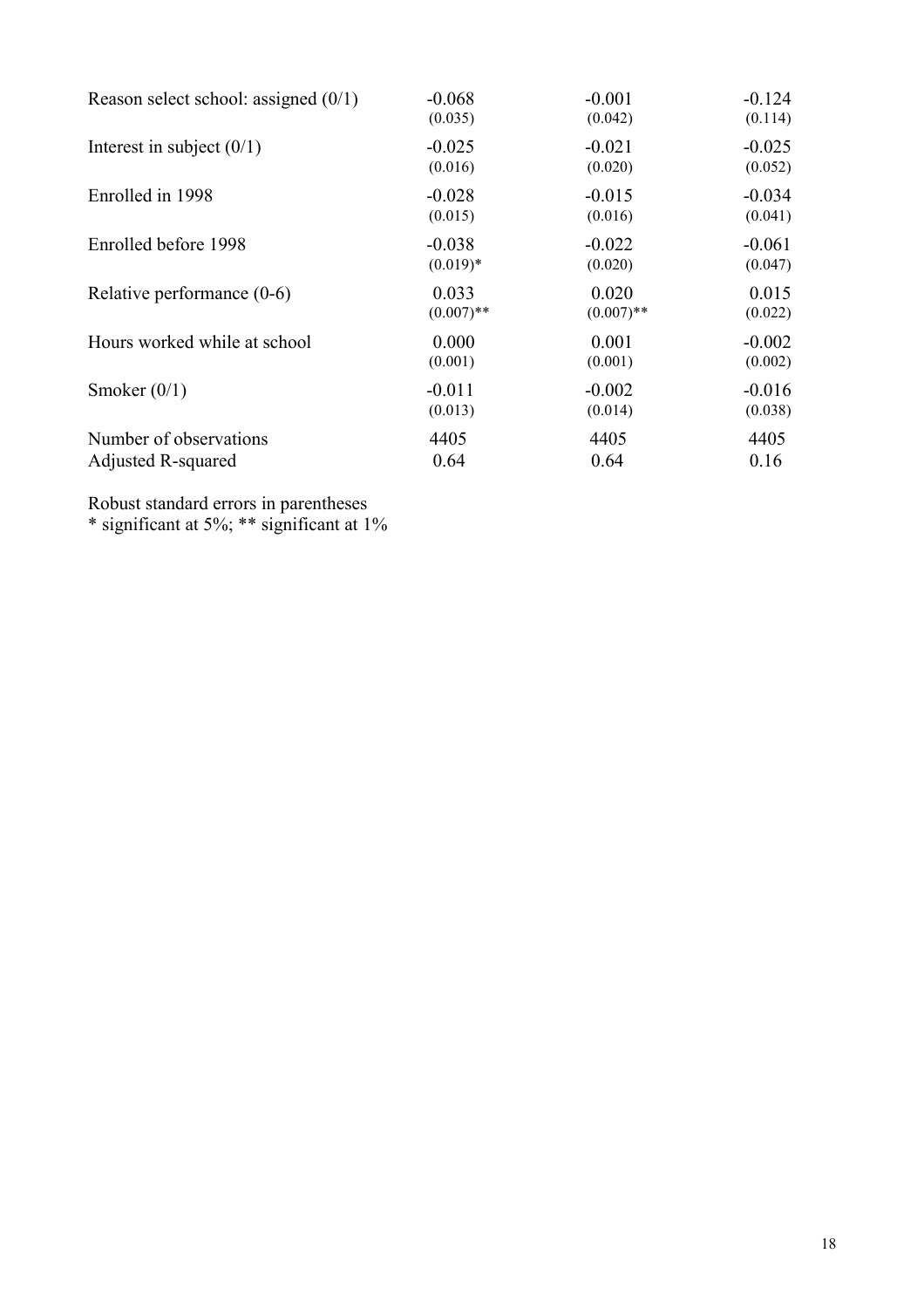|                                                           | College wage             | <b>High-school wage</b>  | Wage gain                |  |
|-----------------------------------------------------------|--------------------------|--------------------------|--------------------------|--|
| Base: Business & Economics<br>Humanities and liberal arts | $-0.140$<br>$(0.025)$ ** | $-0.088$<br>$(0.024)$ ** | $-0.068$<br>(0.080)      |  |
| Natural sciences and engineering                          | 0.004<br>(0.036)         | $-0.017$<br>(0.036)      | 0.116<br>(0.114)         |  |
| Law                                                       | $-0.023$<br>(0.029)      | 0.041<br>(0.028)         | $-0.116$<br>(0.096)      |  |
| Other fields                                              | $-0.063$<br>(0.044)      | $-0.046$<br>(0.040)      | $-0.066$<br>(0.148)      |  |
| Father attended college                                   | 0.026<br>(0.017)         | $-0.011$<br>(0.016)      | 0.089<br>(0.060)         |  |
| Mother attended college                                   | 0.040<br>$(0.019)*$      | 0.026<br>(0.018)         | 0.063<br>(0.068)         |  |
| Father studied same discipline                            | 0.008<br>(0.023)         | 0.026<br>(0.021)         | $-0.052$<br>(0.082)      |  |
| Mother studied same discipline                            | $-0.037$<br>(0.031)      | $-0.029$<br>(0.028)      | $-0.038$<br>(0.109)      |  |
| Age                                                       | 0.002<br>(0.003)         | 0.017<br>$(0.003)$ **    | $-0.048$<br>$(0.009)$ ** |  |
| Female                                                    | $-0.204$<br>$(0.015)$ ** | $-0.173$<br>$(0.014)$ ** | $-0.160$<br>$(0.048)$ ** |  |
| Gap betw. exp. & nec. years of study                      | $-0.038$<br>$(0.008)$ ** | $-0.009$<br>(0.008)      | $-0.062$<br>$(0.024)$ *  |  |
| Info from univ. publications $(0/1)$                      | $-0.001$<br>(0.020)      | 0.028<br>(0.020)         | $-0.039$<br>(0.070)      |  |
| Info from univ. career center $(0/1)$                     | 0.021<br>(0.030)         | $-0.006$<br>(0.029)      | 0.110<br>(0.103)         |  |
| Info from special reports $(0/1)$                         | $-0.001$<br>(0.025)      | $-0.007$<br>(0.024)      | $-0.022$<br>(0.086)      |  |
| Info from daily/weekly press $(0/1)$                      | 0.040<br>$(0.014)$ **    | 0.005<br>(0.013)         | 0.128<br>$(0.047)$ **    |  |
| Info from pers. communication $(0/1)$                     | 0.039<br>$(0.014)$ **    | 0.027<br>$(0.014)$ *     | 0.010<br>(0.047)         |  |
| Reason select school: proximity $(0/1)$                   | $-0.047$<br>(0.029)      | $-0.082$<br>$(0.034)*$   | 0.093<br>(0.127)         |  |
| Reason select school: reputation $(0/1)$                  | 0.013<br>(0.028)         | $-0.025$<br>(0.028)      | 0.093<br>(0.104)         |  |
| Reason select school: costs $(0/1)$                       | $-0.017$<br>(0.037)      | $-0.041$<br>(0.045)      | 0.060<br>(0.146)         |  |
| Reason select school: income $(0/1)$                      | 0.018<br>(0.021)         | $-0.016$<br>(0.022)      | 0.071<br>(0.081)         |  |

#### **Table 2: Expected college and high school wages and expected wage gain 10 years after labor market entry**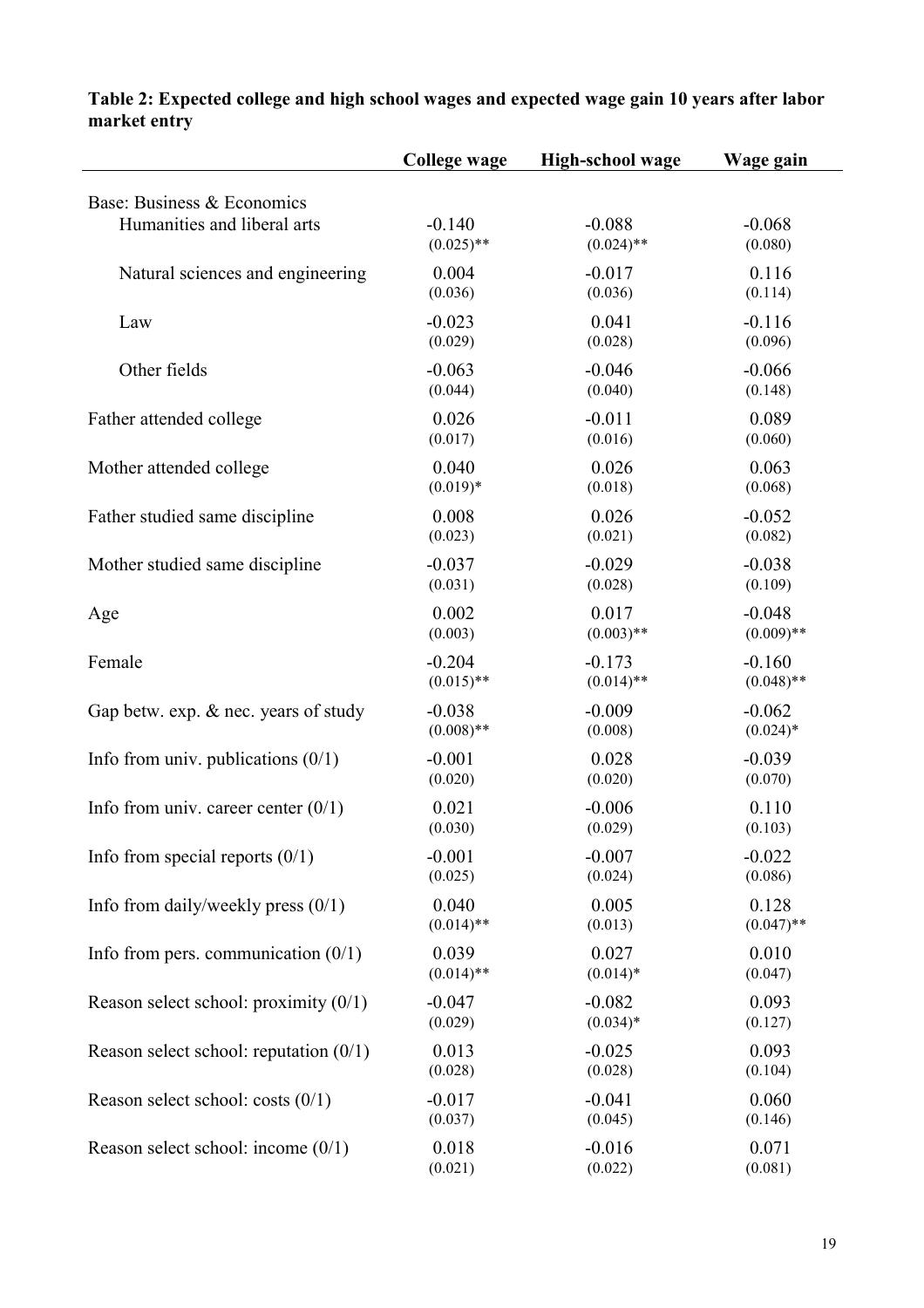| Reason select school: assigned $(0/1)$ | $-0.132$     | $-0.002$     | $-0.293$   |
|----------------------------------------|--------------|--------------|------------|
|                                        | $(0.037)$ ** | (0.050)      | (0.175)    |
| Interest in subject $(0/1)$            | $-0.038$     | $-0.020$     | $-0.106$   |
|                                        | (0.020)      | (0.022)      | (0.077)    |
| Enrolled in 1998                       | $-0.050$     | $-0.024$     | $-0.105$   |
|                                        | $(0.020)*$   | (0.018)      | (0.067)    |
| Enrolled before 1998                   | $-0.034$     | $-0.012$     | $-0.127$   |
|                                        | (0.024)      | (0.023)      | (0.073)    |
| Relative performance (0-6)             | 0.062        | 0.037        | 0.076      |
|                                        | $(0.009)$ ** | $(0.008)$ ** | $(0.037)*$ |
| Hours worked while at school           | 0.001        | 0.002        | 0.000      |
|                                        | (0.001)      | (0.001)      | (0.004)    |
| Smoker $(0/1)$                         | $-0.017$     | 0.004        | $-0.095$   |
|                                        | (0.017)      | (0.015)      | (0.064)    |
| Number of observations                 | 4216         | 4122         | 4102       |
| Adjusted R-squared                     | 0.52         | 0.59         | 0.14       |

Robust standard errors in parentheses

\* significant at 5%; \*\* significant at 1%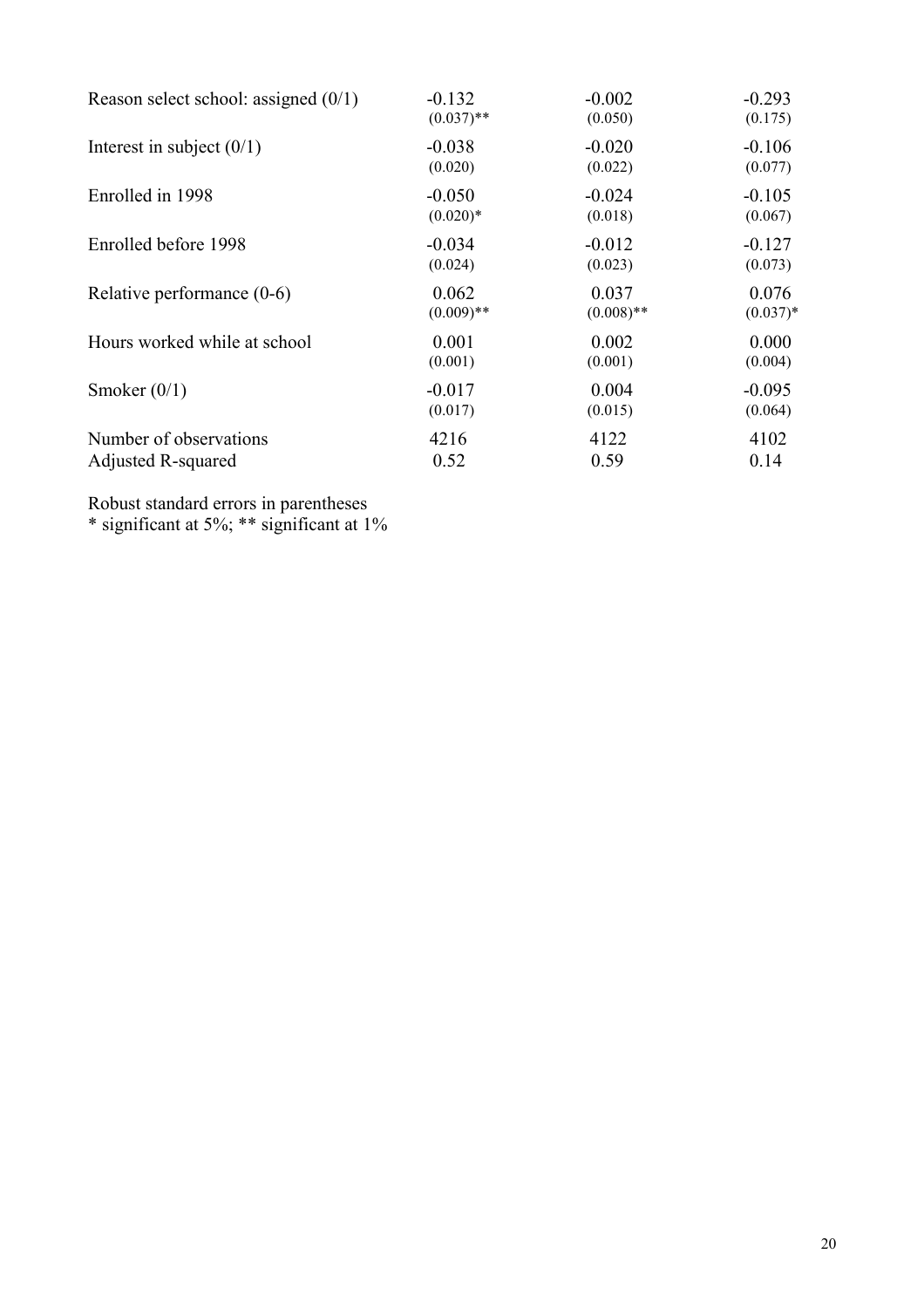|                                                           | Absolute job prospects   | <b>Relative job prospects</b> |
|-----------------------------------------------------------|--------------------------|-------------------------------|
| Base: Business & Economics<br>Humanities and liberal arts | $-0.468$<br>$(0.066)$ ** | $-0.231$<br>$(0.062)$ **      |
| Natural sciences and engineering                          | 0.031<br>(0.129)         | 0.190<br>(0.106)              |
| Law                                                       | $-0.243$<br>$(0.068)$ ** | $-0.236$<br>$(0.073)$ **      |
| Other fields                                              | $-0.016$<br>(0.103)      | $-0.118$<br>(0.087)           |
| Father attended college                                   | 0.083<br>$(0.042)*$      | 0.100<br>$(0.042)*$           |
| Mother attended college                                   | 0.101<br>$(0.046)*$      | 0.090<br>(0.046)              |
| Father studied same discipline                            | 0.143<br>$(0.059)*$      | 0.006<br>(0.062)              |
| Mother studied same discipline                            | 0.065<br>(0.075)         | 0.005<br>(0.080)              |
| Age                                                       | 0.004<br>(0.009)         | $-0.002$<br>(0.008)           |
| Female                                                    | $-0.185$<br>$(0.036)$ ** | 0.021<br>(0.036)              |
| Gap betw. exp. & nec. years of study                      | $-0.071$<br>$(0.021)$ ** | $-0.049$<br>$(0.020)*$        |
| Info from univ. publications $(0/1)$                      | $-0.013$<br>(0.047)      | 0.037<br>(0.049)              |
| Info from univ. career center $(0/1)$                     | 0.114<br>(0.075)         | $-0.022$<br>(0.078)           |
| Info from special reports $(0/1)$                         | 0.226<br>$(0.064)$ **    | 0.057<br>(0.071)              |
| Info from daily/weekly press $(0/1)$                      | 0.139<br>$(0.034)$ **    | 0.097<br>$(0.034)$ **         |
| Info from pers. communication $(0/1)$                     | 0.104<br>$(0.035)$ **    | 0.108<br>$(0.034)$ **         |
| Reason select school: proximity $(0/1)$                   | 0.074<br>(0.074)         | 0.051<br>(0.067)              |
| Reason select school: reputation $(0/1)$                  | 0.011<br>(0.068)         | 0.016<br>(0.067)              |
| Reason select school: costs $(0/1)$                       | $-0.076$<br>(0.099)      | $-0.077$<br>(0.094)           |
| Reason select school: income (0/1)                        | 0.320<br>$(0.054)$ **    | 0.085<br>(0.051)              |

**Table 3: Expected job prospects after graduation. Absolute and relative to high school job prospects.**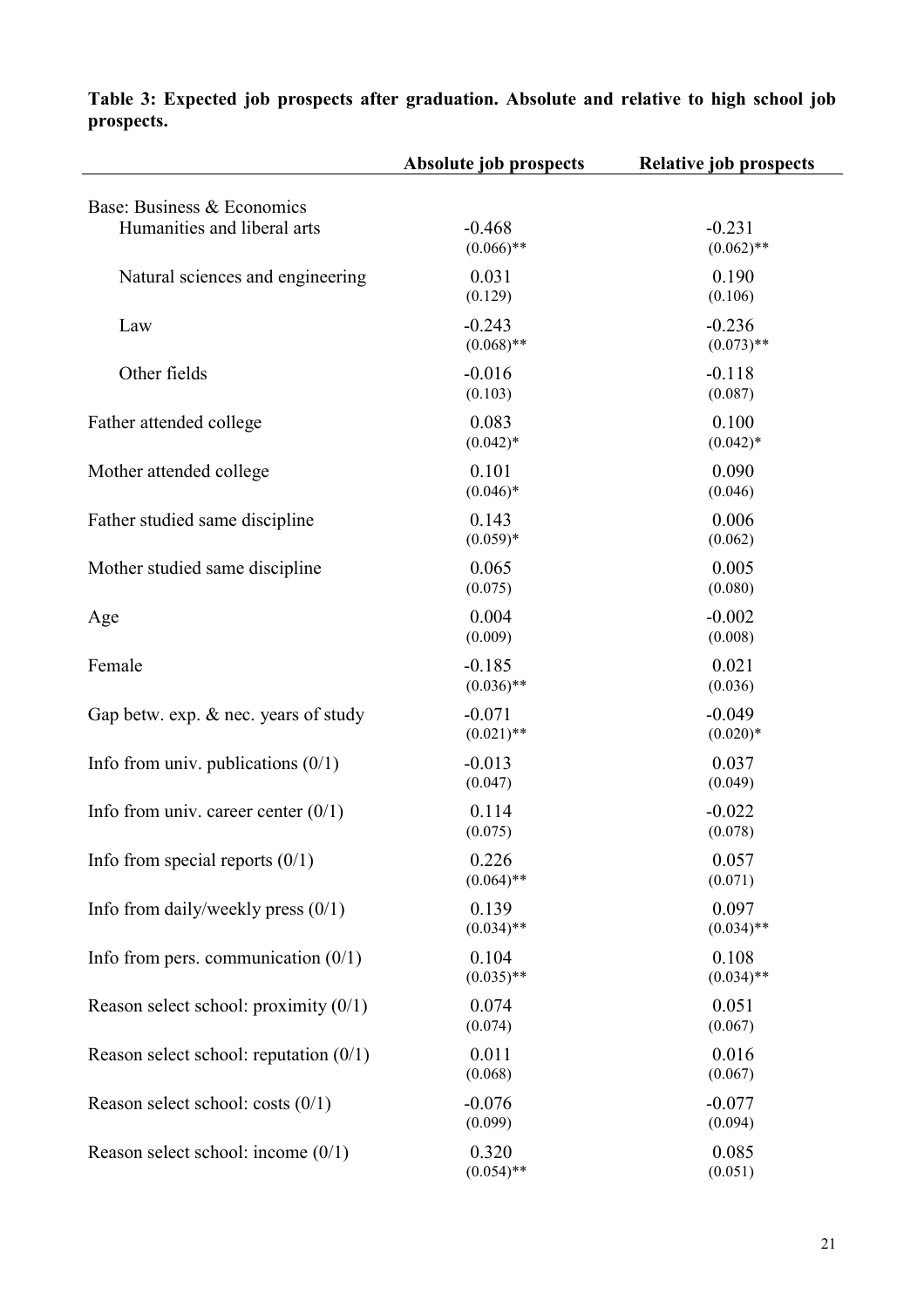| Reason select school: assigned $(0/1)$ | 0.156<br>(0.114)         | $-0.104$<br>(0.100)    |
|----------------------------------------|--------------------------|------------------------|
| Interest in subject $(0/1)$            | 0.220<br>$(0.051)$ **    | 0.099<br>$(0.049)*$    |
| Enrolled in 1998                       | $-0.172$<br>$(0.047)$ ** | 0.002<br>(0.046)       |
| Enrolled before 1998                   | $-0.203$<br>$(0.058)$ ** | $-0.056$<br>(0.056)    |
| Relative performance $(0-6)$           | 0.239<br>$(0.023)$ **    | 0.107<br>$(0.021)$ **  |
| Hours worked while at school           | 0.011<br>$(0.003)$ **    | $-0.003$<br>(0.002)    |
| Smoker $(0/1)$                         | 0.041<br>(0.041)         | $-0.094$<br>$(0.040)*$ |
| Number of observations                 | 4389                     | 4362                   |

Robust standard errors in parentheses

\* significant at 5%; \*\* significant at 1%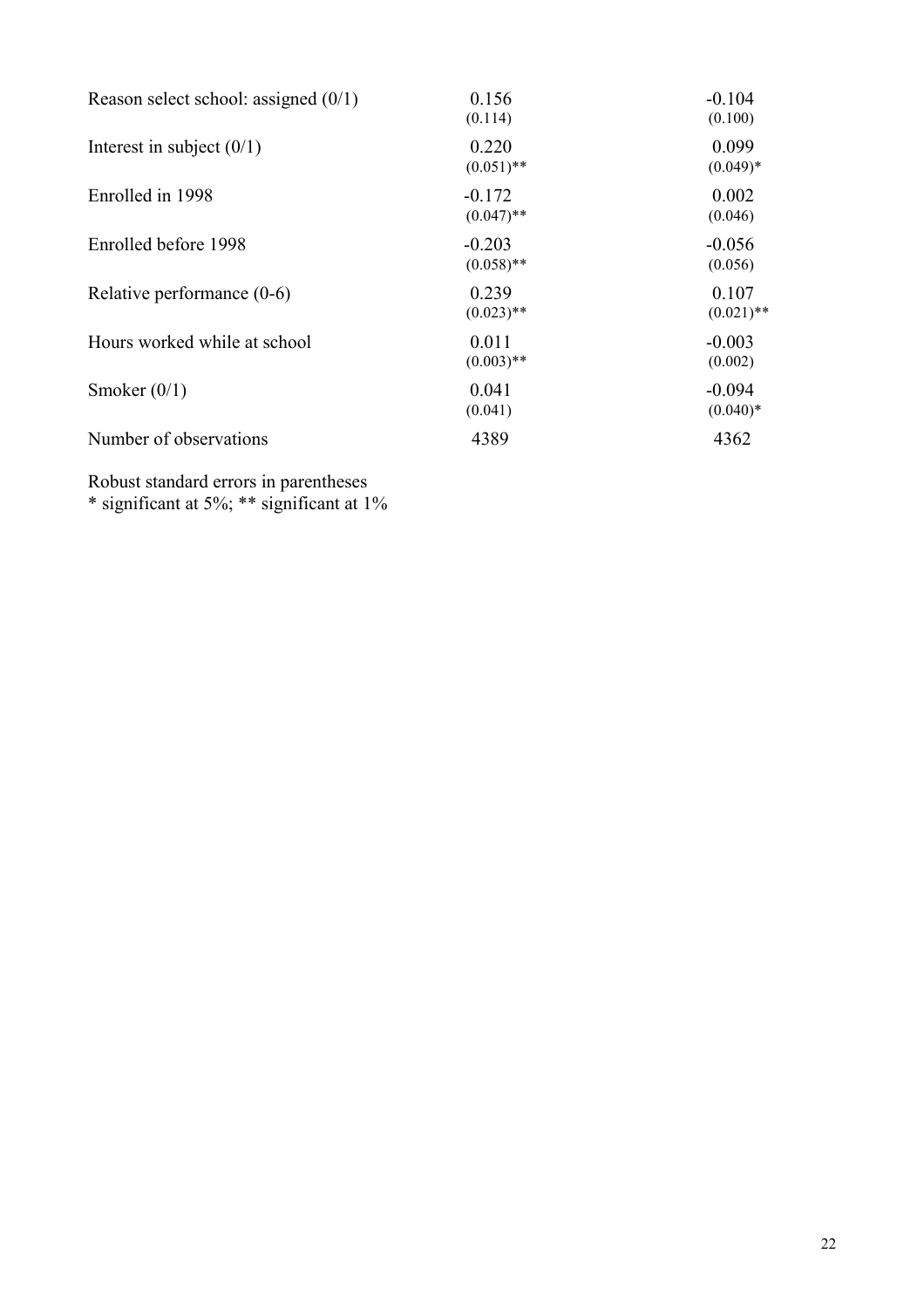| Country                                                   | Germany      | <b>Italy</b> | Portugal     | Switzerland  |
|-----------------------------------------------------------|--------------|--------------|--------------|--------------|
| Base: Business & Economics<br>Humanities and liberal arts | $-0.184$     | $-0.044$     | 0.028        | $-0.126$     |
|                                                           | $(0.043)$ ** | (0.192)      | (0.052)      | $(0.046)$ ** |
| Natural sciences and engineering                          | 0.121        | $-0.094$     | $-0.498$     | $-0.107$     |
|                                                           | (0.071)      | (0.074)      | $(0.078)$ ** | (0.066)      |
| Law                                                       | 0.000        | $-0.182$     | 0.069        | $-0.194$     |
|                                                           | (0.000)      | (0.100)      | (0.047)      | $(0.038)$ ** |
| Other fields                                              | $-0.121$     | $-0.146$     | $-0.074$     | $-0.065$     |
|                                                           | $(0.061)*$   | (0.101)      | (0.108)      | (0.078)      |
| Father attended college                                   | 0.040        | 0.046        | $-0.009$     | $-0.021$     |
|                                                           | (0.027)      | (0.039)      | (0.034)      | (0.028)      |
| Mother attended college                                   | 0.001        | 0.047        | 0.109        | $-0.005$     |
|                                                           | (0.033)      | (0.049)      | $(0.036)$ ** | (0.036)      |
| Father studied same discipline                            | $-0.019$     | 0.037        | 0.005        | $-0.004$     |
|                                                           | (0.040)      | (0.045)      | (0.040)      | (0.050)      |
| Mother studied same discipline                            | 0.028        | $-0.074$     | $-0.034$     | $-0.032$     |
|                                                           | (0.047)      | (0.063)      | (0.052)      | (0.069)      |
| Age                                                       | 0.011        | $-0.000$     | $-0.010$     | 0.007        |
|                                                           | (0.006)      | (0.014)      | (0.008)      | (0.005)      |
| Female                                                    | $-0.123$     | $-0.104$     | $-0.124$     | $-0.069$     |
|                                                           | $(0.028)$ ** | $(0.032)$ ** | $(0.026)$ ** | $(0.027)$ ** |
| Gap betw. exp. & nec. years of study                      | $-0.012$     | $-0.042$     | $-0.020$     | $-0.000$     |
|                                                           | (0.022)      | $(0.020)*$   | (0.025)      | (0.013)      |
| Info from univ. publications $(0/1)$                      | 0.028        | 0.003        | $-0.008$     | $-0.004$     |
|                                                           | (0.034)      | (0.055)      | (0.039)      | (0.032)      |
| Info from univ. career center $(0/1)$                     | $-0.043$     | 0.102        | $-0.040$     | $-0.075$     |
|                                                           | (0.039)      | (0.067)      | (0.100)      | (0.044)      |
| Info from special reports $(0/1)$                         | 0.022        | 0.022        | $-0.008$     | 0.100        |
|                                                           | (0.046)      | (0.057)      | (0.035)      | (0.080)      |
| Info from daily/weekly press $(0/1)$                      | 0.081        | 0.012        | $-0.013$     | 0.012        |
|                                                           | $(0.026)$ ** | (0.032)      | (0.026)      | (0.023)      |
| Info from pers. communication $(0/1)$                     | 0.007        | 0.032        | 0.005        | 0.001        |
|                                                           | (0.026)      | (0.032)      | (0.031)      | (0.023)      |
| Reason select school: proximity $(0/1)$                   | 0.026        | $-0.017$     | 0.006        | $-0.003$     |
|                                                           | (0.040)      | (0.083)      | (0.061)      | (0.060)      |
| Reason select school: reputation $(0/1)$                  | $-0.010$     | $-0.127$     | $-0.017$     | 0.182        |
|                                                           | (0.044)      | (0.118)      | (0.041)      | (0.190)      |
| Reason select school: costs $(0/1)$                       | $-0.000$     | 0.228        | 0.003        | $-0.151$     |
|                                                           | (0.046)      | $(0.103)*$   | (0.088)      | (0.078)      |
| Reason select school: income $(0/1)$                      | $-0.007$     | 0.067        | 0.002        | 0.005        |

#### **Table 4: Expected college and high school wages and expected wage gain at labor market entry. By country**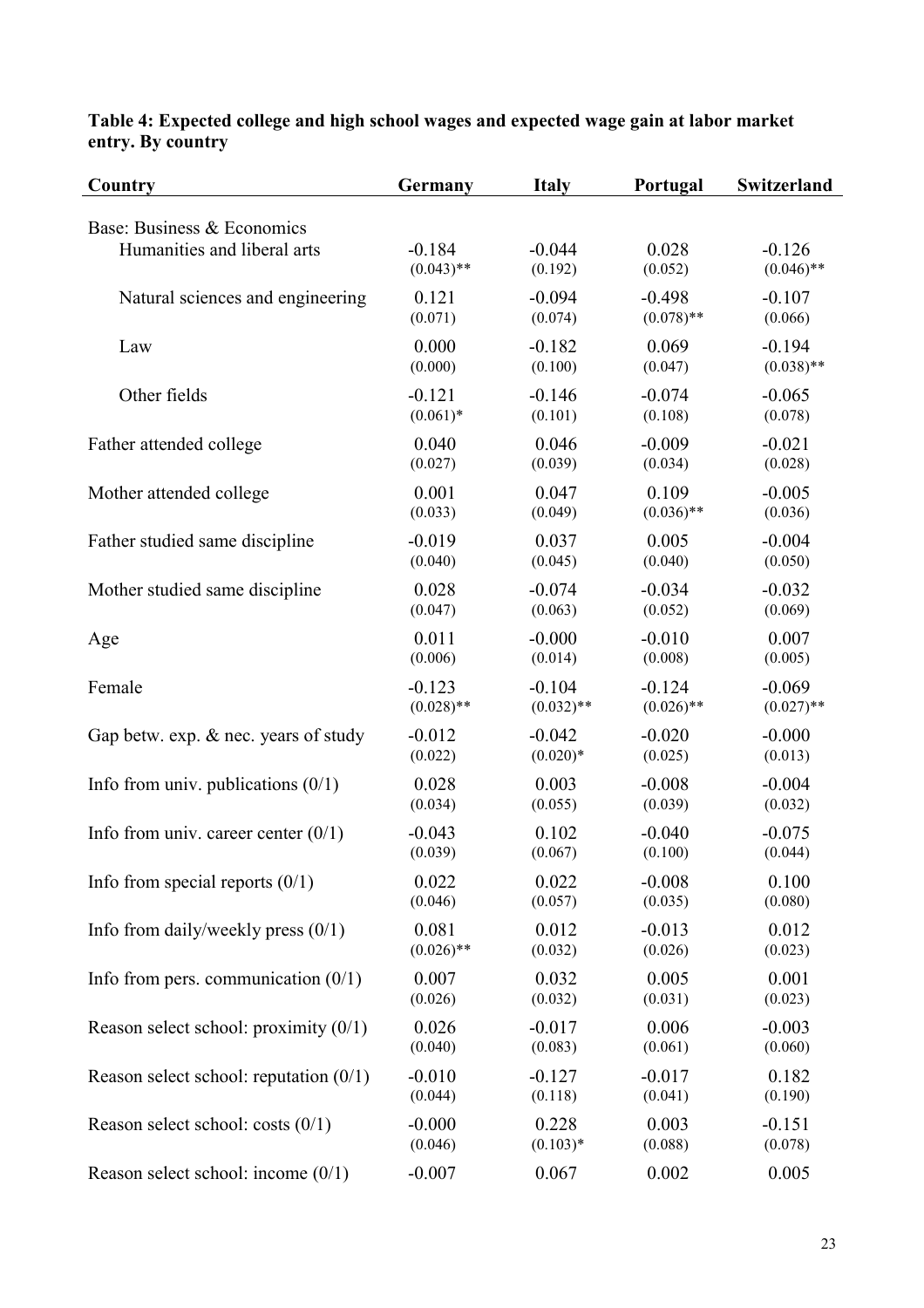|                                        | (0.035)      | (0.059)      | (0.037)      | (0.044)      |
|----------------------------------------|--------------|--------------|--------------|--------------|
| Reason select school: assigned $(0/1)$ | $-0.089$     | $-0.070$     | 0.012        | $-0.017$     |
|                                        | $(0.045)^*$  | (0.176)      | (0.099)      | (0.064)      |
| Interest in subject $(0/1)$            | $-0.026$     | 0.052        | $-0.019$     | 0.003        |
|                                        | (0.032)      | (0.061)      | (0.036)      | (0.041)      |
| Enrolled in 1998                       | $-0.024$     | 0.031        | 0.023        | $-0.016$     |
|                                        | (0.042)      | (0.063)      | (0.034)      | (0.045)      |
| Enrolled before 1998                   | $-0.039$     | 0.010        | $-0.039$     | $-0.023$     |
|                                        | (0.054)      | (0.044)      | (0.037)      | (0.052)      |
| Relative performance $(0-6)$           | 0.042        | 0.048        | 0.027        | 0.021        |
|                                        | $(0.015)$ ** | $(0.017)$ ** | (0.021)      | (0.017)      |
| Hours worked while at school           | 0.001        | 0.004        | 0.003        | 0.000        |
|                                        | (0.002)      | (0.002)      | (0.002)      | (0.002)      |
| Smoker $(0/1)$                         | 0.034        | $-0.050$     | $-0.023$     | $-0.035$     |
|                                        | (0.023)      | (0.036)      | (0.035)      | (0.028)      |
| Constant                               | 7.767        | 7.164        | 7.995        | 8.237        |
|                                        | $(0.151)$ ** | $(0.308)$ ** | $(0.176)$ ** | $(0.143)$ ** |
| Number of observations                 | 1025         | 529          | 848          | 526          |
| Adjusted R-squared                     | 0.09         | 0.10         | 0.11         | 0.10         |

Robust standard errors in parentheses

\* significant at 5%; \*\* significant at 1%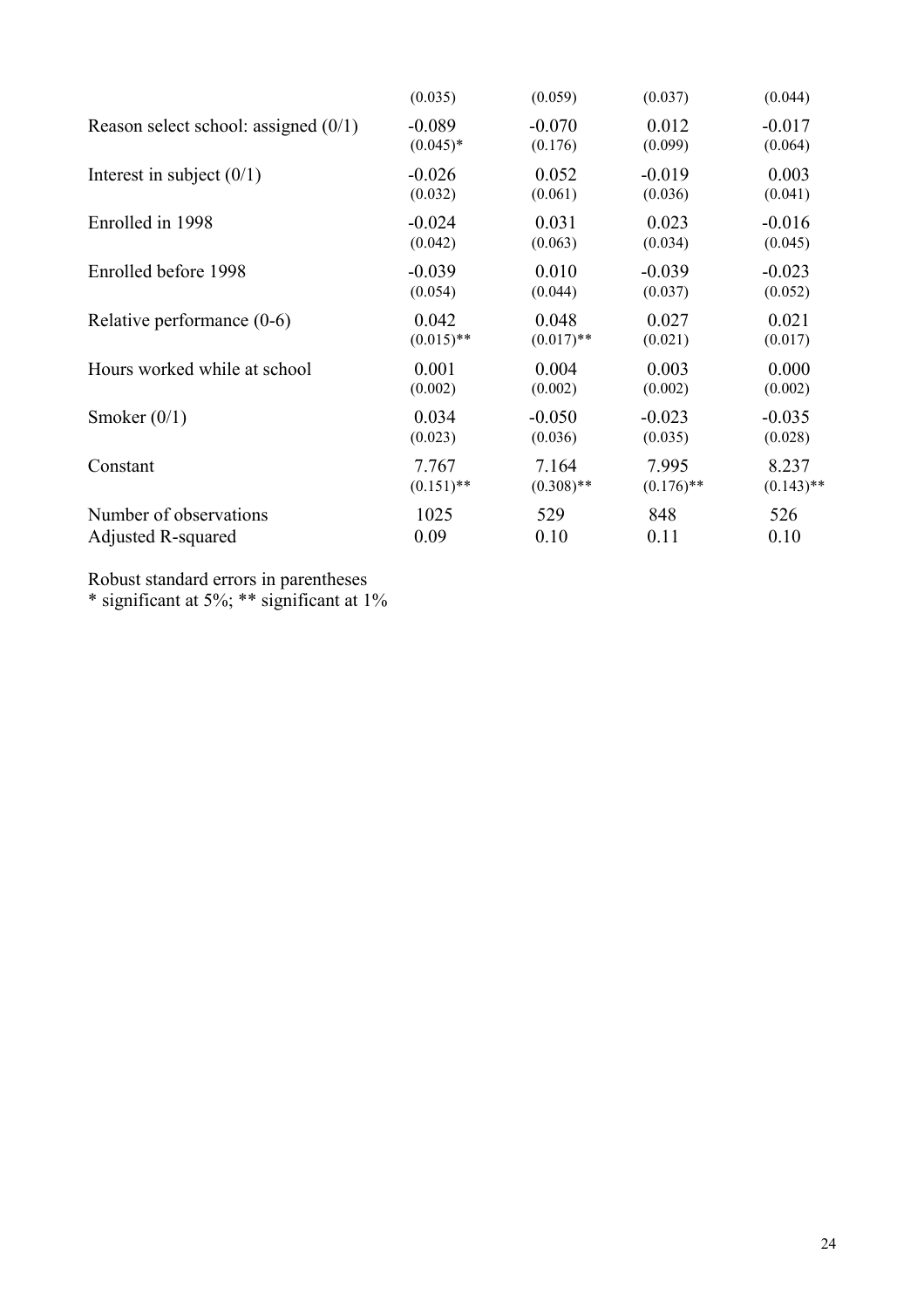| Country                                  | Germany      | <b>Italy</b>        | Portugal            | Switzerland              |
|------------------------------------------|--------------|---------------------|---------------------|--------------------------|
| Base: Business & Economics               |              |                     |                     |                          |
| Humanities and liberal arts              | $-0.192$     | 0.098               | $-0.118$            | $-0.230$                 |
|                                          | $(0.046)$ ** | (0.159)             | (0.082)             | $(0.057)$ **             |
| Natural sciences and engineering         | $-0.038$     | $-0.132$            | 0.038               | $-0.153$                 |
|                                          | (0.093)      | (0.149)             | (0.268)             | $(0.071)*$               |
| Law                                      |              | $-0.109$<br>(0.105) | $-0.037$<br>(0.054) | $-0.185$<br>$(0.046)$ ** |
| Other fields                             | $-0.232$     | $-0.002$            | $-0.201$            | $-0.159$                 |
|                                          | $(0.072)$ ** | (0.146)             | (0.146)             | $(0.064)*$               |
| Father attended college                  | 0.068        | 0.029               | 0.022               | $-0.015$                 |
|                                          | $(0.031)*$   | (0.057)             | (0.050)             | (0.035)                  |
| Mother attended college                  | $-0.010$     | 0.060               | 0.048               | $-0.000$                 |
|                                          | (0.037)      | (0.069)             | (0.047)             | (0.044)                  |
| Father studied same discipline           | $-0.045$     | 0.015               | 0.016               | $-0.023$                 |
|                                          | (0.048)      | (0.058)             | (0.049)             | (0.083)                  |
| Mother studied same discipline           | 0.000        | $-0.033$            | $-0.062$            | 0.024                    |
|                                          | (0.058)      | (0.079)             | (0.067)             | (0.111)                  |
| Age                                      | 0.003        | $-0.000$            | 0.008               | 0.004                    |
|                                          | (0.008)      | (0.013)             | (0.009)             | (0.007)                  |
| Female                                   | $-0.214$     | $-0.234$            | $-0.210$            | $-0.176$                 |
|                                          | $(0.032)$ ** | $(0.040)$ **        | $(0.037)$ **        | $(0.034)$ **             |
| Gap betw. exp. & nec. years of study     | $-0.007$     | $-0.068$            | $-0.043$            | $-0.039$                 |
|                                          | (0.025)      | $(0.024)$ **        | (0.037)             | $(0.017)*$               |
| Info from univ. publications $(0/1)$     | $-0.009$     | $-0.023$            | 0.006               | 0.041                    |
|                                          | (0.037)      | (0.055)             | (0.063)             | (0.047)                  |
| Info from univ. career center $(0/1)$    | 0.036        | 0.096               | $-0.212$            | $-0.080$                 |
|                                          | (0.056)      | (0.083)             | $(0.095)*$          | (0.052)                  |
| Info from special reports $(0/1)$        | $-0.017$     | 0.043               | $-0.057$            | 0.025                    |
|                                          | (0.047)      | (0.076)             | (0.051)             | (0.083)                  |
| Info from daily/weekly press $(0/1)$     | 0.078        | $-0.025$            | 0.003               | 0.046                    |
|                                          | $(0.030)$ ** | (0.039)             | (0.036)             | (0.031)                  |
| Info from pers. communication $(0/1)$    | 0.033        | 0.046               | 0.093               | 0.022                    |
|                                          | (0.029)      | (0.039)             | $(0.041)*$          | (0.031)                  |
| Reason select school: proximity $(0/1)$  | $-0.022$     | $-0.050$            | $-0.005$            | $-0.000$                 |
|                                          | (0.048)      | (0.093)             | (0.107)             | (0.078)                  |
| Reason select school: reputation $(0/1)$ | 0.075        | $-0.095$            | 0.015               | 0.341                    |
|                                          | (0.061)      | (0.148)             | (0.052)             | (0.196)                  |
| Reason select school: costs $(0/1)$      | 0.010        | 0.160               | $-0.029$            | $-0.261$                 |
|                                          | (0.050)      | (0.110)             | (0.111)             | $(0.092)$ **             |
| Reason select school: income $(0/1)$     | 0.009        | 0.158               | $-0.041$            | $-0.027$                 |

#### **Table 5. Expected college and high school wages and expected wage gain 10 years after labor market entry. By country.**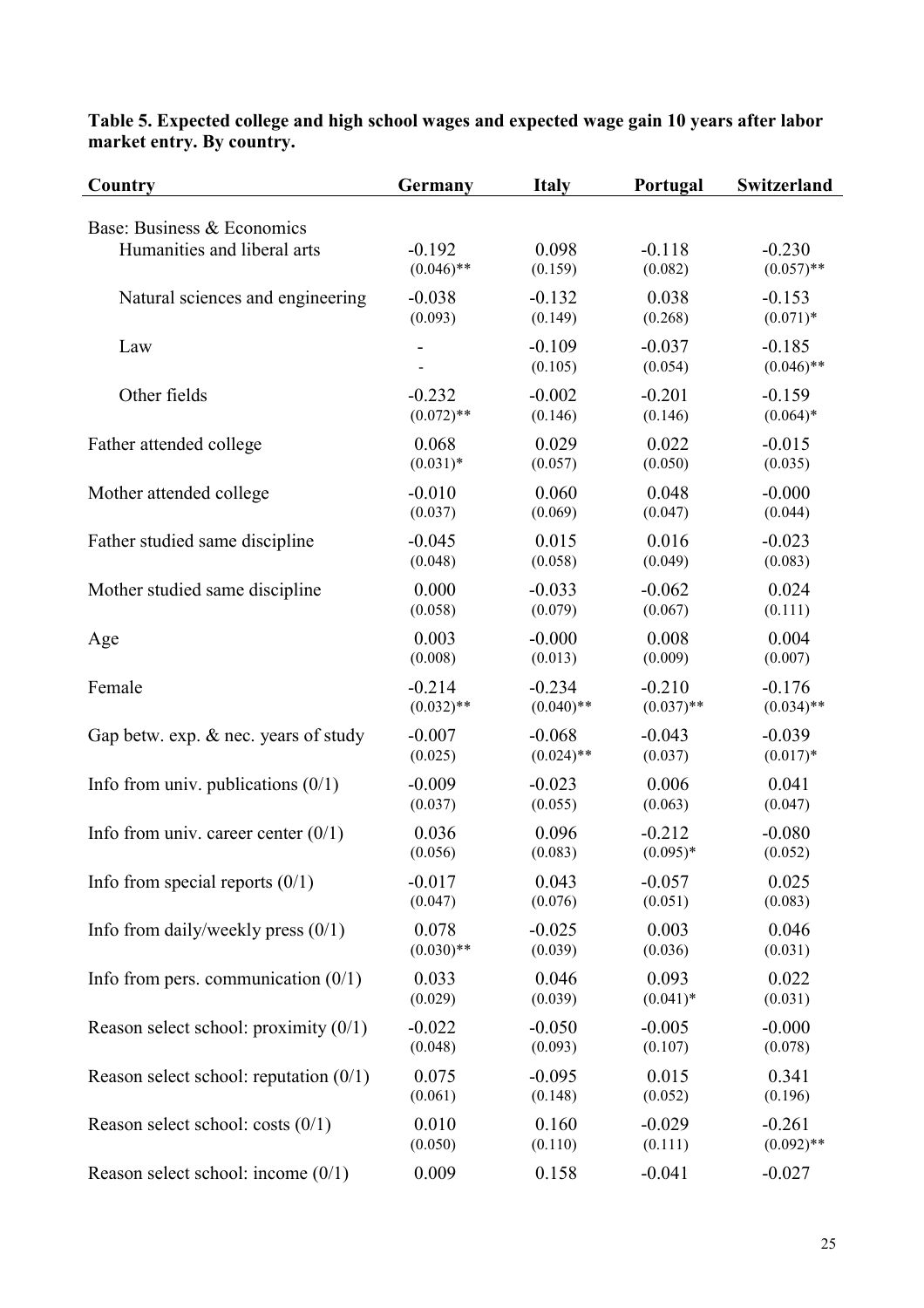|                                        | (0.040)      | $(0.070)*$   | (0.053)      | (0.053)      |
|----------------------------------------|--------------|--------------|--------------|--------------|
| Reason select school: assigned $(0/1)$ | $-0.151$     | $-0.021$     | $-0.057$     | $-0.114$     |
|                                        | $(0.057)$ ** | (0.156)      | (0.118)      | (0.071)      |
| Interest in subject $(0/1)$            | $-0.016$     | 0.088        | $-0.062$     | $-0.031$     |
|                                        | (0.037)      | (0.070)      | (0.048)      | (0.054)      |
| Enrolled in 1998                       | $-0.041$     | $-0.106$     | 0.047        | $-0.030$     |
|                                        | (0.048)      | (0.082)      | (0.046)      | (0.047)      |
| Enrolled before 1998                   | $-0.089$     | $-0.012$     | $-0.012$     | 0.027        |
|                                        | (0.059)      | (0.051)      | (0.053)      | (0.125)      |
| Relative performance $(0-6)$           | 0.066        | 0.105        | 0.068        | 0.026        |
|                                        | $(0.020)$ ** | $(0.023)$ ** | $(0.027)*$   | (0.019)      |
| Hours worked while at school           | 0.001        | 0.002        | 0.002        | 0.002        |
|                                        | (0.002)      | (0.003)      | (0.003)      | (0.003)      |
| Smoker $(0/1)$                         | 0.038        | $-0.091$     | $-0.045$     | $-0.052$     |
|                                        | (0.029)      | (0.050)      | (0.053)      | (0.038)      |
| Constant                               | 8.510        | 7.761        | 7.975        | 8.842        |
|                                        | $(0.183)$ ** | $(0.316)$ ** | $(0.337)$ ** | $(0.198)$ ** |
| Number of observations                 | 981          | 520          | 826          | 496          |
| Adjusted R-squared                     | 0.13         | 0.20         | 0.18         | 0.16         |

Robust standard errors in parentheses

\* significant at 5%; \*\* significant at 1%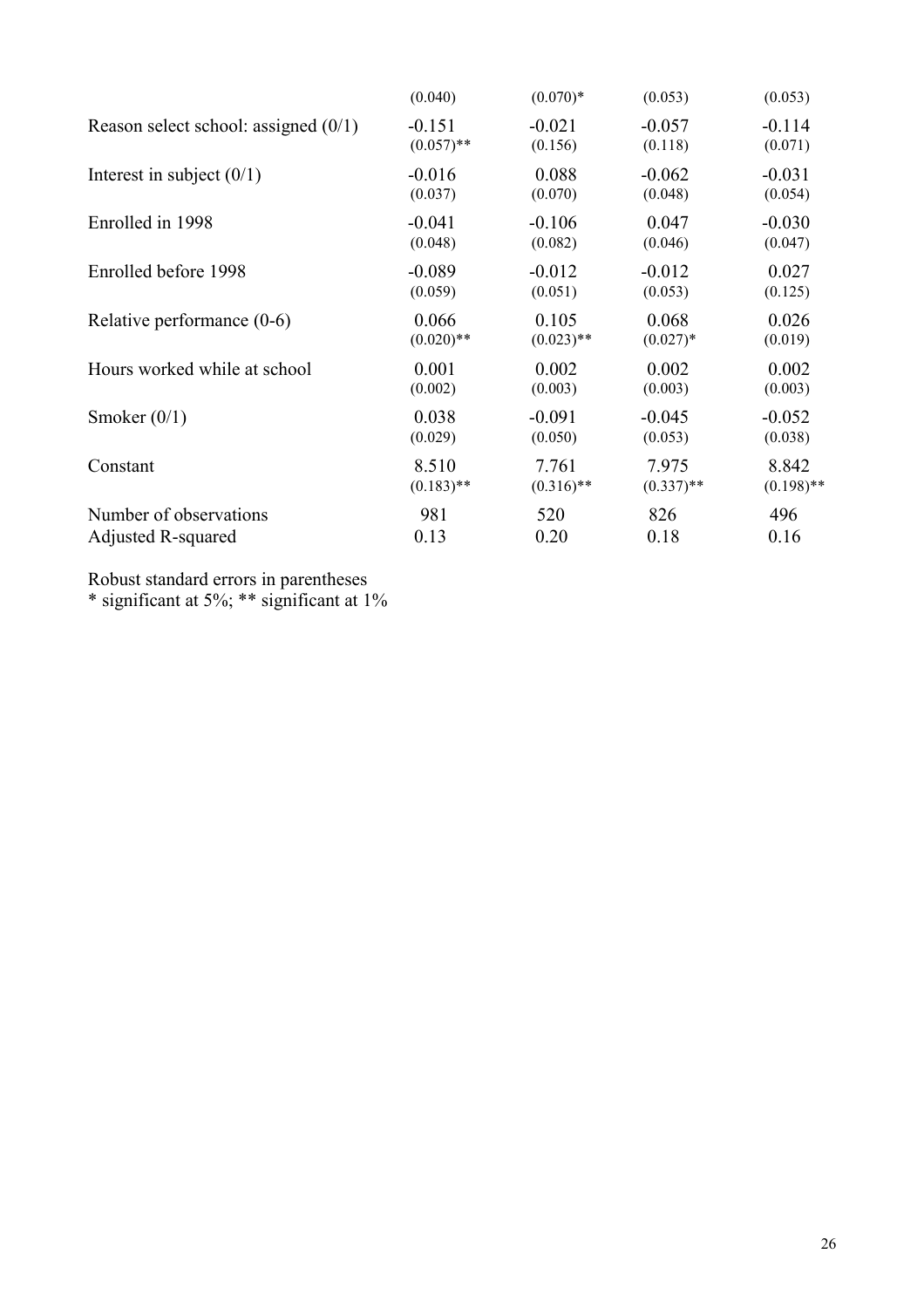|                                            | Expected college-high school wage<br>differential |                                 |
|--------------------------------------------|---------------------------------------------------|---------------------------------|
|                                            | At entry into<br>labor market                     | After 10 years of<br>experience |
| Female                                     | $0.378**$<br>(0.071)                              | $0.404*$<br>(0.198)             |
| Growth rate of labor productivity          | $1.157**$<br>(0.333)                              | $2.034**$<br>(0.288)            |
| Kaitz index for minimum wage               | $-1.816**$<br>(0.540)                             | $-2.709**$<br>(0.866)           |
| Union density                              | $-1.465**$<br>(0.259)                             | $-1.421**$<br>(0.334)           |
| Share of public employment                 | $0.177**$<br>(0.049)                              | $0.233**$<br>(0.0545)           |
| Stratified education system $(0,1)$        | $1.240**$<br>(0.262)                              | 1.789**<br>(0.315)              |
| Formal admission procedure $(0,1)$         | 0.003<br>(0.207)                                  | 0.134<br>(0.163)                |
| Strictness of admission procedure          |                                                   |                                 |
| relative to national level $(0,2)$         | 0.059<br>(0.097)                                  | $0.474**$<br>(0.125)            |
| Private university $(0,1)$                 | 0.097<br>(0.095)                                  | $-0.060$<br>(0.111)             |
| Prestige in education relative to national |                                                   |                                 |
| level $(0,2)$                              | $-0.093$<br>(0.066)                               | $-0.259$<br>(0.147)             |
| Prestige in research relative to national  |                                                   |                                 |
| level $(0,2)$                              | 0.001<br>(0.094)                                  | 0.129<br>(0.275)                |
| R Squared                                  | 0.65                                              | 0.76                            |
| Number of observations                     | 64                                                | 64                              |

**Table 6: Expected college-high school differential: the role of institutions**

Note: Weighted least squares results, data points are means by gender and university. Dependent variables: Expected college wage gain at entry in the labor market and after ten years of experience.

\* significant at the 10% level; \*\* significant at the 5% level.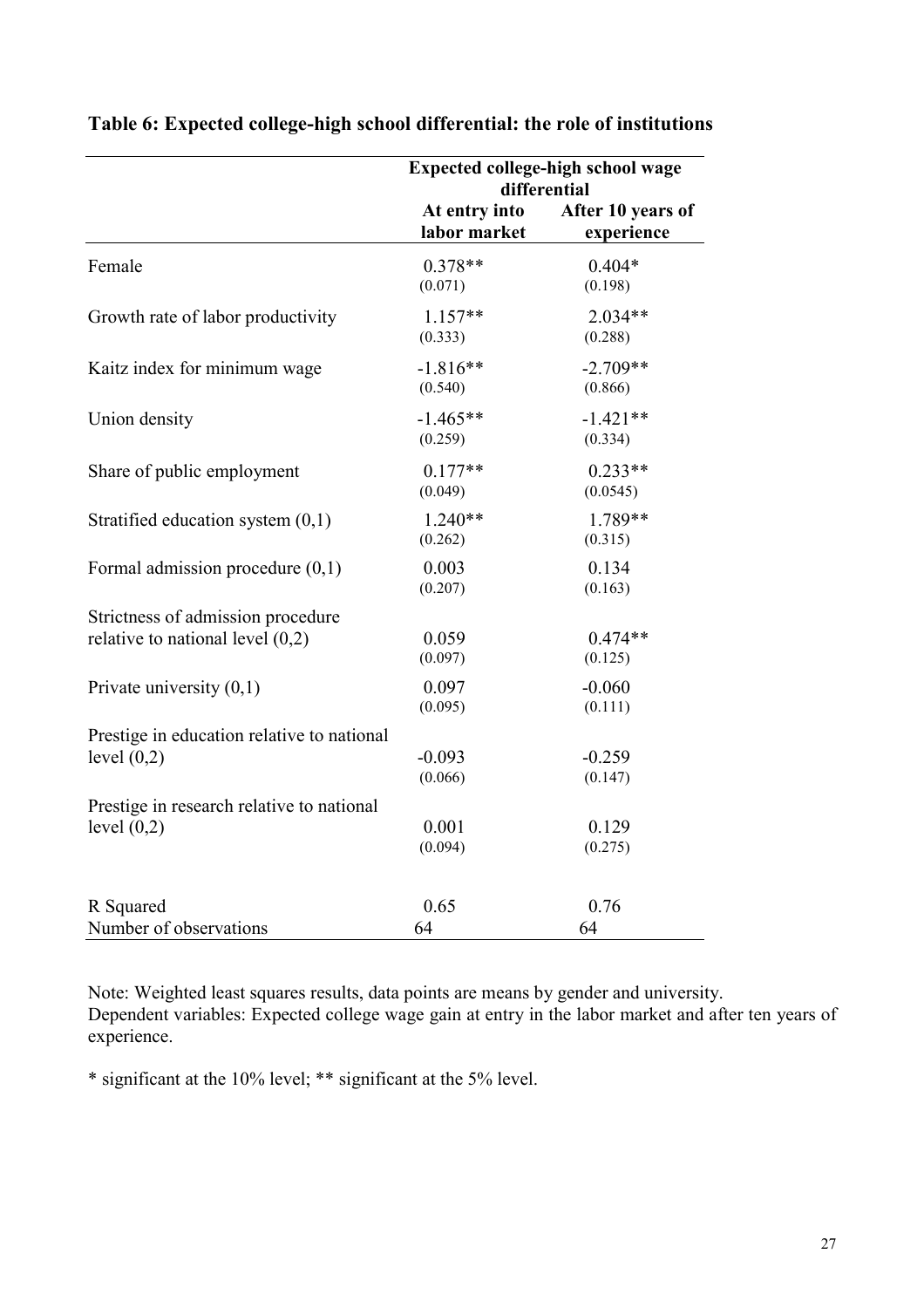| All countries | $-0.085**$ |
|---------------|------------|
|               | (0.015)    |
| Germany       | $-0.046$   |
|               | (0.023)    |
| Italy         | $-0.153*$  |
|               | (0.071)    |
| Portugal      | $-0.236**$ |
|               | (0.048)    |
| Switzerland   | $-0.073$   |
|               | (0.041)    |

**Table 7: The estimated coefficient of the expected entry college wage, in an expected college earnings growth regressions**

Note: Robust standard errors in parentheses. Additional controls are the explanatory variables used in Tables 1-4.

\* significant at the 10% level; \*\* significant at the 5% level.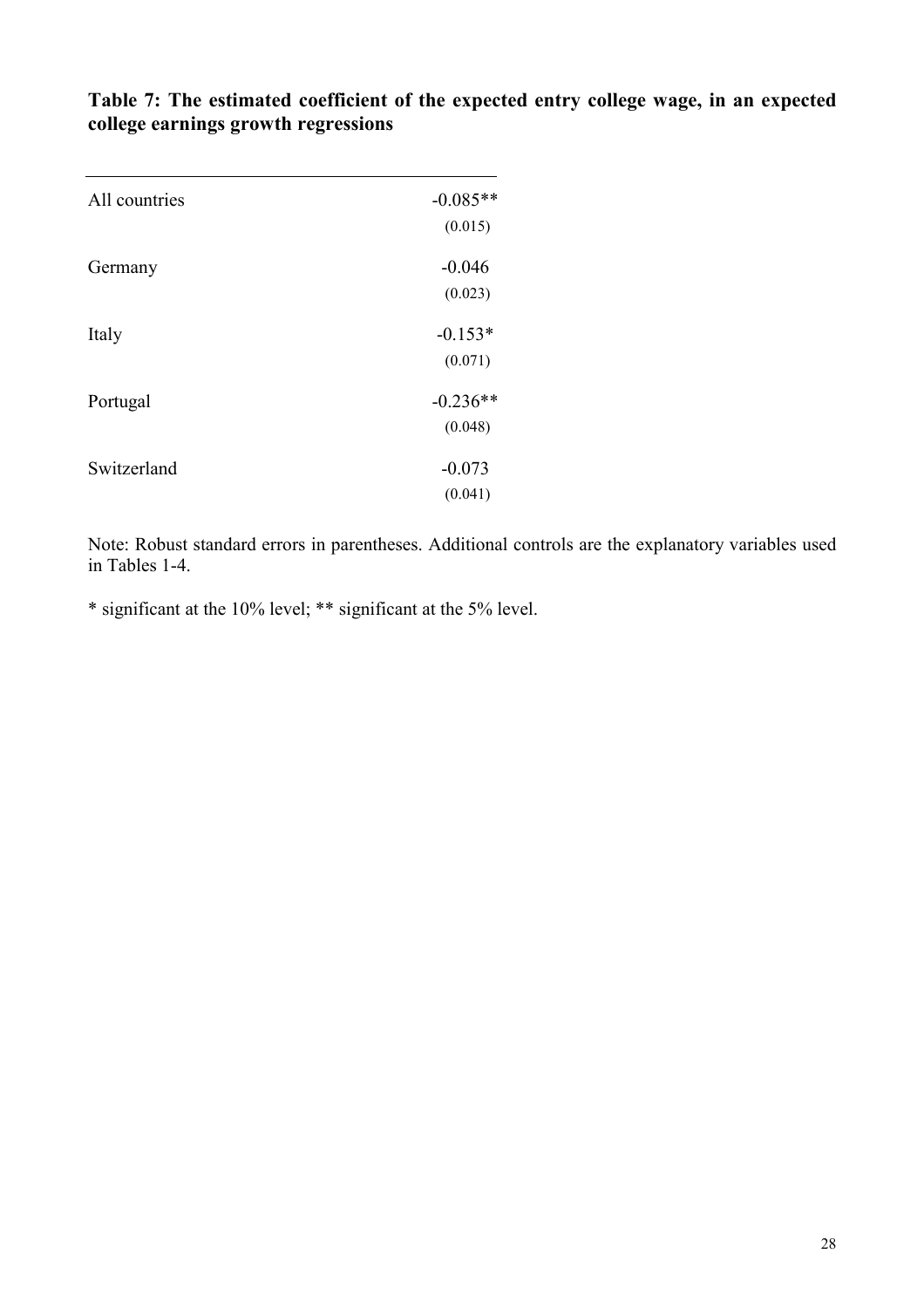|                                            | Coefficient of variation of college-high<br>school expected wage gain |                |
|--------------------------------------------|-----------------------------------------------------------------------|----------------|
|                                            | at entry                                                              | After 10 years |
| Coefficient of variation of actual college |                                                                       |                |
| wages                                      | $-0.240$                                                              | 0.578          |
|                                            | (0.703)                                                               | (0.421)        |
| Mean (job prospects are good after         |                                                                       |                |
| finishing degree)                          | 0.176                                                                 | 0.128          |
|                                            | (0.154)                                                               | (0.092)        |
|                                            |                                                                       |                |
| Mean (worked during study $(0,1)$ )        | 0.137                                                                 | 0.093          |
|                                            | (0.258)                                                               | (0.154)        |
| Mean (age)                                 | $-0.036$                                                              | $-0.037$       |
|                                            | (0.059)                                                               | (0.036)        |
|                                            | $-0.154$                                                              | $-0.114$       |
| % female                                   | (0.078)                                                               | $(0.046)*$     |
|                                            |                                                                       |                |
| Mean (year of study)                       | 0.025                                                                 | 0.047          |
|                                            | (0.083)                                                               | (0.050)        |
| Stdv. (year of study)                      | 0.173                                                                 | 0.132          |
|                                            | (0.112)                                                               | (0.067)        |
|                                            |                                                                       |                |
| % info from university publications        | 0.375                                                                 | $-0.141$       |
|                                            | (0.433)                                                               | (0.259)        |
| % info from university career center       | $-1.743$                                                              | $-0.757$       |
|                                            | $(0.712)*$                                                            | (0.432)        |
| % info from special reports                | $-0.051$                                                              | $-0.124$       |
|                                            | (0.658)                                                               | (0.420)        |
|                                            |                                                                       |                |
| % info from personal comm.                 | 0.848                                                                 | 0.544          |
|                                            | $(0.368)*$                                                            | $(0.220)*$     |
| Mean (academic performance)                | 0.236                                                                 | 0.066          |
|                                            | (0.190)                                                               | (0.113)        |
| Stdv. (academic performance)               | 0.142                                                                 | 0.268          |
|                                            | (0.245)                                                               | (0.149)        |
|                                            |                                                                       |                |
| Mean (reason to study:                     |                                                                       |                |
| Income prospects)                          | $-0.075$                                                              | $-0.081$       |
|                                            | (0.103)                                                               | (0.062)        |
| Mean (discount rate)                       | 2.277                                                                 | 3.765          |
|                                            | (3.400)                                                               | (2.033)        |
| Stdv. (discount rate)                      | 6.223                                                                 | $-2.237$       |
|                                            | (6.418)                                                               | (3.855)        |
|                                            |                                                                       |                |
| Private university $(0,1)$                 | 0.387                                                                 | 0.205          |
|                                            | $(0.169)*$                                                            | $(0.101)*$     |

## **Table 8: Variance of expectations among places and faculties**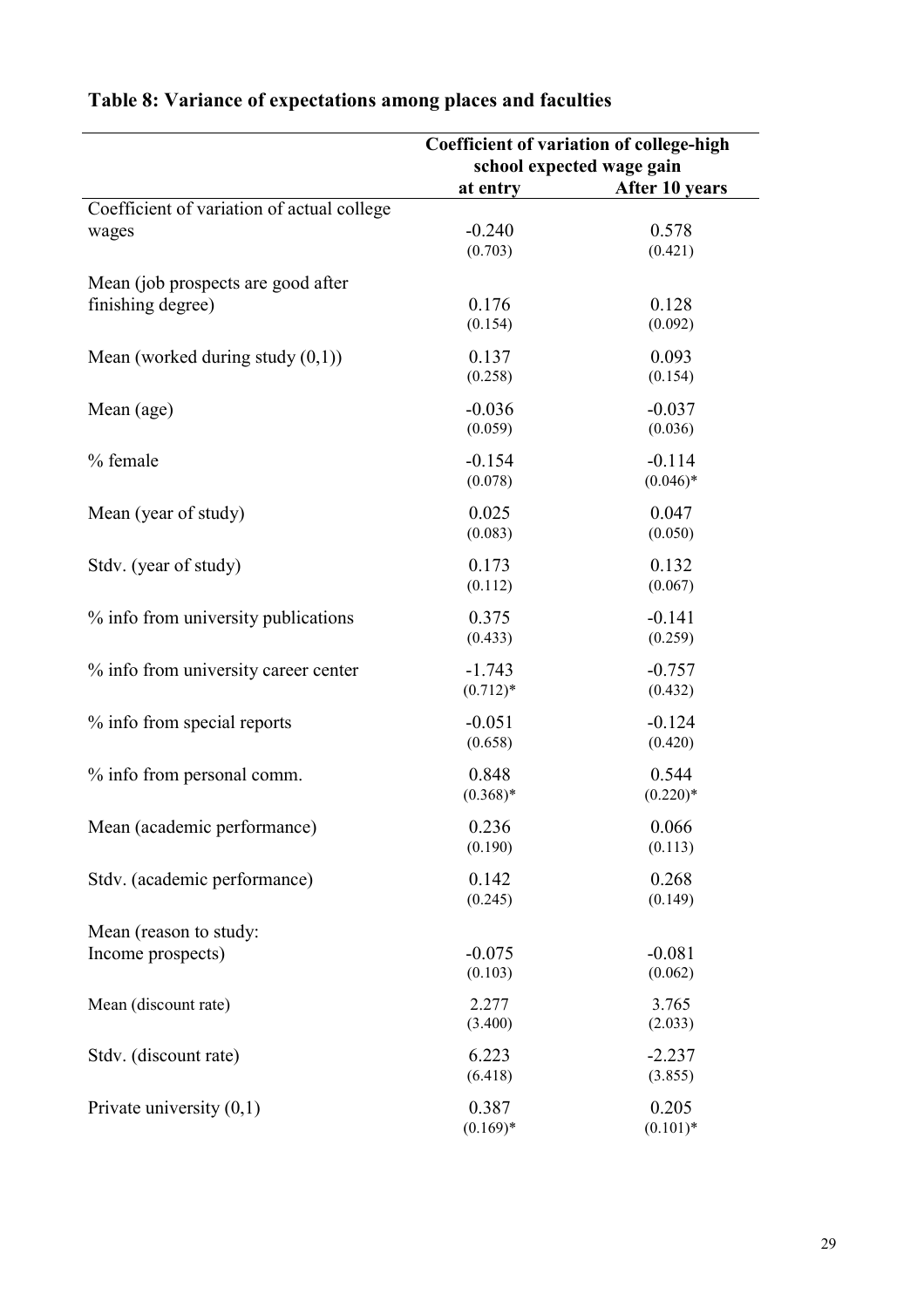| Strict admission criteria $(0,2)$      | $-0.247$    | $-0.146$   |
|----------------------------------------|-------------|------------|
|                                        | $(0.116)$ * | $(0.069)*$ |
| Observations                           | 141         | 139        |
| Mean of LHS (coeff. of var.)           | 0.90        | 0.78       |
| Prob. value for F-test (field dummies) | 0.00        | 0.01       |
| Prob. value for F-test (country        |             |            |
| dummies)                               | 0.03        | 0.04       |
| Adjusted R-squared                     | 0.29        | 0.34       |

Data points are means (or standard deviations) by university and faculty. Standard errors in parentheses, country and field dummies not shown in the table, F-tests show their significance, weighted least squares.

\* significant at 5%; \*\* significant at 1%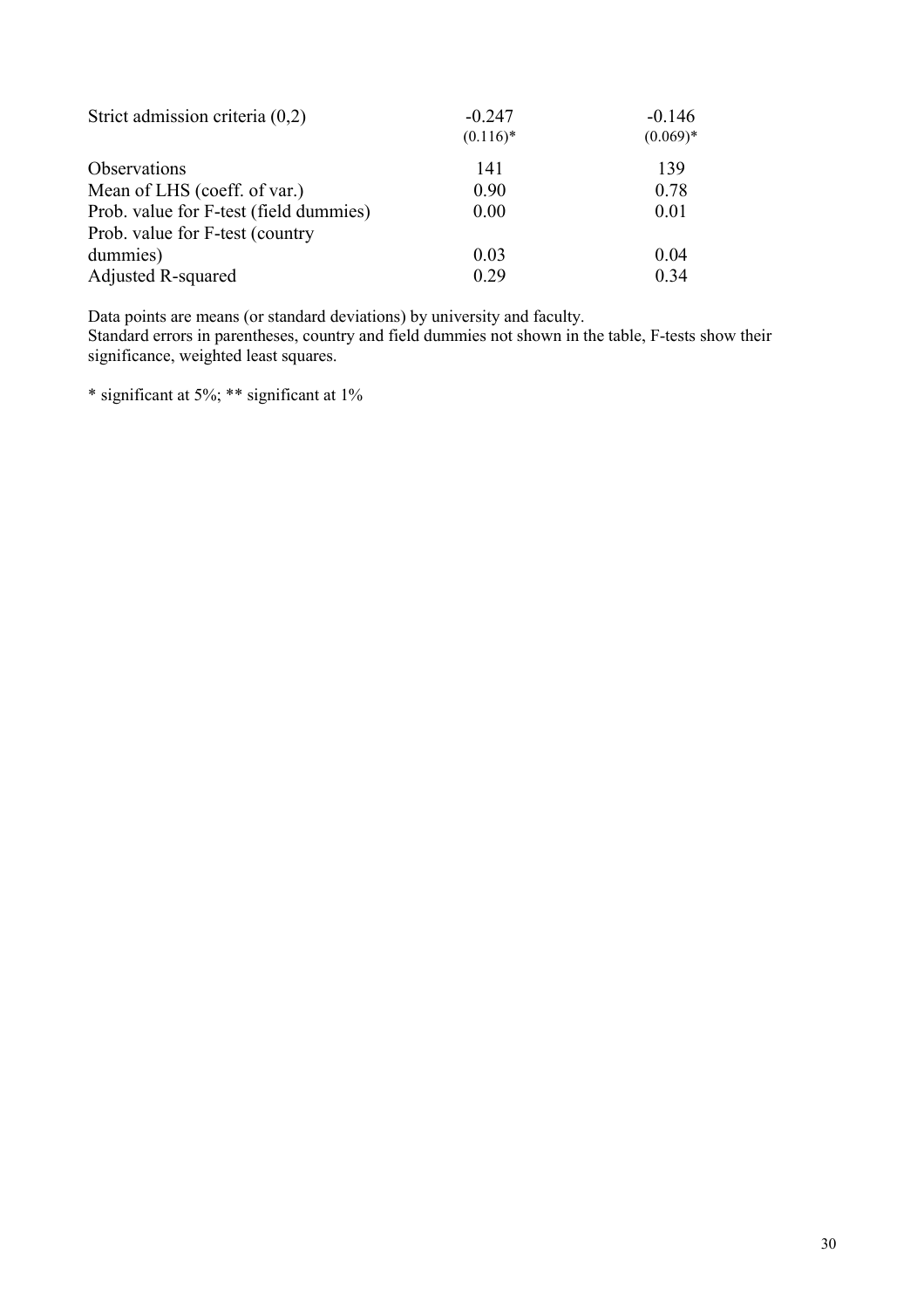

Figure 1. The college wage gain by gender. At labor market entry and 10 years after entry.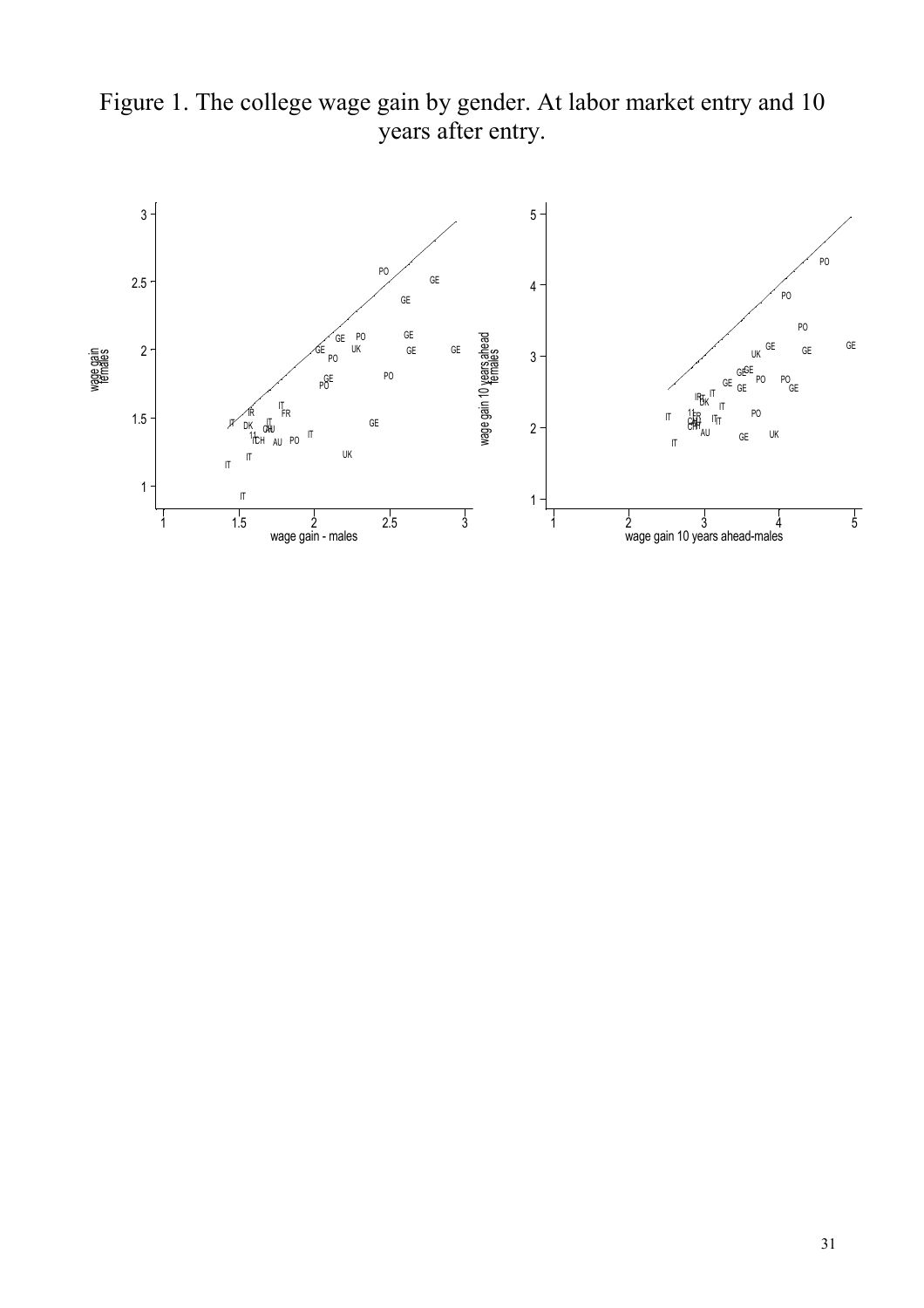

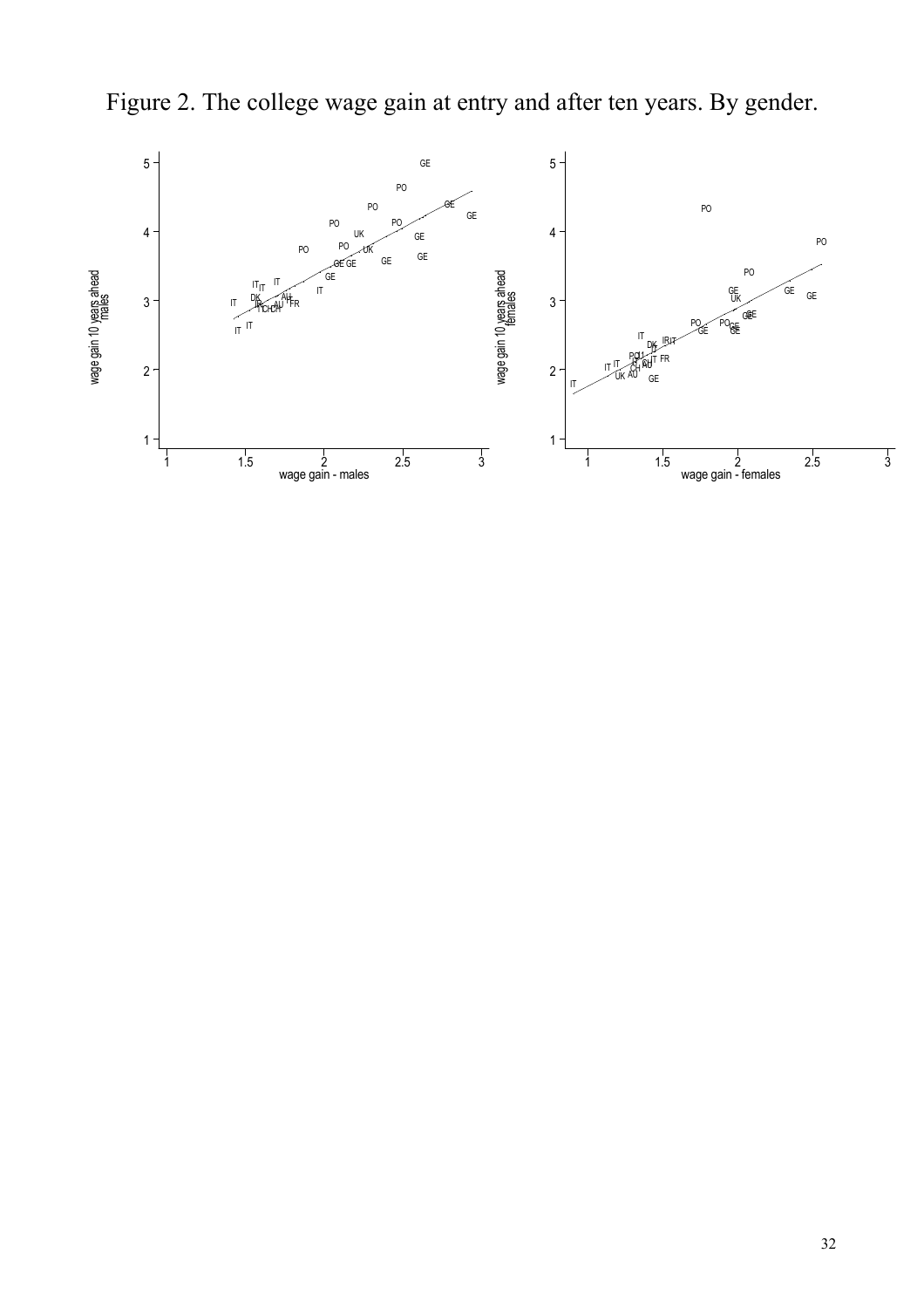Figure 3. Expected and actual college gains at labor market entry (College vs. High-school, Males)

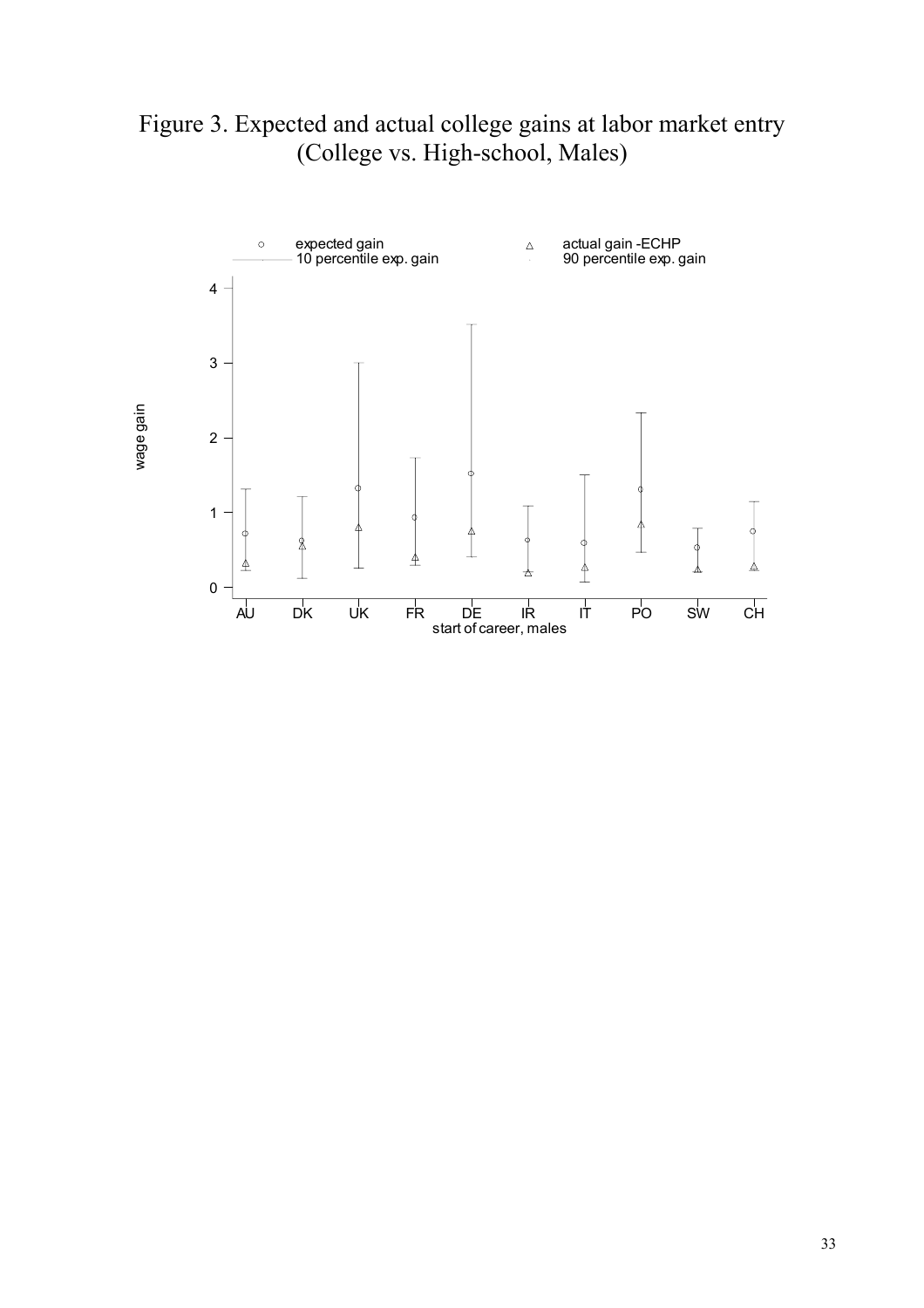Figure 4. Expected and actual college gains at labor market entry (College vs. High-school, Females)

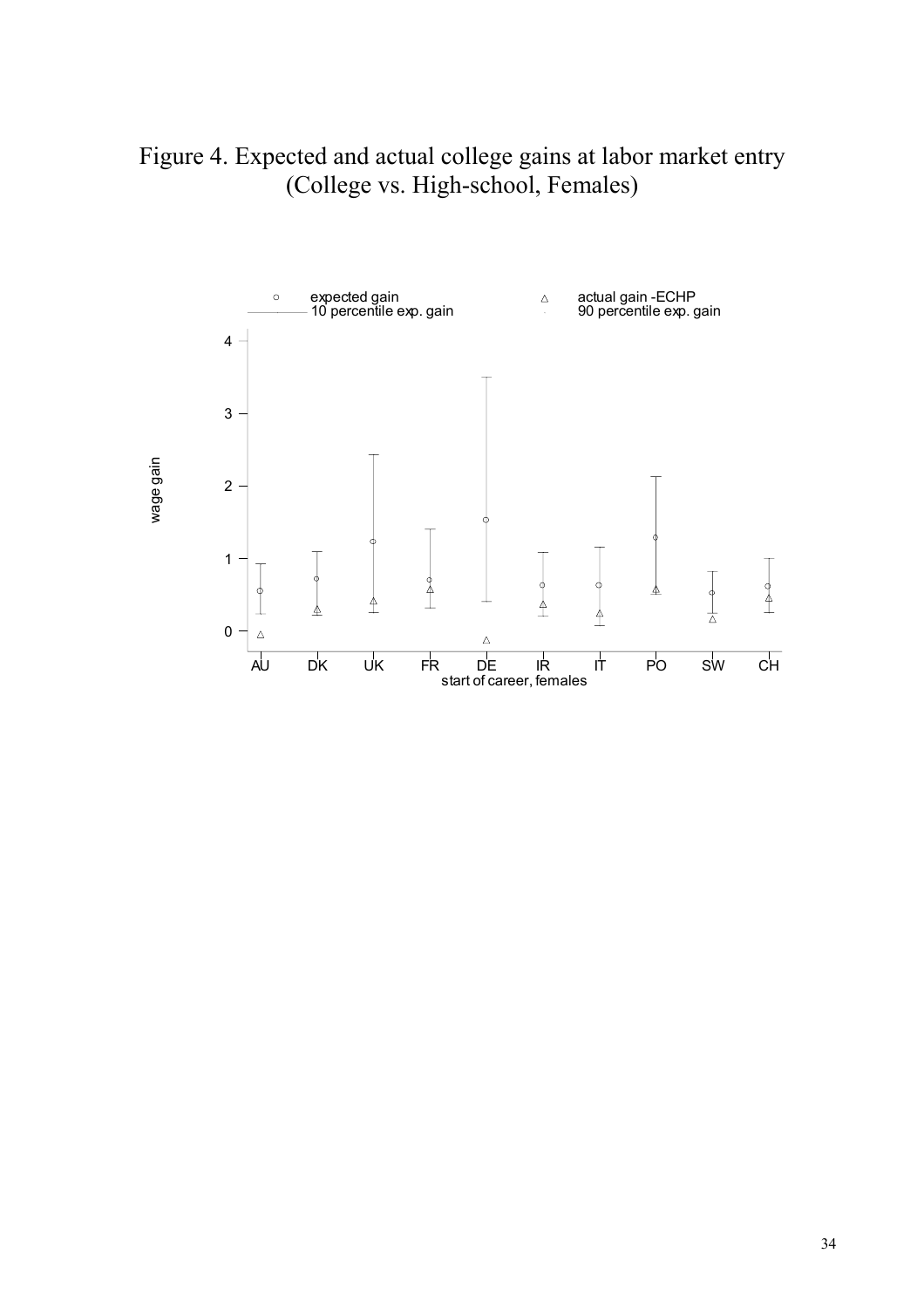|                 | University                                              | Country       | <b>Faculty</b> | Frequency | Percent | <b>Missing</b> |
|-----------------|---------------------------------------------------------|---------------|----------------|-----------|---------|----------------|
| (1)             | (2)                                                     | (3)           | (4)            | (5)       | (6)     | (7)            |
| 1               | University of Linz                                      | AU            | Ec,En,Sc       | 174       | 3.11    |                |
|                 |                                                         |               | M&B            |           |         | 0.208          |
| $\sqrt{2}$<br>3 | University of Vienna<br>Aarhus School of Business       | $\mathrm{AU}$ | M&B            | 107       | 1.92    |                |
|                 |                                                         | DK            | M&B            | 284       | 5.08    | 0.072          |
| 4               | <b>Essex University</b>                                 | <b>UK</b>     | Ec             | 40        | 0.72    | 0.199          |
| 5               | <b>Stirling University</b>                              | UK            | Ec             | 137       | 2.45    |                |
| 6               | Université de Paris II<br>'Pantheon-Assas'              | <b>FR</b>     | Ec             | 240       | 4.29    | 0.262          |
| 7               | Humboldt University of Berlin                           | DE            | Ec, B&M        | 205       | 3.67    |                |
| 8               | Rheinische Friedrich-Wilhelms<br>University of Bonn     | DE            | Sc             | 100       | 1.79    |                |
| 9               | Tech University Dresden                                 | DE            | Ec             | 56        | 1       |                |
| 10              | Friedrich-Alexander University of<br>Erlangen-Nuernberg | DE            | SSc            | 502       | 8.98    |                |
| 11              | Ernst-Moritz-Arndt University of<br>Greifswald          | DE            | Ec, B&M        | 31        | 0.55    | 0.196          |
| 12              | Hannover University                                     | DE            | Ec, Law        | 40        | 0.72    |                |
| 13              | Friedrich Schiller University of<br>Jena                | DE            | Ec             | 251       | 4.49    |                |
| 14              | University of Mannheim                                  | DE            | SSc            | 28        | 0.5     |                |
| 15              | University of Regensburg                                | DE            | Ec, M&B        | 110       | 1.97    |                |
| 16              | University College Dublin                               | <b>IRL</b>    | Ec, M&B        | 447       | $8\,$   | 0.219          |
| 17              | Università di Reggio Calabria                           | IT            | Ec             | 91        | 1.63    |                |
| 18              | Università dell'Insubria: Como                          | IT            | Law            | 5         | 0.09    |                |
| 19              | Università Statale di Milano                            | IT            | SSc            | 52        | 0.93    |                |
| 20              | Università Cattolica di Milano                          | IT            | Ec             | 185       | 3.31    | 0.066          |
| 21              | Milano Politecnico                                      | IT            | En             | 47        | 0.84    |                |
| 22              | Università di Napoli                                    | IT            | Ec             | 123       | $2.2\,$ |                |
| 23              | Università di Padova                                    | IT            | Ec             | 48        | 0.86    |                |
| 24              | Università Cattolica di Piacenza                        | IT            | Ec             | 70        | 1.25    |                |
| 25              | Technical University of Lisbon                          | <b>PTG</b>    | En             | 181       | 3.2     |                |
| 26              | New University of Lisbon                                | <b>PTG</b>    | Ec. Law        | 630       | 11.2    |                |
| 27              | Politechnical Institute of Lisbon                       | PTG           | M&B            | 36        | 0.6     | 0.196          |
| 28              | Administration Institute (Lisbon)                       | PTG           | M&B            | 41        | $0.7\,$ |                |
| 29              | <b>Azores University</b>                                | <b>PTG</b>    | Ec             | 162       | 2.8     |                |
| 30              | Lusiada University (Lisbon)                             | PTG           | Ec             | 41        | 0.7     |                |
| 31              | Stockholm University                                    | $\mathrm{SW}$ | Ec             | 314       | 5.62    | 0.158          |
| 32              | <b>Bern University</b>                                  | $\rm CH$      | Ec             | 455       | 8.14    | 0.212          |
| 33              | Zurich University                                       | CH            | Ec             | 312       | 5.58    |                |
|                 | Total                                                   |               |                | 5589      | 100     |                |

**Table A1: Frequency distribution of valid questionnaires by country, university and faculty**

Note: Data from Finland (Helsinki) and Greece (Athens) were not considered in the empirical analysis. Ec= economics; M&B=management & business; En=engineering; SSc=social science & liberal arts; Sc=science; Law=law; Med=medicine.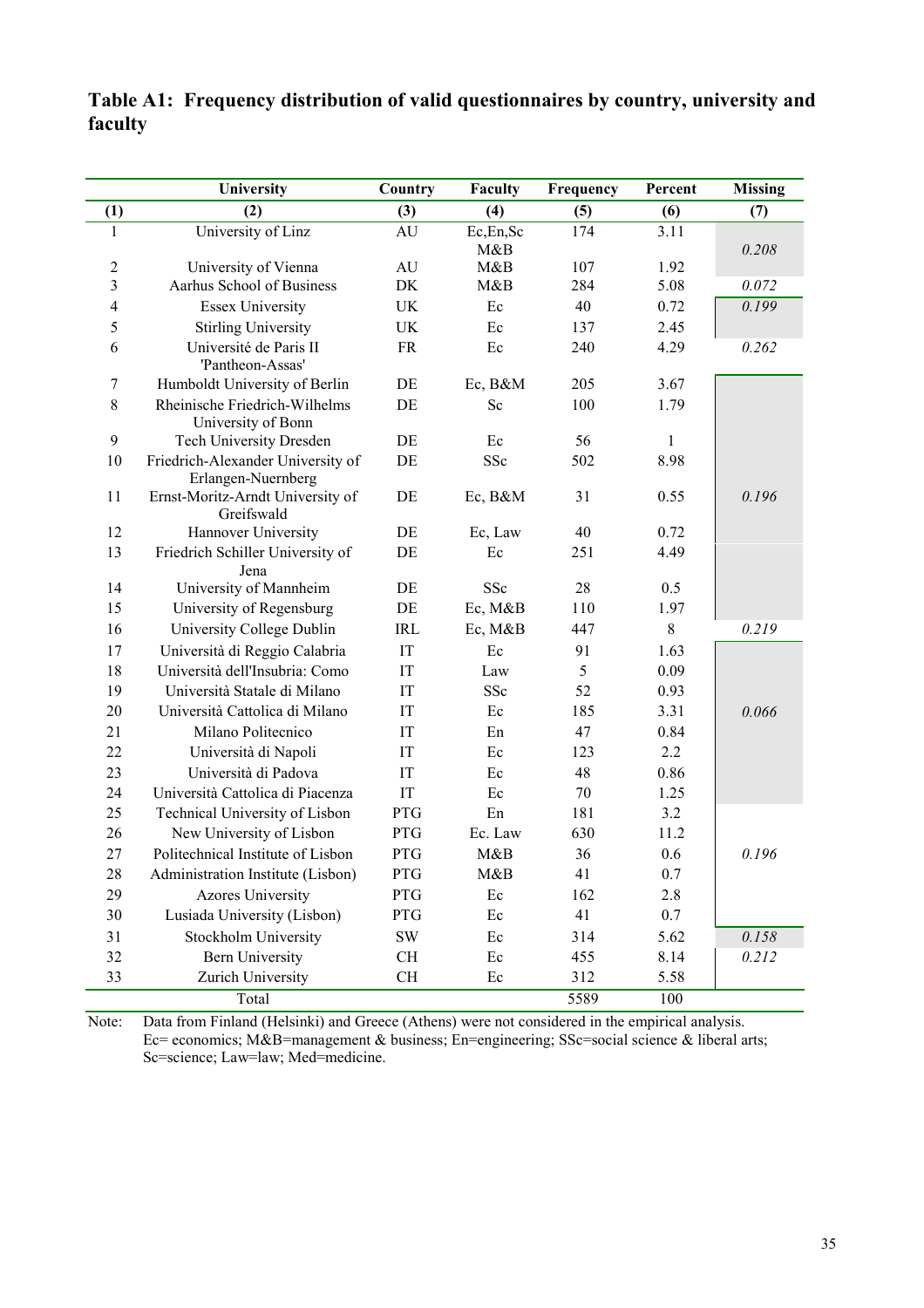#### **Table A2: Descriptive statistics and main characteristics of the respondents**

|     | Variable                                                    |       | <b>Mean values</b> |
|-----|-------------------------------------------------------------|-------|--------------------|
|     |                                                             | male  | Female             |
|     | <b>Respondent characteristics</b>                           |       |                    |
|     | age $(\#)$                                                  | 21.25 | 20.90              |
|     | smokers (currently)                                         | 0.77  | 0.78               |
|     | work during college                                         | 0.66  | 0.67               |
|     | Parents' education                                          |       |                    |
|     | <b>Father</b>                                               |       |                    |
|     | no-degree                                                   | 0.13  | 0.16               |
|     | apprenticeship training                                     | 0.22  | 0.23               |
|     | upper secondary diploma                                     | 0.14  | 0.16               |
|     | university degree                                           | 0.38  | 0.31               |
|     | <b>Mother</b>                                               |       |                    |
|     | no-degree                                                   | 0.17  | 0.20               |
|     | apprenticeship training                                     | 0.26  | 0.25               |
|     | upper secondary diploma                                     | 0.20  | 0.20               |
|     | university degree                                           | 0.23  | 0.23               |
|     | Same education as parent                                    |       |                    |
|     | same study as father                                        | 0.12  | 0.10               |
|     | same study as mother                                        | 0.05  | 0.06               |
|     | <b>Year of study</b>                                        |       |                    |
|     | year 1                                                      | 0.51  | 0.48               |
|     | year 2                                                      | 0.24  | 0.24               |
|     | year 3                                                      | 0.11  | 0.12               |
|     | year 4 and over                                             | 0.14  | 0.15               |
|     | <b>Field of study</b>                                       |       |                    |
|     | economics, business &                                       | 0.69  | 0.63               |
|     | management                                                  |       |                    |
|     | social science & liberal arts                               | 0.07  | 0.15               |
|     | natural science & engineering                               | 0.13  | 0.05               |
|     | law                                                         | 0.07  | 0.10               |
|     | other                                                       | 0.02  | 0.05               |
|     | College performance                                         |       |                    |
|     | relative performance                                        | 2.62  | 2.66               |
|     | $(1 = good; 6 = poor)$ (#)                                  | 0.68  | 0.74               |
|     | more than 'normal' years to<br>complete college (% individ) |       |                    |
| Obs |                                                             | 2514  | 2250               |

note: continuous variables are marked with (#), all other variables indicate relative proportion in the sample.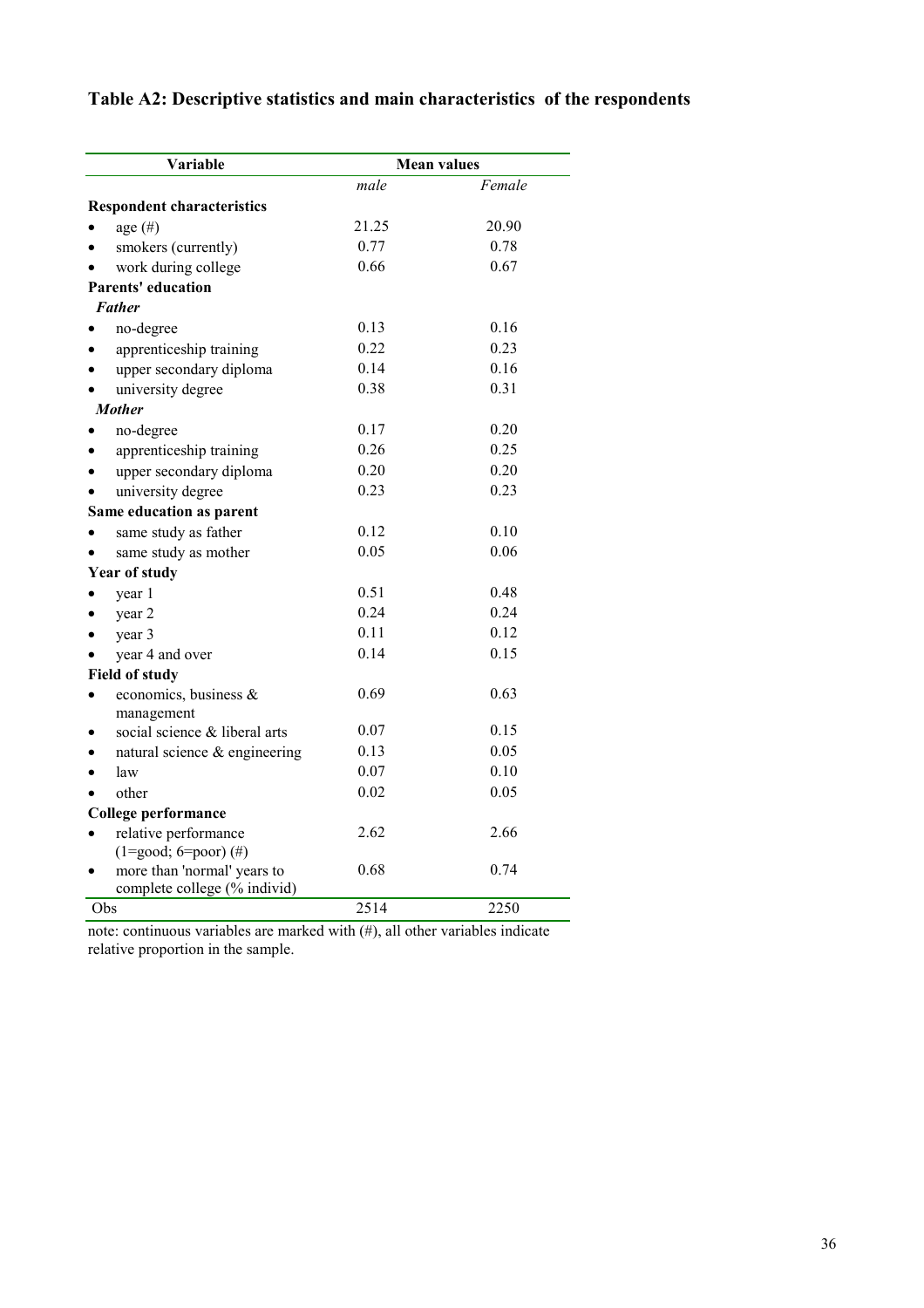| Country        | Growth of<br>labor prod. | Stratified edu.<br>system | <b>Public</b><br>employment | Kaitz index | <b>Union density</b> |
|----------------|--------------------------|---------------------------|-----------------------------|-------------|----------------------|
|                |                          |                           |                             |             |                      |
| Austria        | 0.0151                   |                           | 0.23                        | 0.62        | 0.47                 |
| <b>Denmark</b> | 0.0123                   | $\overline{0}$            | 0.34                        | 0.54        | 0.74                 |
| France         | 0.0143                   | $\boldsymbol{0}$          | 0.28                        | 0.50        | 0.09                 |
| Germany        | 0.0138                   |                           | 0.26                        | 0.55        | 0.31                 |
| <b>Ireland</b> | 0.0260                   | $\boldsymbol{0}$          | 0.24                        | 0.55        | 0.53                 |
| Italy          | 0.0215                   | $\boldsymbol{0}$          | 0.25                        | 0.71        | 0.26                 |
| Portugal       | 0.0279                   | $\overline{0}$            | 0.23                        | 0.45        | 0.45                 |
| Sweden         | 0.0080                   | $\overline{0}$            | 0.37                        | 0.52        | 0.86                 |
| Switzerland    | 0.0110                   |                           | 0.24                        | 0.52        | 0.26                 |

**Table A3: Country specific values of the regressors in Table 6.**

Source: OECD databank; Brunello, Comi and Lucifora (2000).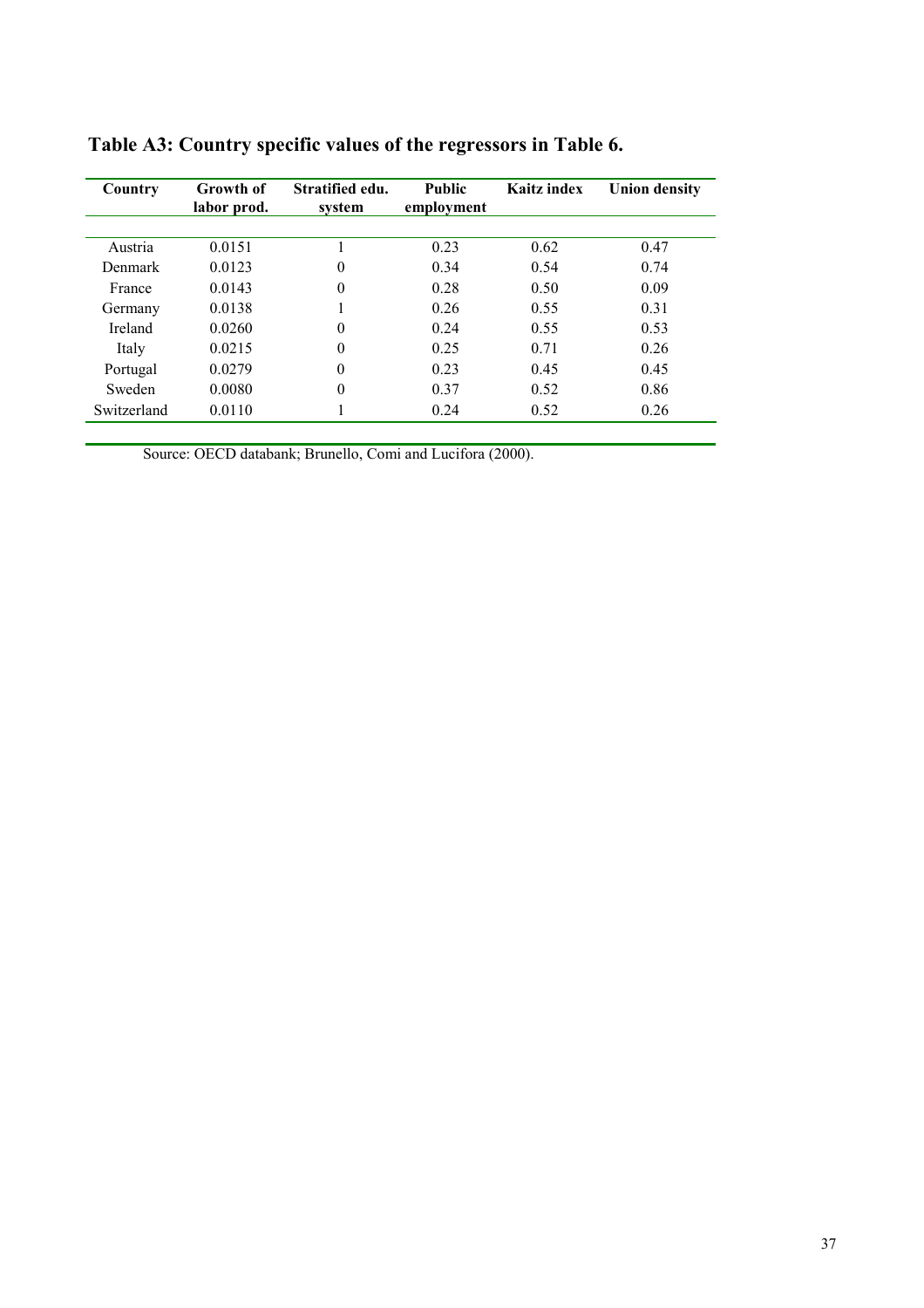#### **Table A4: Questionnaire:**

Except for the Nordic countries, the questionnaire was held in the local language. Net wages were asked for countries, where net returns were available, gross wages else. Below the net-wage survey is shown – changes are in questions 10 and 11.

This is a survey about income prospects of students which is carried out in all European countries. We would kindly ask you to answer the following questions. It should not take you more than 10 minutes. Thank you very much for your cooperation.

1. What is your field of study?

| (1) | business studies, economics     | (4) | law      |
|-----|---------------------------------|-----|----------|
| (2) | social science and liberal arts | (5) | medicine |
| (3) | natural science, engineering    | (6) | other    |

2. What level of schooling did your parents achieve (final degree reached)?

|    | Father                                                                                                | <b>Mother</b>                        |            |              |
|----|-------------------------------------------------------------------------------------------------------|--------------------------------------|------------|--------------|
|    | (1) no formal degree                                                                                  | (1) no formal degree                 |            |              |
|    | (2) apprenticeship training                                                                           | (2) apprenticeship training          |            |              |
|    | (3) high-school degree                                                                                | (3) high-school degree               |            |              |
|    | (4) university degree                                                                                 | (4) university degree                |            |              |
|    | $(5)$ don't know                                                                                      | $(5)$ don't know                     |            |              |
| 3. | Do you study the same field as your father?                                                           | (1) father did not study             | $(2)$ yes  | $(3)$ no     |
| 4. | Do you study the same field as your mother?                                                           | $(1)$ mother did not study $(2)$ yes |            | $(3)$ no     |
| 5. | When did you start your university studies? In 19                                                     |                                      |            |              |
| 6. | How many years are formally required for a first degree?  years                                       |                                      |            |              |
| 7. | When do you expect to finish your studies with a first degree?                                        |                                      |            |              |
|    | in the year $(1)$ 2000<br>$(2)$ 2001                                                                  | $(4)$ 2003<br>$(3)$ 2002             | $(5)$ 2004 | $(6)$ later: |
| 8. | Please mark your personal academic performance (relative to your colleagues') in the following scale. |                                      |            |              |
|    | very good                                                                                             |                                      |            | very poor    |
|    | $2^{\circ}$                                                                                           | 5<br>4<br>$\mathcal{E}$              |            |              |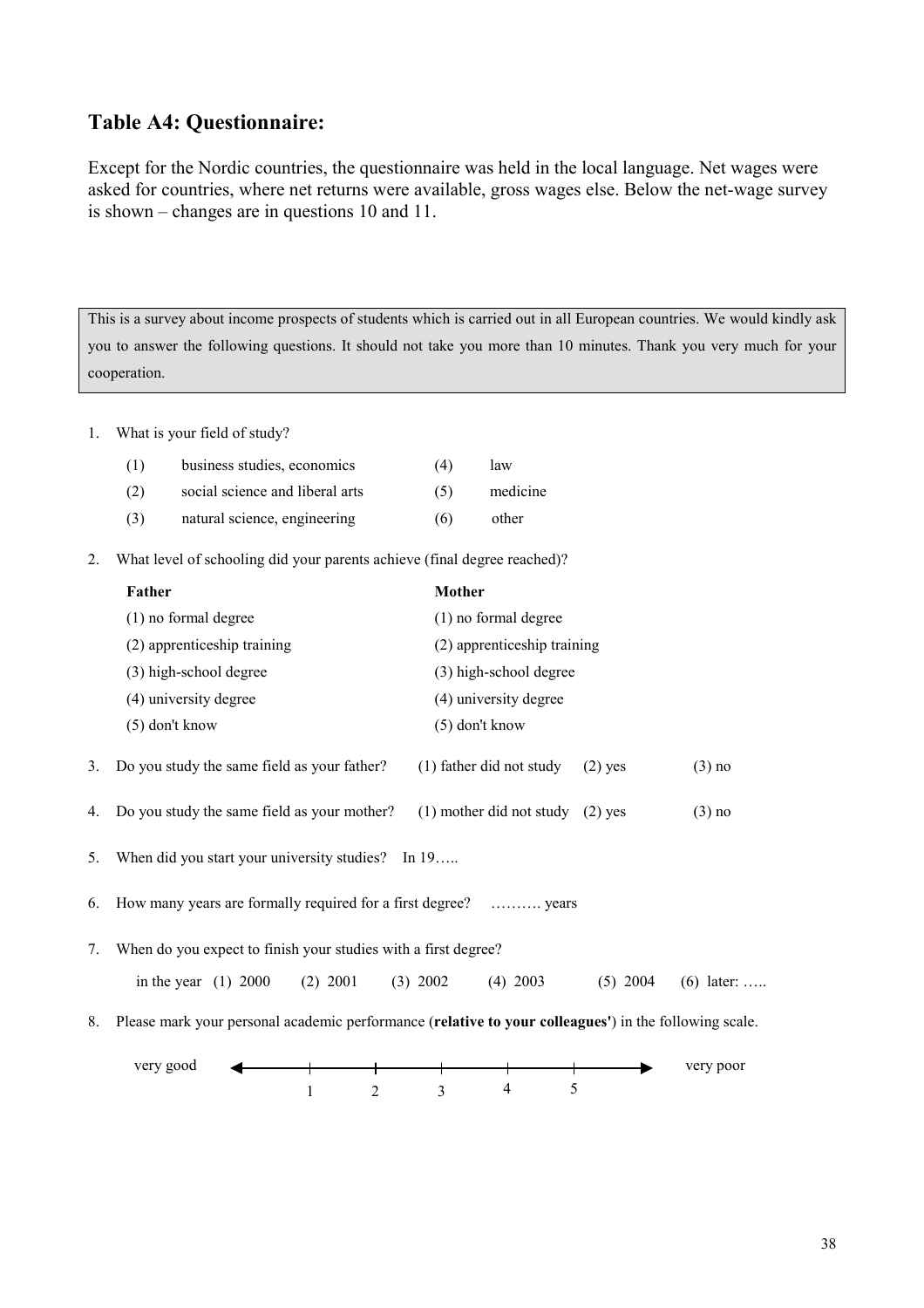9. Have you ever read/heard reports about income prospects of university graduates and where (multiple answers are possible)?

| (1) in university publications                               | (4) in a special earnings prospects                                |
|--------------------------------------------------------------|--------------------------------------------------------------------|
|                                                              | study/survey                                                       |
| $(2)$ in the university career center / job placement center | (5) personal communication (e.g. friends,<br>relatives, colleagues |
| (3) in the daily/weekly press                                | (6)<br>never                                                       |

- 10. What do you expect to earn right after finishing your degree (first degree possible at your university). State an approximate amount per month (net, i.e. after paying taxes)?
- 11. What would you have earned if you had started working right after finishing high-school? (again the approximate amount per month net after paying taxes) \_\_\_\_\_\_\_\_\_\_\_\_\_\_\_\_\_\_\_\_\_\_
- 12. Please tell us your expectations about wage growth:

 $\frac{1}{2}$ 

- a) Having finished my university degree, after 10 years on the job I will earn ………% more than in the first year.
- b) Not having done a university degree (i.e. had I started right after high-school), after 10 years on the job I would earn ………% more than in the first year.
- 13. How do you consider your chances of getting an appropriate job after graduating?

(1) very poor (2) poor (3) average (4) good (5) very good

14. Are these chances better or worse as compared to having a high-school education only? The prospects after finishing university are

(1) much worse (2) worse (3) same (4) better (5) much better

- 15. Do you hold a regular job during your studies? (1) yes, \_\_\_\_\_\_ hours a week (2) no
- 16. How much do you spend per year of your study in directly university-related expenses (eg. tuition, books)?

<sup>17.</sup> How much do you spend per year of your study in housing/living expenses?